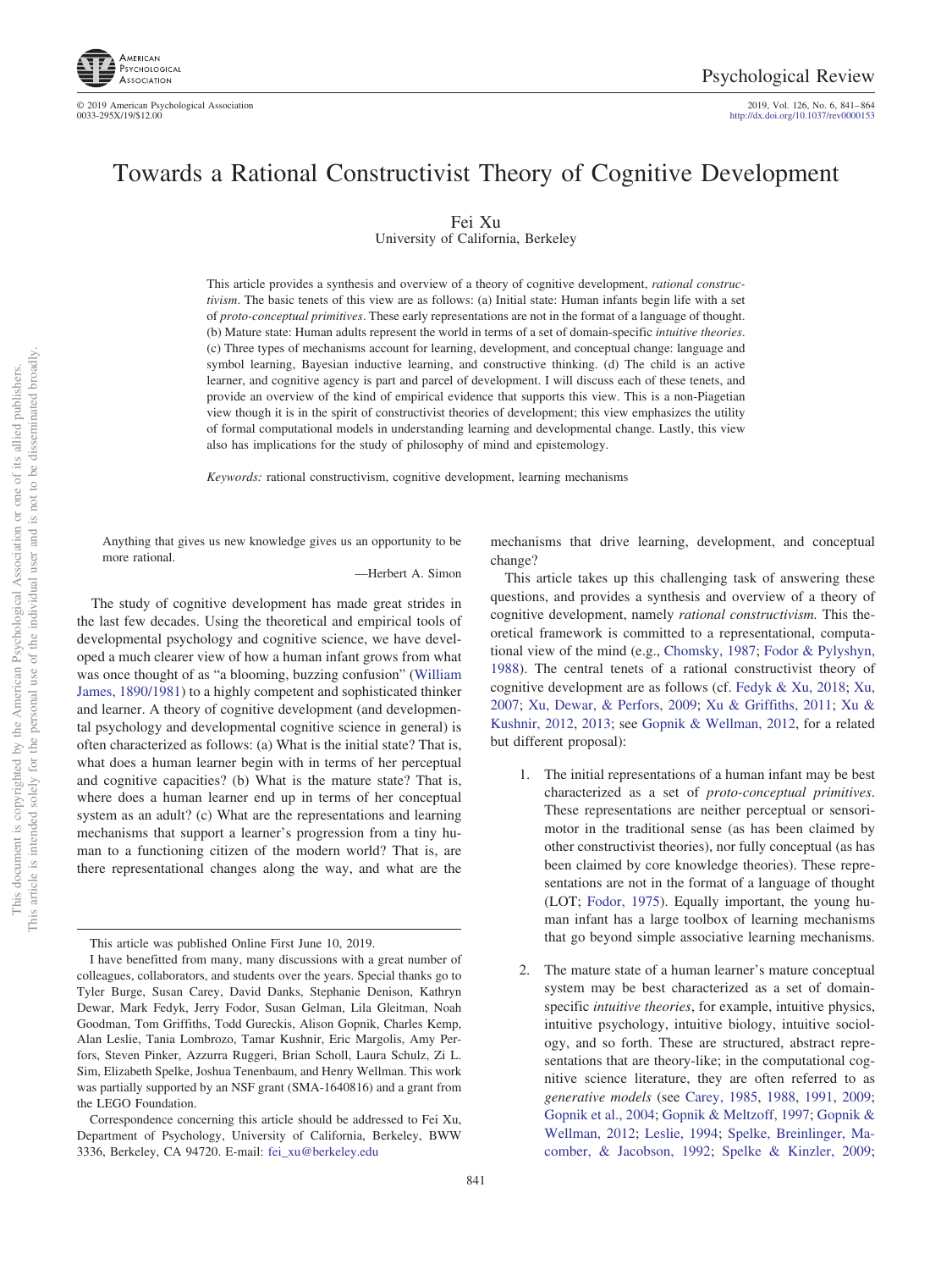[Tenenbaum, Kemp, Griffiths, & Goodman, 2011;](#page-22-2) [Well](#page-22-3)[man & Gelman, 1992;](#page-22-3) [Xu & Tenenbaum, 2007a,](#page-23-5) [2007b\)](#page-23-6). Intuitive theories are causal explanatory frameworks that consist of a set of interconnected concepts and beliefs, expressed as propositional attitudes (i.e., sentences in a natural language).

- 3. Three types of learning mechanisms drive learning, development, and conceptual change: (a) language and symbol learning, which occurs throughout early childhood and beyond; (b) Bayesian inductive learning, which provides a mechanism for rational belief revision; (c) Constructive thinking, which includes a set of 'learning by thinking' mechanisms such as thought experiment, analogy, explanation, mental imagery, and mental simulation [\(Gendler, 2000;](#page-18-5) [Lombrozo, 2018\)](#page-20-1). These mechanisms may be characterized as mechanisms for hypothesis generation, conceptual change, and theory change.
- 4. The child is an active learner. This is the claim that a human learner, from infancy on, is not a passive recipient of information from the environment; instead she plays a critical role in driving her own learning and development [\(Bruner, 1961;](#page-16-2) [Bruner, Jolly, & Sylva, 1976;](#page-16-3) [Gopnik &](#page-18-1) [Wellman, 2012;](#page-18-1) [Gureckis & Markant, 2012;](#page-18-6) [Piaget,](#page-20-2) [1954;](#page-20-2) [Schulz, 2012;](#page-21-0) [Singer, Golinkoff, & Hirsh-Pasek,](#page-21-1) [2006\)](#page-21-1). The child is not just a competent and sophisticated *data processor*, making good use of the input from her environment; she is also at least some of the time a good/rational information seeker or even *data generator*.

The rest of this article explicates each of these claims, and provides an overview of the kind of empirical evidence that supports them. I will end with a few additional discussion points, focusing on the issues of why rational constructivism is a non-Piagetian view, the utility of computational models in the study of cognitive development, some implications for epistemology, and lastly, future directions of research.

### **The Initial State: Proto-Conceptual Primitives**

Much of the study of cognitive development in the last few decades has focused on characterizing the initial state of the human infants. This is unsurprising because it is essential for any discussion of learning and development to begin with an understanding of what infants come to the world with: Has eons of evolution endowed the child with innate concepts and knowledge, and are they uniquely human? Until about the mid-1980s we did not have many methodological tools at our disposal to study the infant mind. With the development of violation-of-expectation lookingtime methods, anticipatory looking, eye-tracking, search methods, and imaging methods such as NIRS, ERP, and fMRI, we have made a lot of progress in understanding the infant mind.

Taking stock of an ever-growing, fast-changing body of research on infant cognition, it is perhaps time to rethink how best to characterize the infant mind in terms of the nature of the representations. Two views have been put forth in the literature and discussed extensively. On the one hand, the empiricist view (starting with [Hume, 1749/1999;](#page-19-1) [Locke, 1690/1975\)](#page-20-3) has argued for a set of perceptual primitives (e.g., motion detection, color perception, etc.), and the traditional Piagetian view and its contemporary incarnations (e.g., [Elman et al., 1996\)](#page-17-4) have focused on sensorimotor primitives—the infant does not have what we think of as representations because whatever these primitives are, they are transient and the infant cannot distinguish her own bodily movements from representations of the external world. Many researchers have argued against this view, and the evidence they have presented is, in my view, quite compelling (see [Carey, 2009](#page-17-3) for a comprehensive review). Research from the last few decades indicates that infants' cognitive capacity far exceeds what Piaget had granted them, and very young infants' representations of the world persist through time and space (e.g., [Baillargeon, Spelke, & Was](#page-16-4)[serman, 1985;](#page-16-4) [Gelman & Baillargeon, 1983](#page-18-7) for a review).

Against this background, a strong nativist view emerged, arguing that infants have a set of "core knowledge" systems at the beginning [\(Carey, 2009;](#page-17-3) [Carey & Spelke, 1996;](#page-17-5) [Spelke,](#page-22-4) [1994;](#page-22-4) [Spelke et al., 1992\)](#page-22-0). Here are some prime candidates: object, number, agency, space, and causality. The claim is that infants begin life with these systems of knowledge— designated input analyzers that pick up the relevant entities in the world (e.g., objects, sets, persons, spatial layouts) and a set of principles that guides reasoning about these entities (e.g., object motion, how to perform addition and subtraction, predicting a person's desires and intentions, reorientation). These representations are evolutionarily old, and human infants share them with many nonhuman animals.

But are these representations *bona fide innate concepts*? Critically, how can we tell? Various criteria have been proposed to distinguish between perceptual and conceptual representations. Here I suggest a strong test: Are these early representations in a format that is language-like; that is, are these representations part of a *language of thought* [\(Fodor, 1975\)](#page-18-2)? The main argument for this strong criterion is that most of us agree that concepts are the mental representations that underlie language use. Adopting this criterion gives us a stringent and principled way of distinguishing concepts from perceptual representations. Note that endorsing this criterion does not entail that nonhuman animals cannot have concepts; they can have them without language, if their concepts are in the right representational format. Thus the question becomes one of whether the early representations have the right sort of format such that they would support language learning in a straightforward way later on. I suggest the answer is *no*. Early representations are computationally and inferentially rich (see evidence reviewed below) but they do not meet the high bar I have set here: They are not in the format of a language of thought. In order to distinguish this view from both the strong empiricist view and the strong nativist view, I will call these early representations *proto-conceptual primitives.* Three main reasons motivate this characterization: (a) Not only do these representations support rich inferences, they support the same inferences throughout development. This is the continuity part. (b) These representations are qualitatively different from later developing representations in their format and whether they support language learning. This is the discontinuity part. (c) These representations cut across the traditional perceptual-conceptual divide, hence the term *protoconceptual*. Let's take a look at each of the candidate core concepts in turn.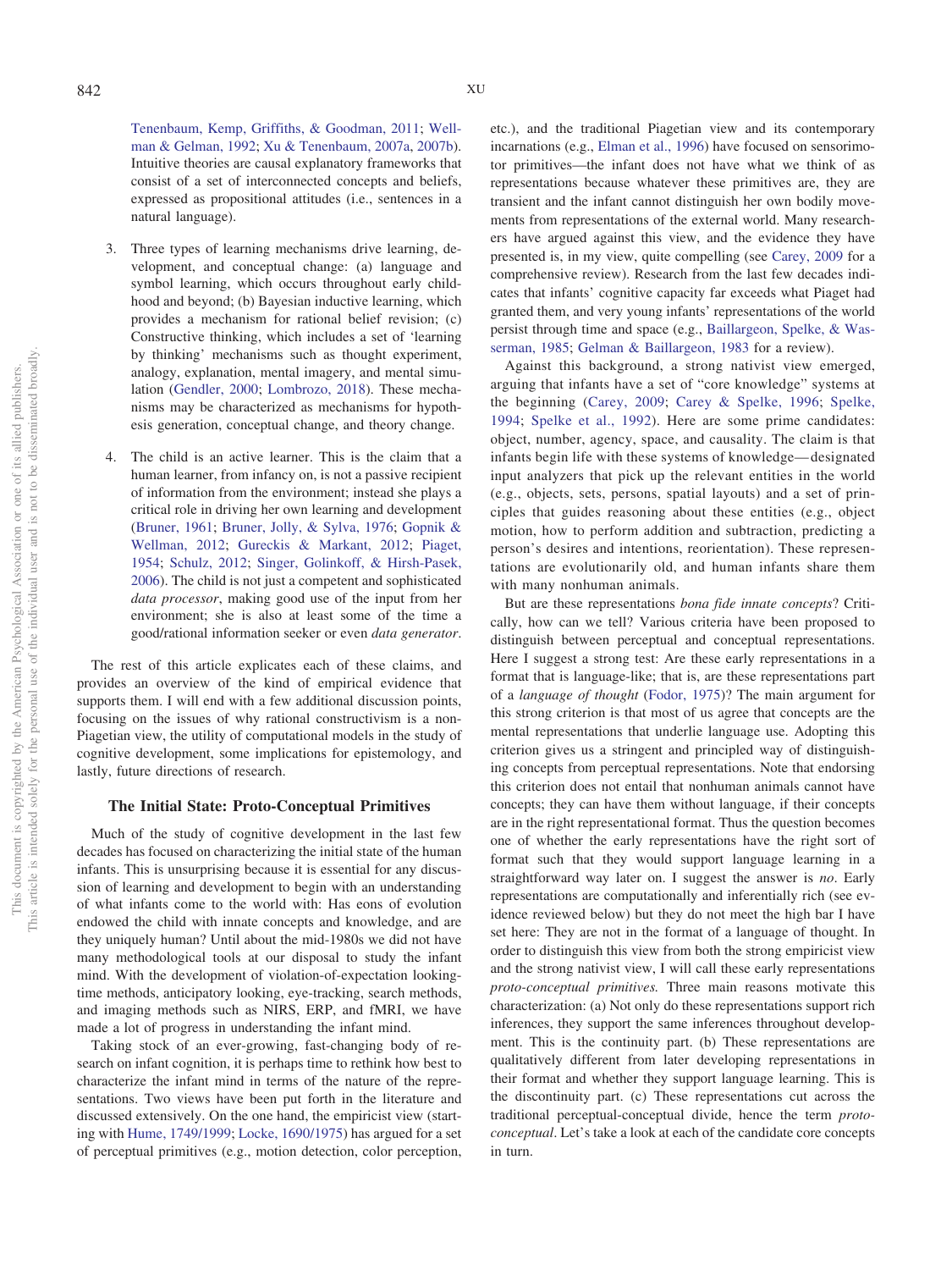## **Object**

An extensive body of work has revealed a great deal about how infants represent midsized, manipulate-able objects; the significance of the study of the object concept was partly due to the radical claims Piaget had made about how infants lack object permanence therefore mental representations of objects (and therefore mental representations of the world in general). Starting with the seminal work of [Baillargeon, Spelke, and Wasserman \(1985\)](#page-16-4) and [Kellman and Spelke \(1983\),](#page-19-2) many studies have shown that infants as young as 4 or 5 months represent objects that are occluded and therefore are not in their visual field directly (see reviews by [Baillargeon, 2004,](#page-16-5) [2008;](#page-16-6) [Spelke, 1990,](#page-22-5) [1994,](#page-22-4) among others). These studies initiated the modern study of infant cognition, and opened the floodgate for a myriad of experiments overturning Piaget's characterization of what a human infant's conceptual repertoire is like at the beginning of life. [Baillargeon et al.](#page-16-4) [\(1985\)](#page-16-4) showed that using the violation-of-expectation looking time methods, 4- and 5-month-old infants understand that when an object is hidden, it continues to exist (the well-known drawbridge experiments, [Baillargeon, 1987;](#page-16-7) [Baillargeon et al., 1985\)](#page-16-4). [Spelke](#page-22-0) [et al. \(1992\)](#page-22-0) laid out a set of principles of how infants reason about objects and object motion: cohesion, continuity, solidity, and contact. Cohesion states that objects move as wholes; they do not spontaneously break into multiple objects or coalescence into a single object. Continuity states that objects move on continuous paths; they cannot move from Point A to point B without traversing a connected path in between. Solidity states that objects cannot occupy the same space at the same time. Contact states that no action at a distance; an object can only act on another object by coming into contact with it. These are beliefs that adults also hold about object motion. Here is how a typical experiment on solidity is conducted using the violation-of-expectation method [\(Spelke et](#page-22-0) [al., 1992\)](#page-22-0): The infant sat in a high chair facing a small stage. The experimenter was hidden behind the stage, invisible to the infant except for her hand. During habituation, a ball was dropped behind an occluder, then the occluder was removed to show that the ball rested on the floor of the stage. On the test trials, a solid wooden board was placed above the stage floor. The ball was again dropped behind the occluder. When the occluder was removed, the ball either sat on top of the solid barrier (the expected outcome) or on the floor of the stage, below the solid barrier (the unexpected outcome). Four-month-old infants looked reliably longer at the unexpected outcome than the expected outcome. These and other control experiments (e.g., there was a big hole in the solid barrier so the ball could go through) showed that the longer looking times were most likely due to the infants witnessing a highly unusual event—that of a solid object (the ball)— having gone through another solid object (the barrier).

Another extensive body of research by [Baillargeon et al. \(1985\)](#page-16-4) has discovered that in order to reason about how objects interact with each other, infants divide the world into event categories: occlusion, support, covering, and so forth (see [Baillargeon, 2008](#page-16-6) for review). For each event category, infants gradually add relevant variables to fine-tune their understanding (e.g., If a tall object were lowered behind a short object, would it be completely occluded? If an object were pushed off of a platform, and its bottom surface continued to overlap slightly with the supporting surface, would it fall to the ground?). Presumably observations in real life and infants' own experiences with manipulating objects later in the first year and beyond gradually allow infants to add the variables of interest for thinking about each event category. The infant's hard won knowledge about objects continues to serve us well as adults.

So where is the discontinuity? Two lines of research point to significant developmental continuities. Several studies have uncovered a surprising failure in older children: When given a task that a 4-month-old infant appears to be able to solve in a looking time version, much older children fail in a comparable search version. Keen, Hood, and their colleagues [\(Hood, Carey, &](#page-19-3) [Prasada, 2000,](#page-19-3) [2003;](#page-19-4) [Keen, 2003\)](#page-19-5) adapted the infant solidity experiment in the following simple way: Instead of measuring looking time, 2 1/2-year-old toddlers were asked to find the ball. The apparatus was modified to allow this option. Surprisingly, toddlers searched 50% of the time above the barrier and 50% of the time below the barrier, suggesting that they did not understand that the ball should have been blocked by the solid barrier and therefore should be sitting on top of it as opposed to below it. The children's failure in these search tasks prompted researchers to argue that perhaps the representations revealed by infant lookingtime experiments were implicit and relatively weak, such that they did not support prediction and action (e.g., [Munakata, McClelland,](#page-20-4) [Johnson, & Siegler, 1997\)](#page-20-4).

A second line of work focused on whether infants reason about objects in terms of sortal-kinds [\(Carey, 2009;](#page-17-3) [Xu, 1997,](#page-23-7) [2007\)](#page-23-0). The term *sortal* is borrowed from the study of formal semantics and metaphysics in philosophy. Philosophers have argued that certain concepts, in particular those that underpin our use of count nouns (in languages that make the count/mass distinction), provide criteria for individuation and identity. For example, the sortal *dog* tells us what counts as one dog as opposed to two or three dogs, and it tells us whether we have seen the same dog yesterday, today, and tomorrow. In contrast, a nonsortal such as *water* or *blue* does not provide principles of individuation and identity (see [Gupta,](#page-18-8) [1980;](#page-18-8) [Hirsch, Huberman, & Scalapino, 1982;](#page-19-6) and [Wiggins, 1980](#page-22-6) for discussion). This line of philosophical inquiry has inspired much research in cognitive development. A number of studies have focused on whether infants have any criteria for individuation and identity. For example, [Xu and Carey \(1996\)](#page-23-8) asked whether 10-month-old infants used spatiotemporal or object-kind information for establishing distinct objects in a scene. In one study, infants were shown an occluder on the stage. An object, say a toy duck, appeared from behind the occluder then returned. Next another object, say a ball, appeared from behind the occluder then returned. Critically the infant only saw one object at a time. For adults, our intuition is clear: There are at least two objects behind the occluder, a duck and a ball. What about infants? When the occluder was removed, infants were shown either two objects, the duck and the ball (the expected outcome) or one object, either the duck or the ball (the unexpected outcome). Twelve-month-old infants looked reliably longer at the unexpected outcome than the expected outcome (like adults), whereas 10-month-old infants did not (but see [Bonatti, Frot, Zangl, & Mehler, 2002;](#page-16-8) [Futó et al.,](#page-18-9) [2010;](#page-18-9) and [Surian & Caldi, 2010](#page-22-7) for earlier success using stimuli that crosses ontological categories such as human vs. nonhuman, or using communicative intent and causal function). An informal survey using a parental checklist found that infants whose parents said they understood at least some of the words that labeled the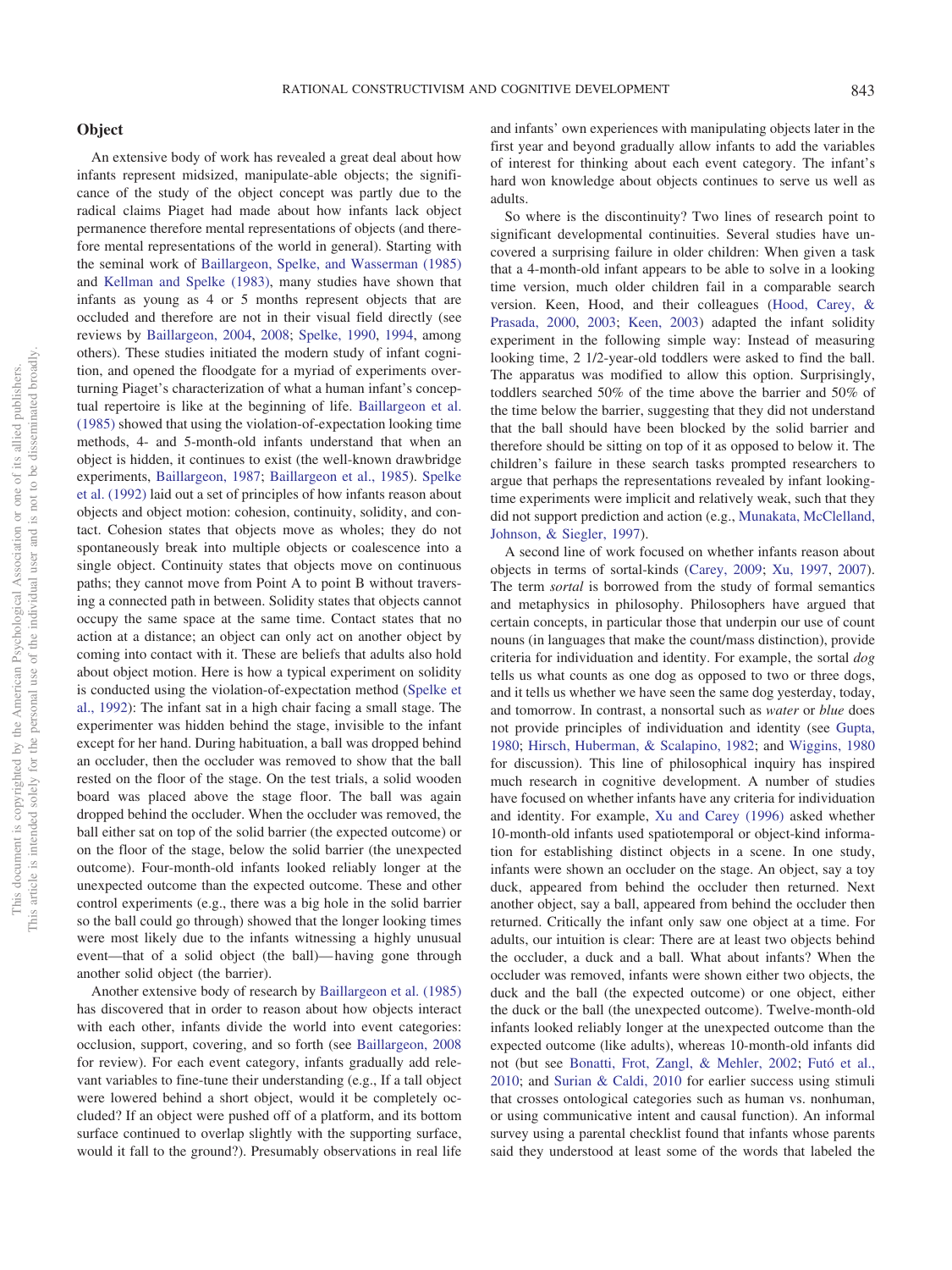objects in the experiment— duck, ball, and so forth—succeeded in this task but those who reportedly did not understand the words for these objects failed [\(Xu & Carey, 1996\)](#page-23-8). Further studies suggest a more nuanced view on object individuation (see [Xu, 2007,](#page-23-0) for a review): Infants are able to use property information (e.g., red vs. green) to establish representations of distinct objects (e.g., [Wilcox,](#page-22-8) [1999;](#page-22-8) [Wilcox & Baillargeon, 1998a,](#page-22-9) [1998b;](#page-22-10) [Xu & Baker, 2005;](#page-23-9) [Xu, Carey, & Welch, 1999\)](#page-23-10) but not sortal-kind information until the end of the first year [\(Xu & Carey, 2000;](#page-23-11) [Xu, Carey, & Quint,](#page-23-12) [2004\)](#page-23-12). For these studies, interestingly, the search methods converged well with looking-time methods [\(Van de Walle, Carey, &](#page-22-11) [Prevor, 2000;](#page-22-11) [Xu & Baker, 2005\)](#page-23-9).

Despite impressive demonstrations of infant object knowledge, this initial concept of *object* does not appear to be in the format of a language of thought: it does not support the learning of count nouns such as *dog* or *ball.* And there is some evidence suggesting that these representations are not accessible or strong enough to support prediction and action. Instead of calling it the *object concept*, which entails that the concept can support language learning, it is perhaps more appropriate to call it the *object sense* (see next section on the *number sense*).

#### **Number**

Developmental psychologists have investigated the origin of the concept of number for decades. This is an important line of inquiry in part because number is an abstract concept that cannot be directly perceived, which raises the question of whether preverbal human infants can represent abstract concepts, and in part because there is a rich literature on how various nonhuman animals represent number and quantity (see [Dehaene, 1997/2011;](#page-17-6) [Gallistel,](#page-18-10) [1990,](#page-18-10) for reviews). The last 20 years of research has shown, compellingly, that much like many other nonhuman animals, preverbal human infants represent number when other variables such as area, perimeter, density, and so forth are controlled for. These numerical representations are approximate, and they obey Weber's Law—the discriminability of two numerosities is dictated by the ratio of the two quantities, not the absolute difference. Infants can perceive number in multiple modalities, for example, visual or auditory, and the precision of this approximation increases rapidly during the first year of life (see [Feigenson, Dehaene, & Spelke,](#page-17-7) [2004](#page-17-7) for review; [Brannon, 2002;](#page-16-9) [Lipton & Spelke, 2003;](#page-20-5) [Wood &](#page-22-12) [Spelke, 2005;](#page-22-12) [Xu, 2003;](#page-23-13) [Xu & Arriaga, 2007;](#page-23-14) [Xu & Spelke, 2000\)](#page-23-15). The consensus of the field is that human infants share the same *number sense* with many other animals [\(Dehaene, 1997/2011\)](#page-17-6). One recent study showed that even newborn infants are able to discriminate between dot-arrays of six versus 18 elements [\(Izard,](#page-19-7) [Sann, Spelke, & Streri, 2009\)](#page-19-7). Furthermore, infants are able to perform nonsymbolic approximate addition and subtraction on these arrays [\(McCrink & Wynn, 2004\)](#page-20-6), and preschoolers can even perform nonsymbolic approximate multiplication and division [\(McCrink & Spelke, 2010,](#page-20-7) [2016\)](#page-20-8). Thus, rich computations are supported by these analog, approximate representations of number.

The number sense is alive and well in adults, and although the precision of the system changes over time, the signature properties of the system remain the same throughout development. This is the continuity part.

Where is the discontinuity then? The *number sense* supports rich computations, that is, approximate arithmetic, and it is abstractindependent of modalities and perceptual variables that often covary with number (e.g., area). Yet as many have argued, the *number sense* is not a *number concept* [\(Carey, 2009;](#page-17-3) [Spelke,](#page-22-13) [2017\)](#page-22-13). The methodology adopted to make this argument echoes what we have discussed in the case of the object concept/sense: Are these numerical representations in the format of a language of thought such that they can support the learning of number words, that is, positive integers such as one, two, three, four, five, and so forth? The answer is clearly "no." Number words appear as an ordered list, and each number represents an exact cardinality, that is, seven means *seven*, not *approximately seven*. The successor function  $N_j = N_{j-1} + 1$  makes it clear that the difference between any two numbers on the count list is exactly one, no more and no less. There is also no upper bound to the number list, since we can always add one once we understand the successor function. In contrast, the number sense representations are approximate and imprecise; they follow a psychophysical function that says that the difference between eight and 16 is the same that between 16 and 32; there may be an upper bound on how large of a number the system can represent.

These theoretical and empirical considerations inspired a decade long investigation on how the number sense differs from true number concepts, and how children acquire the concept of *positive integer* and the meaning of number words. To date, the proposals under consideration often posit that verbal counting plays a significant role in this process, and general properties of language (e.g., being symbolic and systematic) help the child build new representations that are genuine number concepts. There is much ongoing debate on how to think about number processing as part of a general magnitude processing system (see [Henik, Gliksman,](#page-18-11) [Kallai, & Leibovich, 2017](#page-18-11) for a synthesis).

## **Agency**

The infant's world is not only populated by objects they can interact with, but also people that they interact with in a radically different way. A number of research programs has focused on two issues in the development of intentionality and early theory of mind: (a) How do infants identify agents? (b) What do infants endow these agents with in terms of their mental content? [Bail](#page-16-10)[largeon, Scott, and Bian \(2016\)](#page-16-10) provides a recent review of this literature. The identification of agents relies on not only facial morphology, but also contingent behavior and goal-directed action (e.g., [Johnson, Slaughter, & Carey, 1998;](#page-19-8) [Woodward, 1998;](#page-23-16) among many others). The infant's understanding of an agent is abstract—an agent does not have to look like a person (with a face, eyes, etc.) and it supports rich inferences—if something exhibits goal-directed behavior or if it interacts contingently with the environment, even a blob can be an intentional agent. Adults continue to employ this notion of agency, demonstrating developmental continuity for an abstract sense of agent, *agency sense*.

What is more controversial and currently debated is the mental content of an infant's representation of an agent. Does she have intentions and desires? Does she have beliefs? Some have suggested that the initial understanding of intentions is based on teleological reasoning [\(Gergely & Csibra, 2003;](#page-18-12) [Gergely & Jacob,](#page-18-13) [2012;](#page-18-13) [Gergely & Watson, 1999\)](#page-18-14). The infants use their understanding of goals and their understanding of environmental constraints to reason through a situation, and decide what would be the best,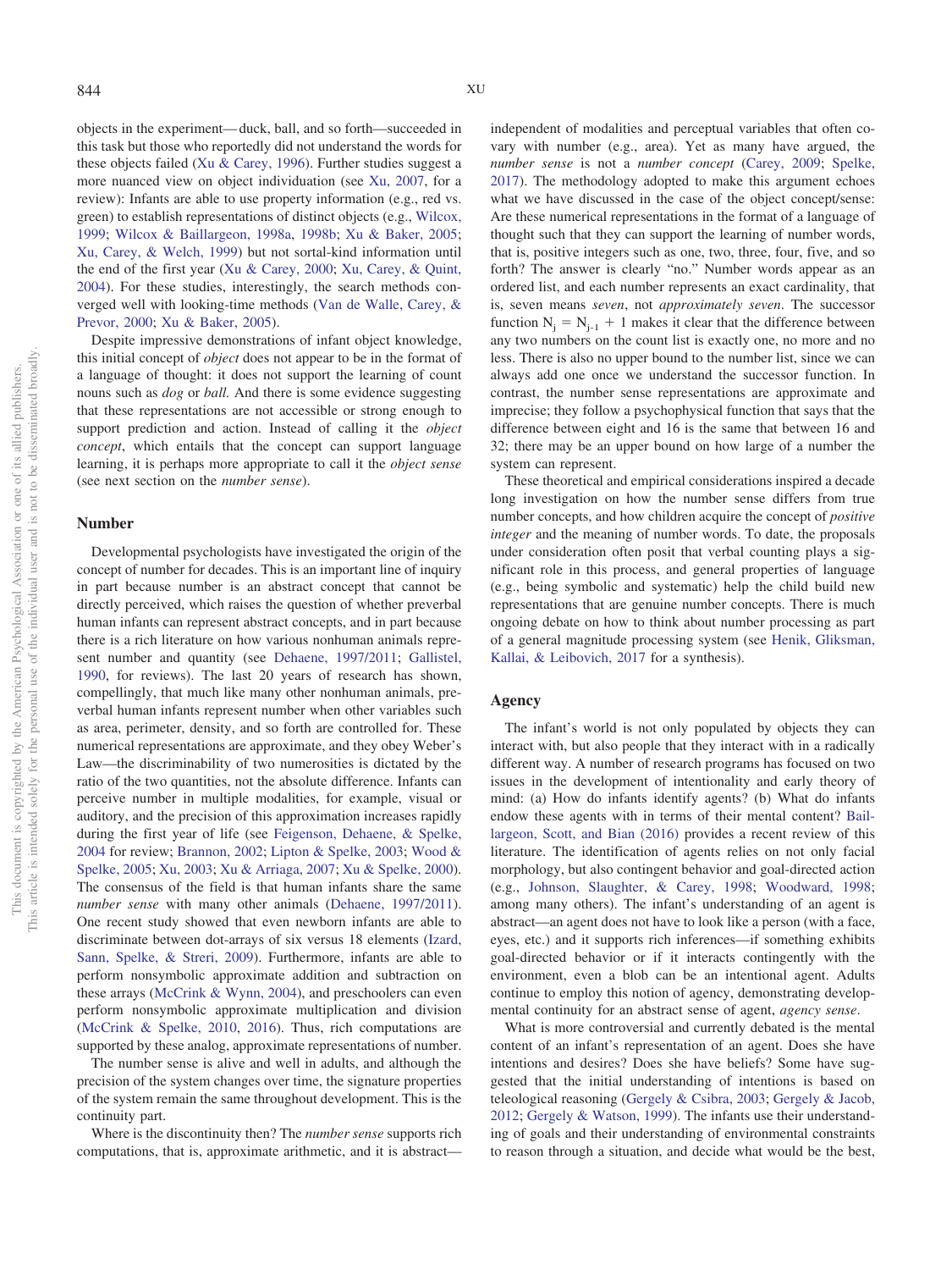most efficient course of action (see [Gergely & Csibra, 2003](#page-18-12) for an empirical demonstration of this view in 12-month-old infants). More recently, some have suggested that infants as young as 1 year may already have a much more sophisticated understanding of agency in terms of true beliefs and false beliefs.

[Onishi and Baillargeon's \(2005\)](#page-20-9) seminal article ignited this debate. Using the violation-of-expectancy looking time method, they found that 15-month-old infants were able to compute the consequences of an agent holding a true belief or a false belief. Subsequent studies have extended these results to 7- and 12 month-old infants [\(Kovács, Téglás, & Endress, 2010\)](#page-19-9). These data present a sharp contrast with the findings of many studies with preschoolers that demonstrated a reliable shift on belief understanding between 3 and 4 years [\(Wellman, 2014;](#page-22-14) [Wellman, Cross,](#page-22-15) [& Watson, 2001,](#page-22-15) meta-analysis??, [Wimmer & Perner, 1983\)](#page-22-16). With what is known as the Sally-Anne task and many variants of it, verbal false belief tasks have shown over and over again, that across labs, languages, and cultures, it is not until about 4 years of age that children can make correct predictions about an agent's actions. One possibility is that the infant studies reveal some kind of *implicit* understanding of belief and false belief, and there may be a change in the format of children's representations that support the more language-dependent, more *explicit* version of the Sally-Anne task. [Setoh, Scott, and Baillargeon \(2016\)](#page-21-2) present evidence that with lower processing demand, even 2.5-year-olds may succeed on a verbal version of the Sally-Anne task, but see [Rubio-](#page-21-3)[Fernandez et al. \(2016\)](#page-21-3) for a critique of these studies—they argue that the training provided to children in [Setoh et al. \(2016\)](#page-21-2) may have led to correct responses without an understanding of false belief. The empirical results are at present mixed and controversial. The *agent sense* may be another case where both significant continuities and discontinuities exist, and furthermore, the initial representations are abstract and they support rich inferences but language may play a critical role in its further development during the preschool years.

### **Space**

A fourth candidate of initial core knowledge system is space, or geometry. Given the long research tradition on animals' navigation abilities [\(Gallistel, 1990](#page-18-10) for a review), it is natural to ask what the developmental origins are in humans. Has evolution endowed young human learners with navigational tools for surviving in the wild? Do young children use the geometric shape of an environment for orientation and navigation? Do they also use features or landmarks to do so?

[Hermer and Spelke \(1994\)](#page-19-10) used a classic orientation task, and found that toddlers only used geometry for reorientation. In their study, 18- to 24-month-old toddlers were shown a rectangular room, and a toy was hidden in one of the four corners. After the toddler was spun around a few times and disoriented, she was asked to find the toy. Note that without any distinct features, it is impossible to identify the correct location where the toy is hidden. This is because two of the four corners are geometrically equivalent—they both have a short wall on the left and a long wall on the right; the other two corners are also geometrically equivalent for the same reason. The results showed clearly that most toddlers searched for the toy in the two geometrically equivalent corners, and they did so equally between the two corners. In other words,

when the layout of the environment is ambiguous and the best cue is geometry, toddlers use it for reorientation, just like rats and other animals. In the next study, one of the walls was painted blue, thus providing a strong cue that would allow any adult to identify one of the four corners as the correct search location for the hidden toy. Interestingly, toddlers did not use the color of the wall to help them; they continued to search in the two geometrically equivalent corners. Many studies have been conducted since to further probe the characteristics of early geometric/spatial knowledge. [Spelke et](#page-22-17) [al. \(2010\)](#page-22-17) provides a succinct review of this literature. She argues that these representations—in young human learners and nonhuman animals—are geometric and abstract, because they capture the shape of the environment regardless of surface markings, preserve information on Euclidean distance and left-right direction, and support inferences about the orientation of the self and the locations of objects and places. Furthermore, this system of representations continues to function in human adults, therefore it is developmentally continuous.

The discontinuity comes from several sources. The most relevant for our discussion is the children's failure to use featural information or landmarks for reorientation. Later studies suggest that children begin to use the color of the wall when they start to learn propositions such as "left" and "right" [\(Hermer-Vazquez et](#page-19-11) [al., 2001\)](#page-19-11), and adults, in a verbal-shadowing task that tied up verbal working memory, perform similarly to toddlers in a reorientation task [\(Hermer-Vazquez et al., 1999\)](#page-19-12). These data support the idea that language may play an important role in building geometric representations that conjoin geometry and featural information.

However, as [Cheng and Newcombe \(2005\)](#page-17-8) point out, rats can be trained to use featural cues in a circular or square room, so language is *not* necessary for reorientation with landmarks [\(Cheng,](#page-17-9) [1986\)](#page-17-9). Furthermore, human toddlers use the color of the wall for reorientation when they are in a large, but not a small rectangular room. Still, in all developmental studies, the use of featural information, in addition to geometry, increases with age.

For the purpose of the present discussion, it appears that early geometric representations are abstract, as reviewed above, and animal and human learners may primarily rely on the shape of the environment for reorientation and navigation. However, the system is not informationally encapsulated in the strong sense of Fodorian modules [\(Fodor, 1983\)](#page-18-15). The current state of affairs leaves open the possibility that language and symbol learning may change the format of the early representations in significant ways. The evidence to date provides some support for the idea of a *space sense* that is both developmentally continuous and discontinuous, but it falls short of being a full-fledged concept of space/geometry.

### **Causality**

The last candidate early concept I will consider is causality. An extensive body of research has investigated Michottian causality in adults and infants. This is what we may think of as the canonical understanding of causal interaction: a ball launches and it hits another ball, then the second ball moves. This is the basis of contact causality, a construal that adults continue to hold [\(Mi](#page-20-10)[chotte, 1946/1963\)](#page-20-10). A number of infant studies have asked the question: How do infants think about causality, if they have any notion of cause and effect at all? [Leslie and Keeble \(1987\)](#page-20-11) pio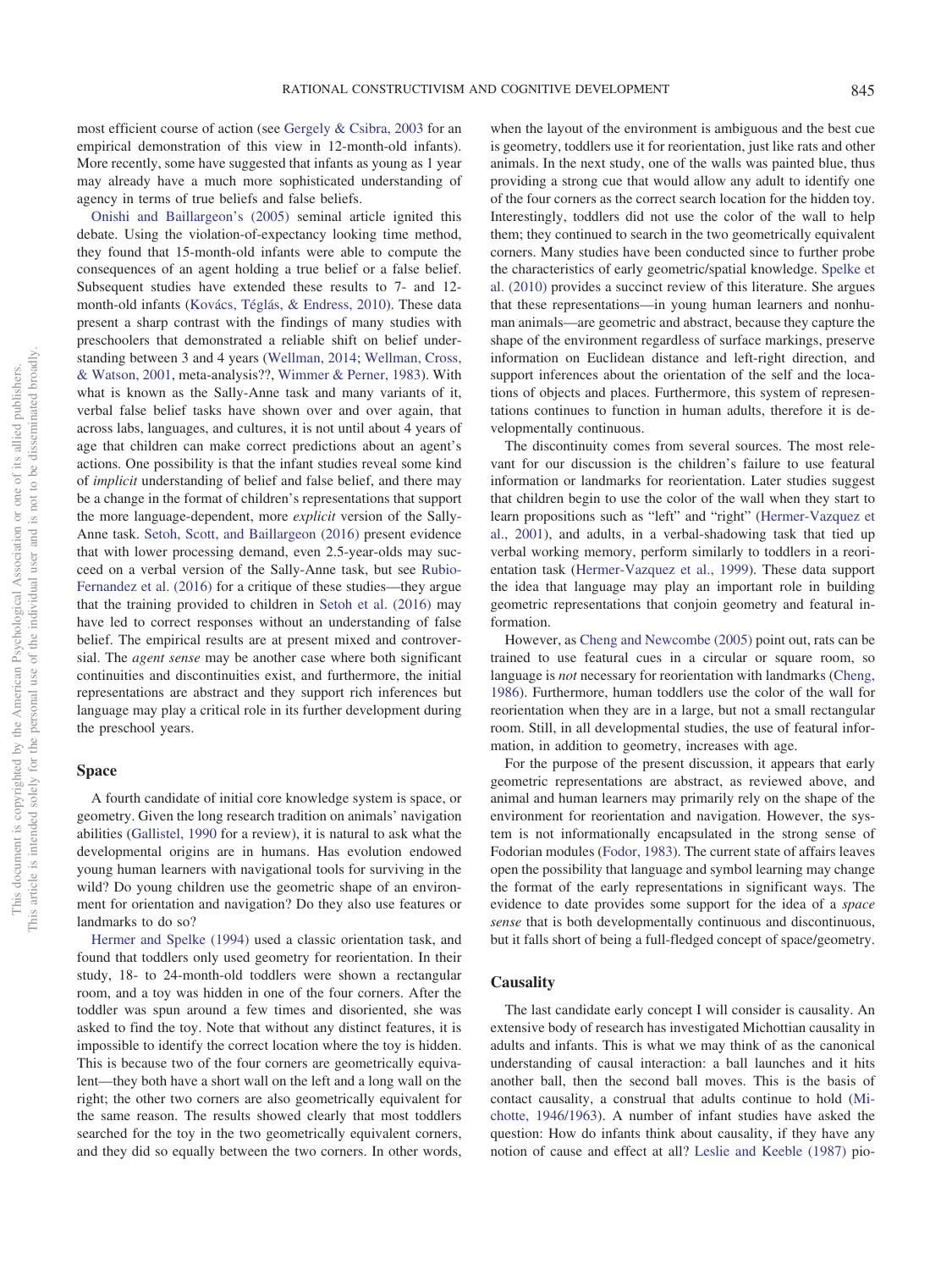neered the study of causal understanding in preverbal infants. In their study, 6-month-old infants were habituated to a short film in which one rectangle moved toward a second rectangle. The first rectangle either stopped when it comes into contact with the second rectangle, or it stopped short of coming into contact with the second rectangle. Then the second rectangle was launched. On the test trials, both the contact and no-contact films were played in reverse, thus everything else remained the same except that if a causal interaction were perceived (as adults do in the contact scenario), the role of agent and patient (hitter vs. hittee) had also been reversed. Results showed that infants dishabituated more in the case of the reversal of the contact event, suggesting that only the contact event had been perceived as causal, and when the agent and patient reversed their roles, the test event was perceived as more unexpected. Subsequent studies using similar methods find similar results, though in older, 10-month-old infants [\(Cohen &](#page-17-10) [Oakes, 1993\)](#page-17-10). Recent studies have probed more subtle aspects of adults' causal perception, and demonstrated that infants are also sensitive to these parameters (for some elegant examples, see [Kominsky et al., 2017;](#page-19-13) [Muentener & Carey, 2010;](#page-20-12) [Newman, Choi,](#page-20-13) [Wynn, & Scholl, 2008\)](#page-20-13).

Michottian causality is a strong case for an informationally encapsulated module— one can induce the perception of causality with two moving circles on a wall, produced by shining two flashlights, and this perception does not diminish even though adults clearly understand that these circles are not material physical objects. It is developmentally continuous given that we find evidence for Michottian causality in infants and adults.

This early developing sense of causality (the *causal sense*) may be contrasted with the modern interventionist view of causality (e.g., [Danks, 2014;](#page-17-11) [Gopnik et al., 2004;](#page-18-3) [Woodward, 2003\)](#page-23-17). This view of causality suggests that learners track the conditional probabilities of events and use these computations to infer causal relationships. Moreover, the critical criterion is *difference making*: Learners are granted an understanding of causality when they are able to produce effective interventions, for example, if I intervened on Node A of the causal graph, then Effect B would not occur any more. Several studies with young children suggest that producing effective interventions may require causal language [\(Bonawitz et](#page-16-11) [al., 2010;](#page-16-11) [Muentener, Bonawitz, Horowitz, & Schulz, 2012\)](#page-20-14).

Causality also poses a different challenge from our previous discussions about object, number, agency, and space. Each of these four core knowledge systems focuses on a particular content domain. Causality, however, is central for each system but manifests itself differently. For infants, the evidence for Michottian physical causality is strong; in contrast, understanding intentional causality seems to require different considerations. For example, [Muentener and Carey \(2010\)](#page-20-12) found that 8-month-old infants construed state change (e.g., a box being crushed into pieces) as causal only when an intentional agent was involved. They suggest that there may be two developmental pathways for early causal understanding—Michottian physical causality and effective intentional action. It may be the case that causality is best understood as a domain-specific construct early on, then the interventionist view may be acquired via language so that eventually all causal understanding includes components of tracking conditional probability, prediction, and intervention (e.g., [Bonawitz et al., 2010\)](#page-16-11).

Further support for the idea that these early representations may sit comfortably at the perceptual-conceptual interface, hence the term *proto-conceptual primitives*, comes from a body of work on perception and visual cognition. Scholl and his colleagues have demonstrated, convincingly in my view, that many of the core knowledge system signatures are represented in the perceptual system. For example, in a series of experiments with adults, [Chen](#page-17-12) [and Scholl \(2016\)](#page-17-12) probed whether perception of causal history may induce illusory motion perception. Participants watched a square change into a truncated form, with a piece of it missing. When the contours of the missing piece suggest a history of intrusion (akin to poking a finger into clay), participants reported seeing gradual change even when it was actually abrupt. In other words, visual perception involves reconstructing causal history from static shapes. Thus a high-level concept such as *causality* is seamlessly integrated into automatic, rapid visual perception. A second example investigates whether cohesion violations (part of core knowledge of object, see previous section on object) disrupt multiple object tracking, a standard task for studying object perception. [Scholl, Pylyshyn, and Feldman \(2001\)](#page-21-4) asked participants to track several objects in a field of identical distractors. When a target object and a distractor are "merged" (e.g., being connected by a line between them), participants' ability to track the object was disrupted and performance dropped significantly. Similarly, found that participants can track objects as coherent units in a multiple object tracking task, but they had great difficulties tracking piles of substances that are "poured" from location to location. Thus, a cohesion violation (e.g., in tracking piles of sand in real life) disrupts tracking of objects in midlevel vision. A third finding reinforces this conclusion. [Mitroff, Scholl, and Wynn \(2004\)](#page-20-15) found that when an object splits into two (a cohesion violation), object tracking and the benefits of preview object files are interrupted, incurring significant cost in performance. Taken together, these findings strongly support the idea that many aspects of the core knowledge systems are represented in our midlevel visual perception system (see also [Carey & Xu, 2001;](#page-17-13) [Leslie, Xu, Tremoulet, &](#page-20-16) [Scholl, 1998;](#page-20-16) [Xu, 1999](#page-23-18) for similar proposals).

# **Why Are These Early Representations Proto-Concepts and Not in the Format of a Language of Thought?**

From the evidence reviewed above, it appears that these early representations are domain-specific and inferentially rich [\(Carey,](#page-17-3) [2009;](#page-17-3) [Spelke, 1994\)](#page-22-4). At the same time, these representations are "fragile" in multiple ways. These representations may be largely automatic and informationally encapsulated (though not as strictly as Fodor suggests); these representations may be implicit and not robust enough to support prediction and action; these representations may not be in the right format to support language learning; and these representations appear to be subject to some of the same constraints on midlevel perceptual/attentional systems.

I have suggested for a rather stringent criterion for concepts, that the representations under discussion should be in the format of a language of thought such that they can support language learning, be it words or other aspects of language. Furthermore, a language of thought—perhaps a natural language—is needed for formulating beliefs in our intuitive theories, and for going beyond perceptual/iconic representations. I make two further points in this section, and I hope this will be the beginning of a more extensive discussion of these issues for all students of cognitive development.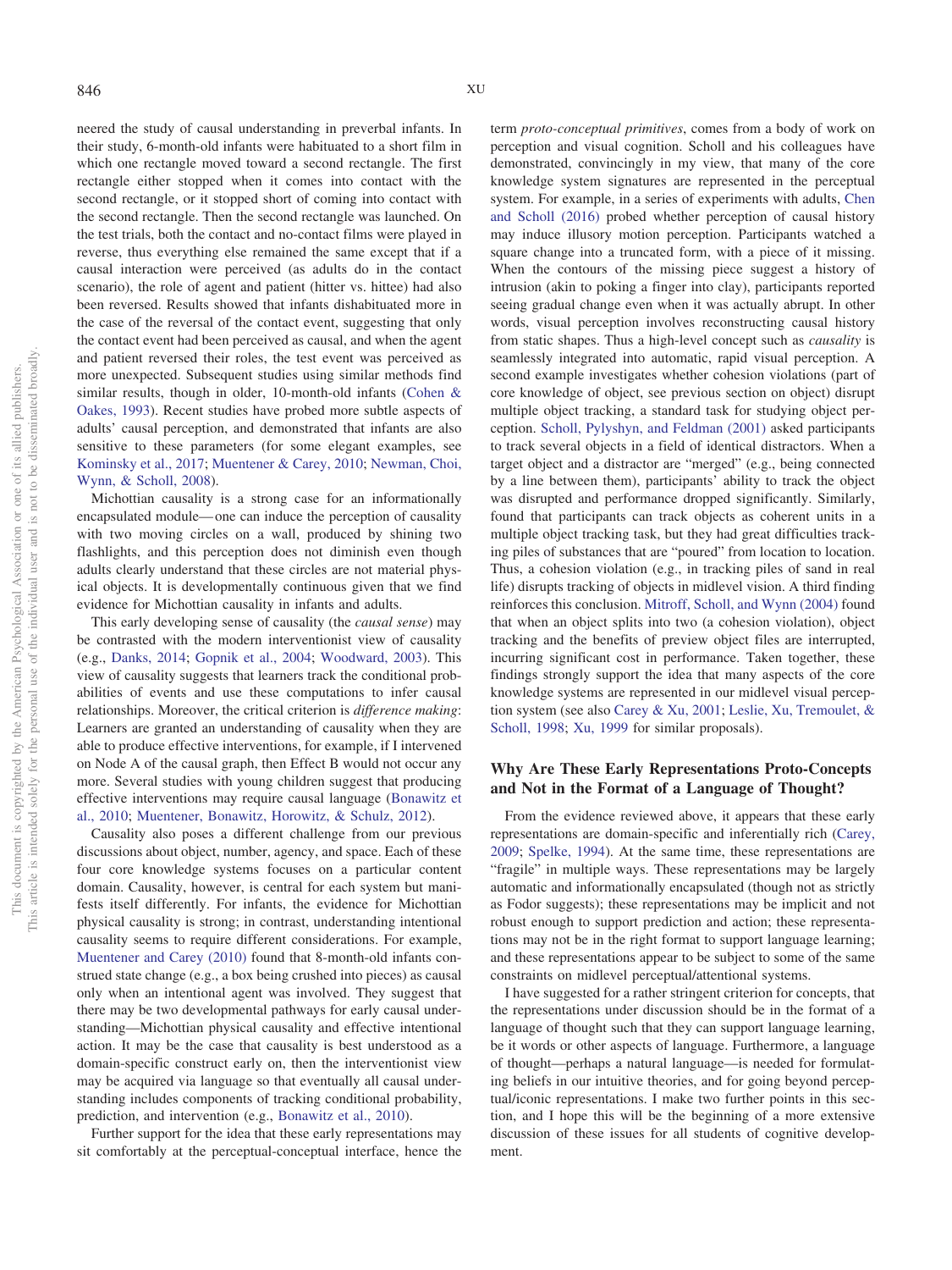First, in contrast to the criterion for concept-hood I suggest above, the extant literature offers two other criteria for concepts: One is to examine whether these representations are central and amodal [\(Spelke et al., 1992\)](#page-22-0), and the other is to examine whether these representations support rich inferences [\(Carey, 2009\)](#page-17-3).

Spelke's proposal was put forth against the background of the traditional Piagetian view, that early representations are sensorimotor representations. She argued convincingly that the initial construal of object is not sensorimotor, and it is amodal given evidence of visual and haptic matching experiments [\(Streri &](#page-22-18) [Spelke, 1988\)](#page-22-18). Our discussion of early numerical understanding reinforces this point: Young infants are able to compute approximate numerosities in visual and auditory modalities. Yet our discussion on both object and number above suggest that this criterion may be too weak.

Carey's proposal was put forth with a general theory of concepts in mind, that concepts are defined by their inferential role in a system of interconnected concepts and beliefs [\(Block, 1986;](#page-16-12) [Carey, 1985,](#page-16-0) [2009\)](#page-17-3). I do not doubt the importance of understanding inferential role in a theory of concepts, but a key problem is that Carey may have underestimated the inferential capacity of our perceptual system. A myriad of examples in early vision (e.g., [Feldman, 2012;](#page-17-14) [Feldman & Singh, 2006;](#page-17-15) [Knill & Pouget, 2004;](#page-19-14) [Knill & Richards, 1996;](#page-19-15) [Weiss, Simoncelli, & Adelson, 2002\)](#page-22-19) suggest that the perceptual system is capable of very sophisticated and subtle inferences. Many have suggested these inferences are best captured with probabilistic Bayesian models, and the visual system rationally combines prior constraints and biases with input from the environment (See [Knill & Richards, 1996,](#page-19-15) for a review).

An important caveat is in order here. I have advocated that to examine whether certain representations are in the format of a language of thought provides the litmus test for whether we have a bona fide *concept*. This is meant to be a *methodological* suggestion, so we can set a clear and principled criterion for concepthood, but it does not entail that learners cannot have concepts without language. Nonhuman animals can, in principle, acquire the later, more mature versions of these early concepts via other nonlinguistic mechanisms. At the same time, I will argue that for human learners, language and symbol learning is a crucial mechanism for developmental change (see section on language and symbol learning below).

Second, we can directly ask the question "Do prelinguistic children have a language of thought?" and test it empirically. Some key properties of a language of thought have been laid out clearly by Fodor and others [\(Fodor, 1975;](#page-18-2) [Fodor & Pylyshyn, 1988\)](#page-18-0): systematicity and compositionality. A few recent studies have begun to probe these properties empirically, and the results seem to suggest that no, prelinguistic infants and toddlers do not have a LOT. For example, [Piantadosi, Palmeri, and Aslin \(2018\)](#page-21-5) and [Piantadosi and Aslin \(2016\)](#page-20-17) asked whether 9-month-old infants could anticipate the outcome of two functions, that is, not just  $f(x)$ and  $g(x)$ , but also  $g(f(x))$ , a strong test of compositionality. They taught infants that two separate "functions," for example, if a blue object goes behind an occluder, it comes out red (color change); if a polka-dotted object goes behind a different occluder, it comes out striped (pattern change). The critical question if what infants think would happen when an object goes behind the first, then the second occluder— do they expect two changes (color and pattern)? The answer appears to be no. In other words, infants had failed to compose two functions, even though control experiments showed that they were capable of learning each function separately. Another line of research asks whether logical operators such as "no"/"not" are understood as genuine operators that change the truth-value of a proposition, since for adults, they do both in our language of thought and in our language. [Austin, Theakston,](#page-16-13) [Lieven, and Tomasello \(2014\)](#page-16-13) and [Feiman, Mody, Sanborn, and](#page-17-16) [Carey \(2017\)](#page-17-16) found that it is not until 24 –27 months of age that toddlers start to use "no/not" as logical operators and make inferences accordingly. Thus far, we do not yet have evidence that representations in prelinguistic infants demonstrate key properties of a language of thought.

In sum, this section argues for the thesis that very early representations are neither perceptual nor conceptual, and we dub them *proto-conceptual primitives*. These representations may be amodal and they may support rich inferences; however, they fall short of meeting the criterion of having a format that is in a language of thought [\(Fodor, 1975\)](#page-18-2), therefore they are not genuine *concepts*.

### **The Mature State: Domain-Specific Intuitive Theories**

The mature state of cognitive development has been characterized by many as a set of domain-specific *intuitive theories* (e.g., intuitive physics, intuitive psychology, intuitive biology, intuitive astronomy; [Carey, 1985,](#page-16-0) [1988,](#page-16-1) [2009;](#page-17-3) [Carey & Spelke, 1996;](#page-17-5) [Gopnik, 1996;](#page-18-16) [Gopnik & Meltzoff, 1997;](#page-18-4) [Leslie, 1994;](#page-20-0) [Vosniadou](#page-22-20) [& Brewer, 1994;](#page-22-20) [Wellman, 1990;](#page-22-21) [Wellman & Gelman, 1992\)](#page-22-3). [Wellman and Gelman \(1992\)](#page-22-3) call these "framework theories" they are "intuitive theories that carve phenomena into differing organized systems of knowledge and belief." These knowledge structures are "theory-like" in important respects [\(Carey, 1985,](#page-16-0) [1991;](#page-17-2) [Carey & Spelke, 1996;](#page-17-5) [Gopnik, 1996;](#page-18-16) [Gopnik & Meltzoff,](#page-18-4) [1997;](#page-18-4) [Spelke, 1991\)](#page-22-22). First, the content of these knowledge structures is organized in terms of a set of causal, explanatory concepts and beliefs, much like scientific theories. The concepts are mental tokens that gain their explanatory power by being connected via beliefs (e.g., all living things grow and reproduce). Second, these knowledge structures undergo two types of changes, belief revision and conceptual change, much like scientific theories. Belief revision is common, given the accumulation of factual knowledge (e.g., a child may not know that all insects have six legs initially but acquire this knowledge from their parents or in school). Human learners have well-oiled machinery for everyday belief revision (see Bayesian Inductive Learning as a Tool for Rational Belief Revision section below). Conceptual change occurs more gradually, partly based on cumulative belief revision and partly based on changes in causal understanding. For example, consider the case of intuitive biology: A child may not understand that animals and plants are all living things initially. When animals and plants are subsumed under the global category of "living things," much of her biological knowledge— breathing, growth, reproduction, and so forth— changes as well. And when we consider the case of intuitive physics, we see other types of conceptual change with far-reaching consequences. For instance, preschoolers have undifferentiated concepts of weight and density, because of their construal of size, matter, and material kind. By the time children are 8 or 9 year of age, they split the concept weight/density into two distinct concepts, and work out the relation between the two, all through laborious thinking and reasoning [\(Smith, Carey, & Wiser,](#page-21-6)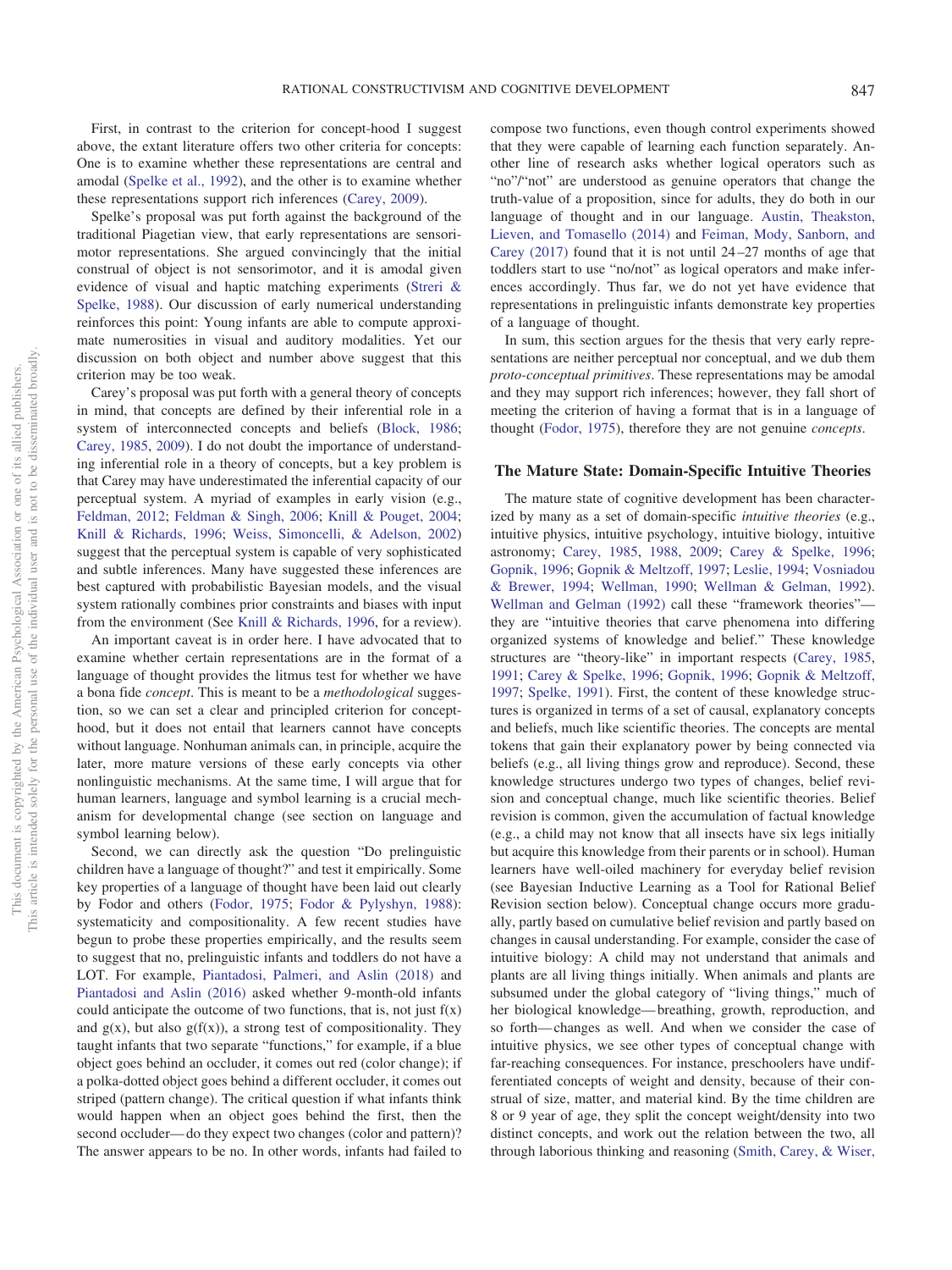[1985\)](#page-21-6). Scientific theories evolve and change in similar ways. Furthermore, there is some developmental evidence supporting the contention that belief revision and conceptual change are indeed distinct processes; a learner may accumulate many biological facts without understanding the underlying the causal explanatory mechanisms [\(Johnson & Carey, 1998\)](#page-19-16).

For intuitive physics, infants begin with the principles of reasoning that Spelke and her colleagues have laid out clearly (e.g., [Spelke, 1994;](#page-22-4) [Spelke et al., 1992\)](#page-22-0). Later on, children develop a theory of matter that includes core concepts such as mass, weight, density, solid and nonsolid substances, gases, and object kinds [\(Smith et al., 1985\)](#page-21-6).

For intuitive psychology, infants begin with the principles of intentionality (e.g., [Gergely & Csibra, 2006;](#page-18-17) [Wellman, 1990\)](#page-22-21) to reason about goal-directed action (e.g., [Woodward, 1998\)](#page-23-16). Later on, at least according to some researchers, children develop a theory of mind that includes a more robust understanding of true and false beliefs, deception, lying, and other high-level mental constructs (e.g., [Chandler, Fritz, & Hala, 1989;](#page-17-17) [Gopnik & Melt](#page-18-4)[zoff, 1997\)](#page-18-4).

For intuitive biology, infants may start with a very rudimentary and skeletal understanding of animacy based on self-generated movement. Later on, children develop a vitalistic biology (e.g., [Inagaki & Hatano, 2004;](#page-19-17) [Slaughter, Jaakkola, & Carey, 1999;](#page-21-7) [Slaughter & Lyons, 2003\)](#page-21-8) that is based on the core idea of life force (or "qi" in Asian cultures). Some also develop a more mechanistic understanding of bodily functions, the life cycle, and reproduction.

As [Carey and Spelke \(1996\)](#page-17-5) pointed out, these knowledge structures are fundamentally different from core knowledge systems (in our terminology, *proto-conceptual primitives*). Core knowledge systems identify their entities for reasoning via perceptual analysis, whereas the entities reasoned about in intuitive theories are identified in much more theory-laden ways. Core knowledge systems are shared by nonhuman animals and evolutionarily old, whereas presumably the capacity for constructing intuitive theories is uniquely human. Core knowledge systems are response- and task-specific, whereas intuitive theories are central reasoning systems that can be widely used to support prediction and action. Lastly, core knowledge systems are constant throughout development, with minor revisions and elaborations, whereas intuitive theories are open for revisions and radical conceptual change, so much so that children and adults' later theories may be incommensurable with their earlier ones.

Another important issue to consider is whether domain-specific intuitive theories grow out of early representations, and whether they are restricted to the domains represented by proto-conceptual primitives or core knowledge systems. The answer seems to be no. On the one hand, intuitive physics has at its core the concept of *object* and intuitive psychology the concept of *agent*, but human adults do not appear to develop an intuitive theory of navigation or domain-general causality. As for the domain of number, human adults continue to use the number sense in a variety of ways, and we learn to do arithmetic and in some cases high-level mathematics, but it is unclear whether we have a *theory* of number. In contrast, some have argued that learners form intuitive theories of new domains such as intuitive chemistry (e.g., [Au, 1994\)](#page-16-14), intuitive astronomy (e.g., [Vosniadou & Brewer, 1994\)](#page-22-20), and intuitive theory of morality (e.g., [Rhodes & Wellman, 2017\)](#page-21-9). The key point here is

that intuitive theories are not continuous with proto-conceptual primitives, neither in format nor in content.

This discussion naturally raises the question about mechanisms: What are the mechanisms of learning that drive the construction of intuitive theories, if human infants begin with a set of protoconceptual primitives?

# **Mechanisms of Learning, Development, and Conceptual Change**

I have argued that human infants begin life with a set of *proto-conceptual primitives* and by middle childhood, they have developed a set of *domain-specific intuitive theories*. These protoconceptual primitives straddle the perceptual-conceptual boundary, and they are not in the format of a language of thought; the later-developing intuitive theories are genuinely conceptual representations and they are expressed by propositions in language. If our characterization of the initial state and the final state is on the right track, then we need mechanisms for three types of changes. First, mechanisms that transform the proto-conceptual primitives into a format that is conducive for language learning and reasoning by propositions (i.e., a language of thought). Second, mechanisms for belief revision since intuitive theories are consisted of a set of concepts and beliefs, and our beliefs change in the face of evidence. Third, mechanisms for genuine conceptual change— even our core concepts and core beliefs embedded in intuitive theories may be radically revised, and we may undergo theory change that includes the possibility of incommensurability (e.g., [Carey, 1985;](#page-16-0) [Gopnik & Meltzoff, 1997\)](#page-18-4).

# **Language and Symbol Learning as a Medium for Changing the Format of Early Representations**

Language learning starts in utero. Newborn infants show a preference for human speech over other auditory stimuli (e.g., [Vouloumanos, Hauser, Werker, & Martin, 2010\)](#page-22-23), and they already prefer their native language (or any other language that is in the same rhythmic class as their native tongue) over a non-native language. Speech perception develops rapidly during the first year of life (e.g., [Werker & Hensch, 2015;](#page-22-24) [Werker & Tees, 1984\)](#page-22-25), and word segmentation and word learning begin in earnest from about 6 months on (e.g., [Aslin, Saffran, & Newport, 1998;](#page-16-15) [Saffran,](#page-21-10) [Aslin, & Newport, 1996\)](#page-21-10). Toddlers and preschoolers can use syntactic cues to narrow down noun and verb meanings (e.g., Berko, 1958; they begin to understand absent reference as early as 12 months and they use language—in the form of testimony—for learning many aspects of domain-specific knowledge from very early on [\(Koenig & Harris, 2007\)](#page-19-18). Language is the first symbolic system that children acquire, but it is not the only one. Many children are exposed to Arabic numerals, maps, and other symbolic forms quite early. Does language and symbol learning change initial proto-conceptual primitives into representations in the format of a language of thought, such that further learning and reasoning is carried out in words, symbols, and propositions? In this section I put forth a working hypothesis that learning a natural language serves as the medium of building LOT-like, genuinely conceptual, representations.

**Language and the object sense.** Research from the last decade shows that as early as 3 to 6 months, infants can use the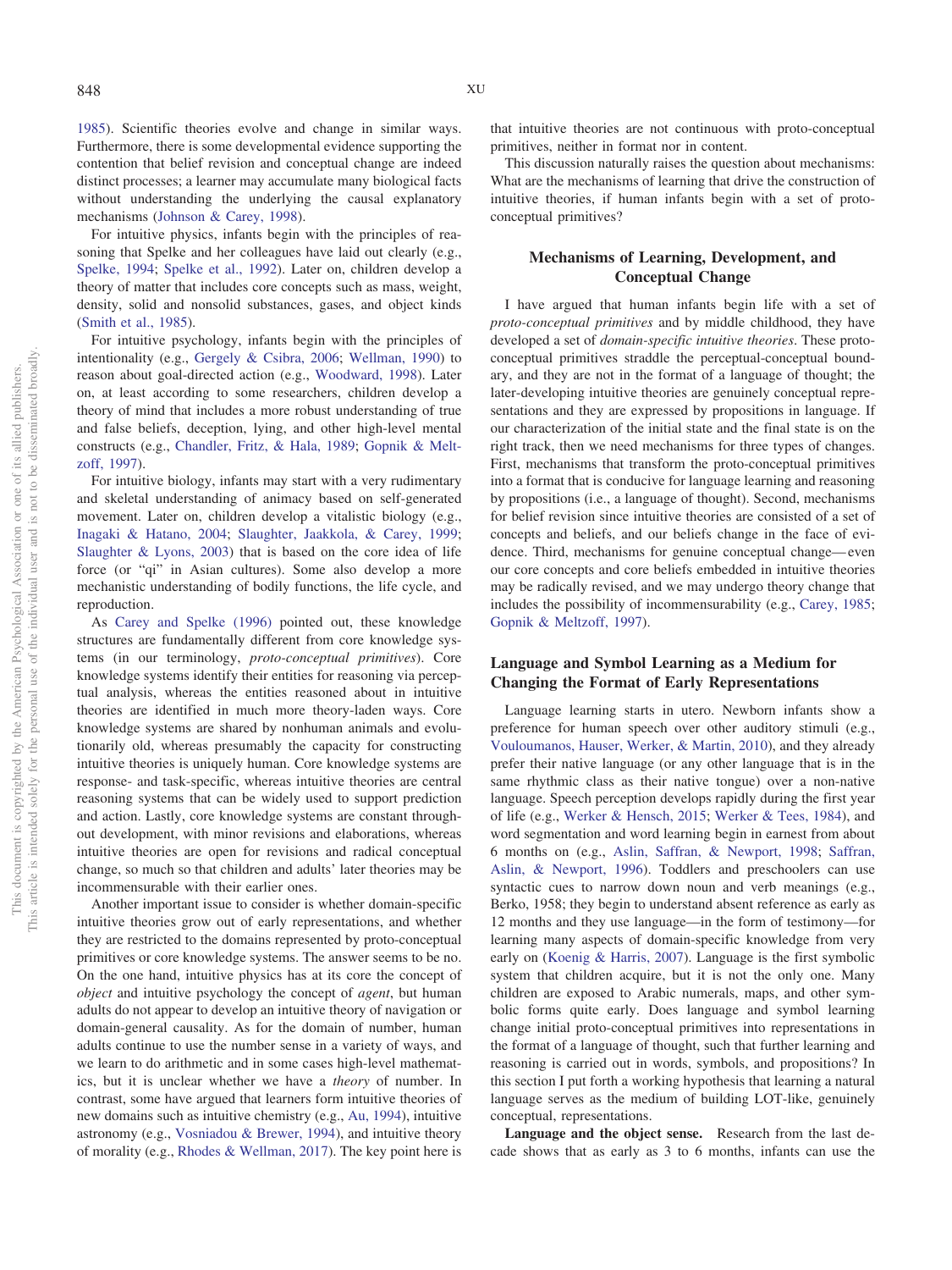presence of a count noun label to facilitate the formation of an object category (see [Perszyk & Waxman, 2018](#page-20-18) for review); by 9 months, they use words but not tones in forming categories; by 14 months, they use count nouns to form superordinate categories (whose members do not share many perceptual features) and adjectives for identifying attributes or properties of objects (e.g., spotted). Also during the first year of life, words begin to facilitate infants' individuation of distinct sortal-kinds [\(Dewar & Xu, 2009;](#page-17-18) [Xu, 2002;](#page-23-19) [Xu & Carey, 1996;](#page-23-8) [Xu, Cote, & Baker, 2005\)](#page-23-20), but not properties such as color (Xu et al.,  $2004$ ).<sup>1</sup> Furthermore, the presence of a count noun helps 10- to 13-month-old infants make inductive inferences about nonobvious object properties, even when the objects are perceptually identical [\(Baldwin & Markman,](#page-16-16) [1989;](#page-16-16) [Dewar & Xu, 2009;](#page-17-18) [Welder & Graham, 2006\)](#page-22-26). These three lines of research provide converging evidence that within the first year of life, infants already make good use of the ambient language around them to build a better conceptual and representational structure of the world. Language helps infants group objects into categories that do not share many perceptual features; language helps infants distinguish between distinct object categories and kinds; language licenses inductive inferences of nonobvious object properties even when there is little perceptual overlap across a set of exemplars (a version of psychological essentialism, [Gelman,](#page-18-18) [2003\)](#page-18-18). As early as 3 months, words are referential symbols that go beyond perceptual similarities and infants use them to form beliefs about not just individual objects but whole categories of objects (see [Sloutsky, 2009](#page-21-11) for a different view of the role of words and concepts, and [Waxman & Gelman, 2009,](#page-22-27) for a rebuttal).

**Language and the number sense.** Several proposals are in the literature on how children acquire the meaning of numbers words such as one, two, three, four, five, and so forth. Each of them puts a heavy emphasis on language learning, either the counting routine or the noun phrases children learn. One view suggests that children begin by memorizing the counting list, simply repeating by rote the words one, two, three, and so forth without knowing the semantics of these words (this is a wellestablished empirical finding, e.g., [Le Corre & Carey, 2007;](#page-19-19) [Sar](#page-21-12)[necka, Kamenskaya, Yamana, Ogura, & Yudovina, 2007;](#page-21-12) [Wynn,](#page-23-21) [1990,](#page-23-21) [1992\)](#page-23-22). Toddlers learn the distinction between singular and plural marking in a language like English, which corresponds to the distinction between one object and more than one object. This provides the basis for understanding that all number words refer to quantities. The child works through the counting list slowly, first learning the meaning of "one" as referring to one object, then "two" as referring to two objects, then "three" as referring to three objects. Occasionally a child may continue to "four" in this manner. The meaning of these number words is grounded in the parallel individual system (or object files, [Kahneman, Treisman, &](#page-19-20) [Gibbs, 1992;](#page-19-20) [Scholl & Pylyshyn, 1999\)](#page-21-13). But the learner only has three object files, so when she encounters the number word "four," more conceptual work is needed. The idea is that the child now makes an inductive leap—she notices that from one to two to three, each time she adds one object file to create the corresponding nonlinguistic representation of the corresponding set. By analogy, when it comes to four or five or six, she will add one (imaginary object file) in order to represent the cardinality of the set [\(Carey,](#page-17-3) [2009,](#page-17-3) [2014;](#page-17-19) [Le Corre & Carey, 2007;](#page-19-19) [Sarnecka et al., 2008;](#page-21-14) [Wynn,](#page-23-22) [1992\)](#page-23-22). This proposal relies on the idea that the child assumes a counting list that consists of number words all have the same kind of meaning, so the successor function of "adding one" will have the inductive force needed. A second proposal suggests that this inductive learning process goes more slowly, and relies on yet another aspect of language learning, namely learning the meaning of noun phrases such as "three tigers" or "four flowers" [\(Spelke,](#page-22-13) [2017\)](#page-22-13). This proposal is motivated in part by the empirical finding that in a training study, children learned the meaning of the number word "three" in the context of a picture showing three tigers, but they did not generalize the meaning of three to other pictures showing three flowers or three bricks. The alternative view suggested is that children acquire partial meaning of number words by embedding them within noun phrases. Gradually, a second inductive process takes places and children generalize the meaning of "three" to all instances in which the cardinality of the set is exactly three. Further support for the idea that language plays a critical role in representing large, exact numbers comes from a study with adults [\(Spelke & Tsivkin, 2001\)](#page-22-28), in which bilingual speakers were more effective in retrieving information in the language of training, with exact numbers but not with approximate numbers.

Both of the proposals discussed above argue for a critical role for language learning, whether it is the counting list or the meaning of noun phrases. It may be the case that learning the counting list provides an external tool for making the analogy between object files and number words. However, there is also a stronger possibility: That it is language (learning the meaning of number words, more specifically) that fundamentally changes how young human learners represent number. Infants only have the fuzzy, approximate numerical representations; these representations obey Weber's Law such that the difference between eight and 16 is larger than the difference between 108 and 116. It is via language learning that children come to represent numbers as discrete, symbolic, abstract entities that are governed by a formal recursive rule: The successor function that dictates that "add 1" captures the relationship between any two successive number words on the list, and the difference between eight and 16, and 108 and 116, is exactly the same, eight. That is, the counting list provides a crucial medium for the change in representational format, and this leap is the beginning of a mathematical ability that is beyond the reach of nonhuman animals, individual home sign users, and nonindustrialized traditional societies (e.g., [Gordon, 2004;](#page-18-19) [Jara-Ettinger, Pi-](#page-19-21)

<sup>&</sup>lt;sup>1</sup> [Bonatti et al. \(2002\)](#page-16-8) and [Surian and Caldi \(2010\)](#page-22-7) presented evidence that before 12 months, infants may already represent *human* or *person* as a sortal concept. They found that when given an agent versus non-agent contrast, 10-month-old infants were able to use that difference to establish a representation of two objects under occlusion, and when given two agents, infants were not able to do so. These findings provide an exact parallel to the [Xu et al. \(2004\)](#page-23-12) findings with inanimate objects. Now let's consider how these representations support the learning of count nouns, the linguistic counterpart to sortal concepts. For sortals such as *ball* and *truck*, the story is straightforward. We suggest that at 9 months, infants use the words "ball" and "truck" to help them build representations of sortals, and by 12 months, they have these representations of sortals, but not properties (red ball vs. blue ball). For agents, the story is interestingly puzzling. The Bonatti and Surian studies suggest an early representation of the sortal *person*, but not *Joe* versus *Mary* (two distinct agents/individuals), but when we look at infants' early lexicon, proper nouns that refer to unique individuals are among the first they acquire, *Mama* and *Dada*, *Max* (the family dog), and it is a long while before children learn the word *person*. This raises interesting questions about how to relate pre-linguistic representations and early word learning.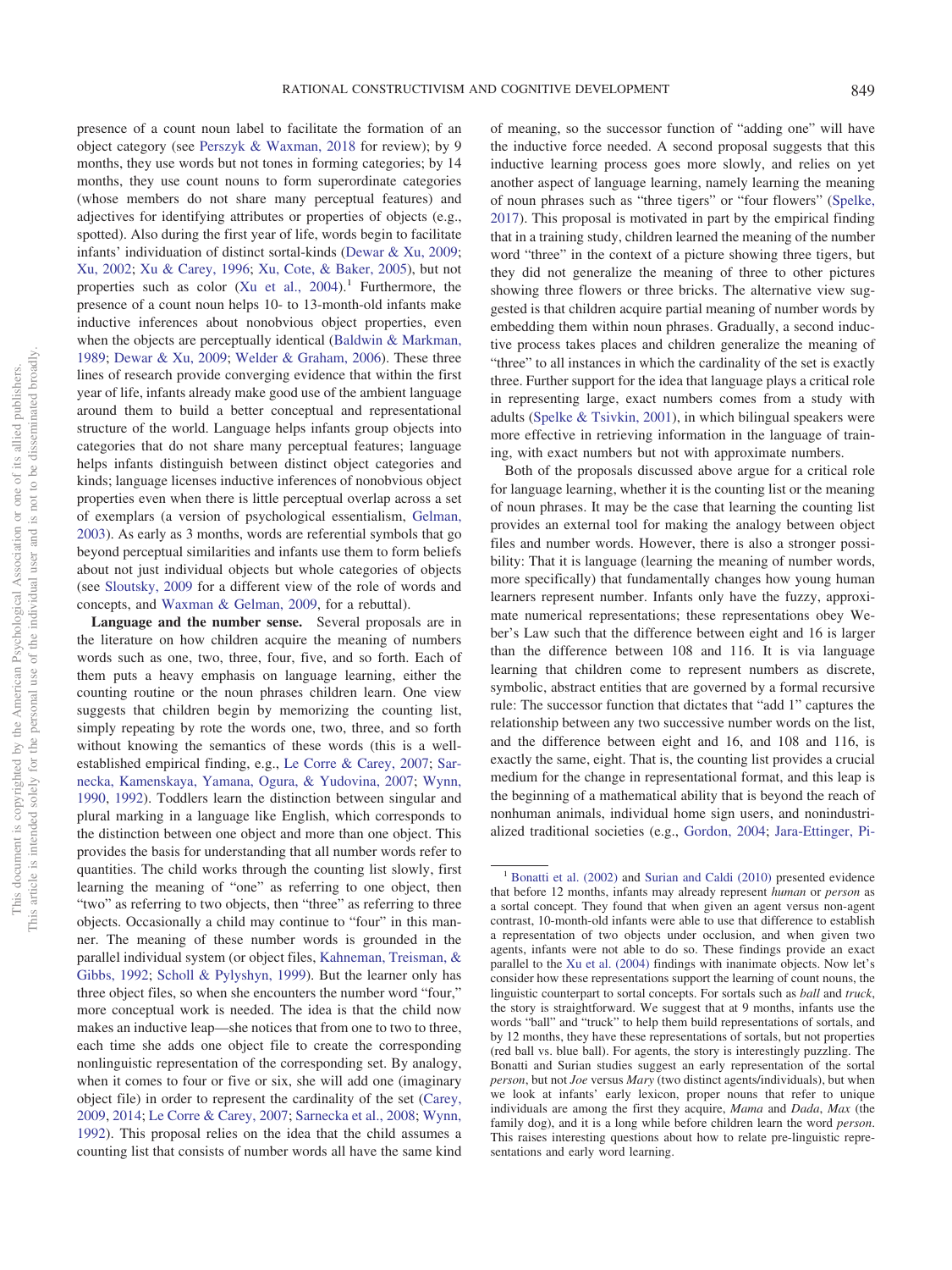[antadosi, Spelke, Levy, & Gibson, 2017;](#page-19-21) [Saxe, 2015;](#page-21-15) [Spaepen,](#page-22-29) [Coppola, Spelke, Carey, & Goldin-Meadow, 2011;](#page-22-29)).

**Language and the agent sense.** It is clear from the previous discussion on early understanding of agency and mental states that right now there is no consensus in the field on how to characterize the 1-year-old's theory of mind, and whether there is genuine theory change at around 4 years of age. One possibility is that the looking time tasks reveal an implicit understanding of belief early on [\(Kovács et al., 2010;](#page-19-9) [Onishi & Baillargeon, 2005\)](#page-20-9), but to succeed at the verbal version of the classic false belief task, a stronger and more explicit representation is needed [\(Wellman,](#page-22-14) [2014\)](#page-22-14). This understanding may come about with using propositions to represent beliefs, and reason logically through a set of premises in order to draw the correct conclusions. de Villiers and colleagues, in a provocative study, found that deaf children with hearing parents were delayed in false belief and knowledge state tasks, whereas their nonlanguage-delayed counterpart, deaf children with deaf parents were not. These findings provide some support for the idea that language skills may be important in developing theory of mind in preschoolers, and de Villiers and colleagues argued for a bidirectional account [\(de Villiers, 2007;](#page-17-20) [Schick, de Villiers, de Villiers, & Hoffmeister, 2007\)](#page-21-16). Other studies have also provided data supporting the idea that language is critical in theory of mind development, in both longitudinal studies with typically developing children as well as children with language delay (e.g., [Astington & Jenkins, 1999;](#page-16-17) [Pyers & Senghas,](#page-21-17) [2009;](#page-21-17)[Ruffman, Slade, & Crowe, 2002\)](#page-21-18). The key findings are that first, children's theory of mind development is predicted by their language development, not vice versa; and second, children with language delay or impoverished language input are also delayed in theory of mind development. There is no question that this is a controversial claim (see [Carruthers, 2011,](#page-17-21) [2016,](#page-17-22) and others for discussion).

**Language and the space sense.** Although studies with nonhuman animals provide compelling evidence that language is *not necessary* for using featural information of the environment for reorientation [\(Cheng, 1986;](#page-17-9) [Cheng & Newcombe, 2005\)](#page-17-8), the body of research reviewed above leaves the door wide open that language may indeed play a critical role in human learners' development of reorientation, navigation, and geometric understanding.

[Hermer-Vazquez, Moffet, and Munkholm \(2001\)](#page-19-11) found that 5 to 7-year-olds who knew the meaning of words like "left" and "right" were better able to combine geometric and featural information in a reorientation task. [Hermer-Vazquez, Spelke, and](#page-19-12) [Katsnelson \(1999\)](#page-19-12) found that when adults were engaged in a verbal-shadowing task, their reorientation relied more on geometric information at the expense of featural information, much like toddlers. However, these findings are quite controversial (see [Cheng & Newcombe, 2005;](#page-17-8) [Ratliff & Newcombe, 2008\)](#page-21-19).

**Language and the causal sense.** The Michottian causal sense is a strong candidate for a perceptual module—it is automatic and encapsulated; it also continues to function in adults. What about the interventionalist view of causality [\(Danks, 2014;](#page-17-11) [Gopnik et al.,](#page-18-3) [2004;](#page-18-3) [Gopnik & Schulz, 2004;](#page-18-20) [Woodward, 2003\)](#page-23-17)? As I reviewed above, it is unclear whether causality is a domain-general primitive (see [Carey, 2009,](#page-17-3) for arguments on the affirmative side). And as discussed earlier, causality may be best understood as a domainspecific construct given its importance in reasoning within each domain, be it about object or agents. The interventionist view may be acquired via language— causal language serves as a unifying force—such that eventually all causal understanding includes components of tracking conditional probability, prediction, and intervention. Results across several laboratories provide strong and consistent empirical evidence that young children use causal language to shape their causal understanding both through testimony (e.g., [Harris & Koenig, 2006\)](#page-18-21) and through labeling [\(Gopnik,](#page-18-22) [Sobel, Schulz, & Glymour, 2001;](#page-18-22) [Nazzi & Gopnik, 2001\)](#page-20-19).

In sum, in each case of early representations, be they about objects, numbers, space, agency, or causality, there appear to be discontinuities between the initial representations of infants and the more mature concepts held by older children and adults. In each case, there appears to be some evidence for language and symbol learning to play a critical role in development, although there is also a fair amount of controversy surrounding these findings and arguments. One unifying possibility, building on the argument that early representations are not in a format of language of thought, is that as language and symbol learning progresses, learners acquire the ability to express all early representations in a format that is compatible with language. That is, there is an across the board change in representational format [\(Karmiloff-Smith,](#page-19-22) [1990\)](#page-19-22), and these new representations are propositional, and accord with general principles for a language of thought such as compositionality and systematicity (e.g., [Fodor & Pylyshyn, 1988;](#page-18-0) [Lake,](#page-19-23) [Salakhutdinov, & Tenenbaum, 2015;](#page-19-23) [Pinker & Prince, 1988\)](#page-21-20). This is indeed the beginning of the construction of domain-specific intuitive theories.

# **Bayesian Inductive Learning as a Tool for Rational Belief Revision**

The study of cognitive and language development has long been integral to the study of cognitive science—perhaps unsurprising since a big part of understanding human cognition is to understand its origin and development, and to understand the nature of the learning mechanisms. A significant part of this integrated approach appeals to the use of computational models as a formal tool for understanding learning and development. Many have employed connectionist neural network models to capture the emergent properties of development, therefore these models have often been seen as instantiations of certain constructivist ideas (e.g., [Elman et al.,](#page-17-4) [1996;](#page-17-4) [Munakata et al., 1997\)](#page-20-4). The last decade or so has witnessed a surge of probabilistic Bayesian models as a tool for understanding human cognition, learning, and development. Bayesian models are distinct from neural network models in a number of important respects (see the exchange between [McClelland et al., 2010](#page-20-20) and [Griffiths, Chater, Kemp, Perfors, & Tenenbaum, 2010;](#page-18-23) [Lake et al.,](#page-19-23) [2015\)](#page-19-23). These models are committed to symbolic representations, but they also employ probabilistic inductive learning algorithms that support graded and noisy inferences. That is, these models depart from the use of subsymbolic representations in connectionist models, and they also depart from traditional symbolic models in acknowledging that learning is probabilistic and noisy [\(Pianta](#page-20-21)[dosi & Jacobs, 2016;](#page-20-21) [Tenenbaum et al., 2011\)](#page-22-2).

**The Bayesian framework.** The Bayesian approach to the study of human cognition has generated much fruitful research in the last two decades (see [Chater & Oaksford, 2008;](#page-17-23) [Griffiths et al.,](#page-18-23) [2010;](#page-18-23) [Tenenbaum et al., 2011](#page-22-2) for reviews). This approach has also been championed in the study of cognitive, language, and social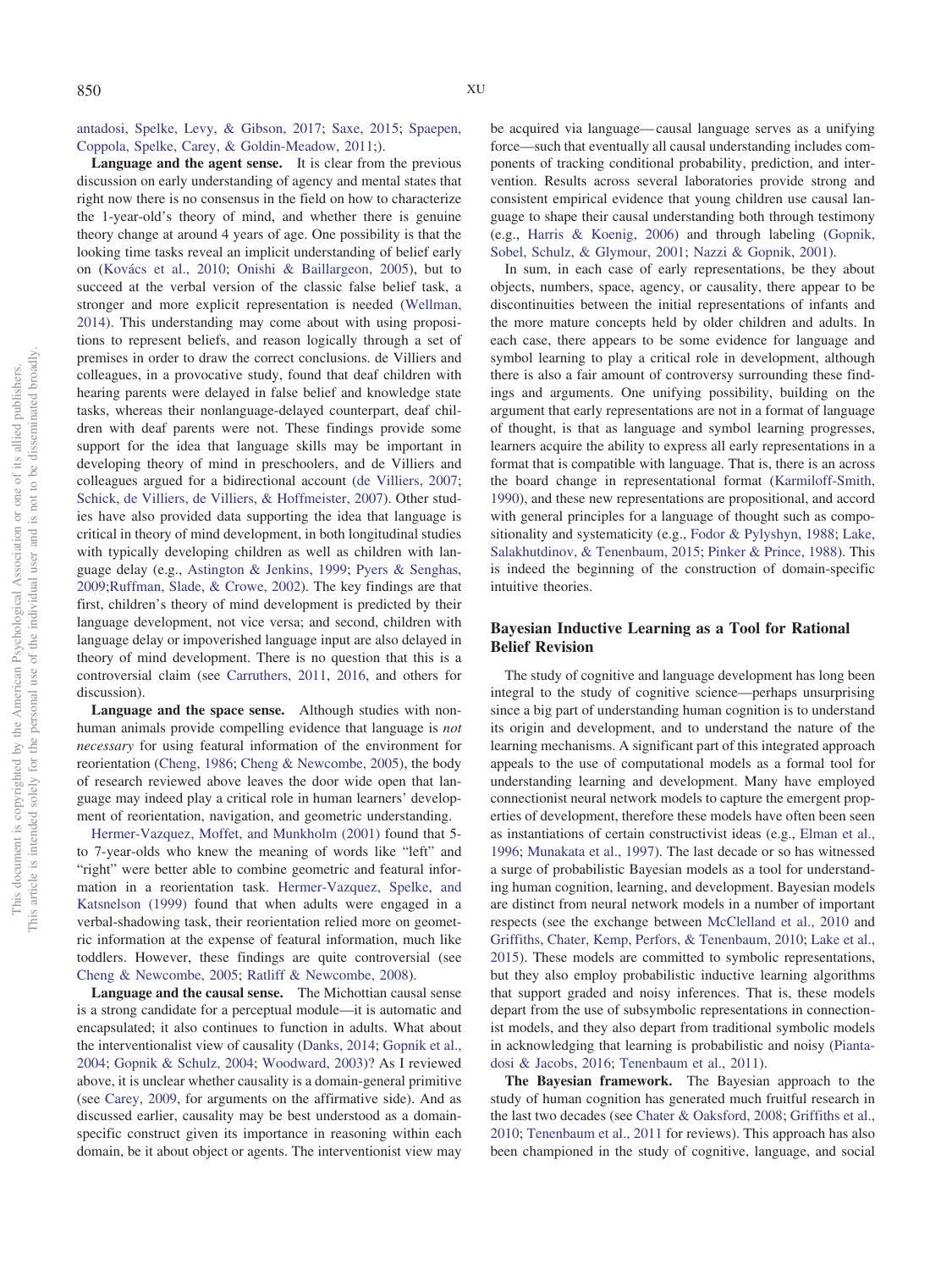development. [Perfors, Tenenbaum, Griffiths, and Xu \(2011\)](#page-20-22) provide a nontechnical introduction for this approach, covering the basics of the computational and conceptual underpinnings. The inductive learning problem in cognitive development is often framed as follows: How do young human learners acquire so much knowledge so fast, given the limited amounts of data and evidence from the environment? Children are avid word learners—a child before entering first grade (and before learning to read) has a vocabulary of about 6,000 words [\(Bloom, 2002;](#page-16-18) [Carey, 1982;](#page-16-19) [Markman, 1989\)](#page-20-23); children are experts in inducing the rules of grammar for their native language, in the absence of explicit instruction [\(Chomsky, 1987;](#page-17-0) [Pinker, 1984,](#page-21-21) [1989\)](#page-21-22); children construct intuitive theories during the preschool years, with little help from adults or books on science [\(Carey, 1985;](#page-16-0) [Wellman &](#page-22-3) [Gelman, 1992\)](#page-22-3); children sometimes acquire biological knowledge much faster than adults—some children are experts on dinosaurs by age 4, whereas some adults only know a few dinosaur names and facts. The Bayesian framework provides a tool for understanding three key parts of inductive learning: (a) How do children make inductive inferences from just a few examples? (b) How do children acquire learning biases and inductive constraints from initial input that help them acquire knowledge more efficiently later in development? (c) How do children learn inductive frameworks and construct intuitive theories?

The basic formal tool for Bayesian models is Bayes' Rule, which captures the logic of belief revision in an elegant way:

$$
p(h|X) = \frac{p(X|h)p(h)}{\sum_{h^{'}\in H} p(X|h^{'})p(h^{'})}
$$

To compute degrees of beliefs as probabilities depends on two components. One is the prior probability p (h), which captures how much we believe in Hypothesis h before observing any data. The other is the likelihood  $p(X|h)$ , which captures the probability of observing the data X if h were true. These two components combine to yield the posterior probability, which tells us how probable h is the true hypothesis given the data  $p(h|X)$ . The denominator provides a normalization term, which is the sum of the probability of each of the possible hypotheses under consideration. These probabilities of all possible hypotheses add up to 1.0, and this term accords with our intuition that if we strongly believe in one hypothesis (it has a high posterior probability) then we are less likely to believe in other competing hypotheses (they have low posterior probabilities).

To illustrate with a concrete example, we will focus on the case of learning words at different levels of a hierarchy [\(Xu & Tenen](#page-23-5)[baum, 2007a\)](#page-23-5). The problem at hand is that although it is well documented that young children tend to first learn count nouns that refer to basic-level object categories (e.g., dog, cow, carrot; [Mark](#page-20-23)[man, 1989;](#page-20-23) [Rosch, Mervis, Gray, Johnson, & Boyes-Braem,](#page-21-23) [1976\)](#page-21-23), children also face the challenge of learning the meaning of words that refer to broader categories (superordinate-level, e.g., animal) as well as those that refer to narrower categories (subordinate-level, e.g., poodle). A series of experiments with adults and preschoolers manipulated the number of labeled examples (one vs. three) and the perceptual span of the three examples (e.g., subordinate-level: three Dalmatians; basic-level: three dogs of different breed; superordinate-level: three animals from different basic-level categories, say a dog, a bird, and a fish). After being

taught the novel word, "See this? It is a zav," participants were then asked to generalize the novel word to other objects in the set. The results showed that learners were sensitive to "suspicious coincidences." That is, when given one Dalmatian, adult learners generalized to the basic-level category of all dogs and child learners showed more graded generalization beyond the subordinatelevel category of Dalmatians; when given three Dalmatians, however, adult and child learners restricted their generalization to only other Dalmatians, showing a sharper generalization function. Our explanation is that when a set of animals (including dogs of different breeds) and other objects are present, and the experimenter chose to label three Dalmatians, the learner reasoned that if the word "zav" had meant to refer to *all dogs*, it would have been a "suspicious coincidence" that first three labeled exemplars were all Dalmatians. Therefore they inferred a narrower extension for the novel word, and only generalized to other Dalmatians. The Bayesian model, with a preestablished hierarchy of categories that included subordinate-level, basic-level, and superordinate-level categories as distinct clusters (the prior), and a way of taking into account the number of labeled exemplars and their perceptual span (the likelihood), captured these results well. Additional experiments and modeling showed that both adult and child learners were also sensitive to whether a knowledgeable person had labeled the exemplars, and made their inferences accordingly [\(Xu &](#page-23-6) [Tenenbaum, 2007b\)](#page-23-6).

Other researchers have found evidence that supports the idea that these inductive learning mechanisms (e.g., noticing "suspicious coincidences") are domain general. For example, [Gweon,](#page-18-24) [Tenenbaum, and Schulz \(2010\)](#page-18-24) found that given one blue noisemaking object, toddlers make broader generalizations than when given three blue noise-making objects sampled out of a box of blue and yellow objects. This study further demonstrated that the intention of the person while sampling objects from a population also constrains the inferences toddlers make. Nichols and colleagues [\(Ayars & Nichols, 2017;](#page-16-20) [Nichols, Kumar, Lopez, Ayars, &](#page-20-24) [Chan, 2016\)](#page-20-24) found that in the moral domain, adult participants are sensitive to "suspicious coincidences" in how far they would generalize a moral rule.

The second key issue that the Bayesian framework has deepened our understanding of is the idea of "learning to learn" or overhypothesis formation [\(Goodman, 1955;](#page-18-25) [Kemp, Perfors, & Tenen](#page-19-24)[baum, 2007\)](#page-19-24). With the technical tools of hierarchical Bayesian models, research has shown that learners may use the initial input to extract regularities that become learned biases that guide later learning. A well-known example in the cognitive and language development literature is the shape bias: Young children tend to generalize novel count nouns to objects that share the same shape, but not the same texture or color [\(Landau, Smith, & Jones, 1988;](#page-19-25) [Smith, Jones, Landau, Gershkoff-Stowe, & Samuelson, 2002,](#page-21-24) among others). One explanation of this phenomenon is that shape is indicative of kind membership [\(Dewar & Xu, 2009;](#page-17-18) [Diesend](#page-17-24)[ruck, Markson, & Bloom, 2003\)](#page-17-24). Many have suggested that the shape bias is learned, and an elegant training study has demonstrated that toddlers can be trained to acquire the shape bias earlier [\(Smith et al., 2002\)](#page-21-24). If toddlers are given evidence in the lab that novel count nouns refer to sets of objects with distinct shapes, they generalize this learned bias beyond the training in the lab. A hierarchical Bayesian model captures this phenomenon by making inferences simultaneously at multiple levels [\(Kemp et al., 2007\)](#page-19-24):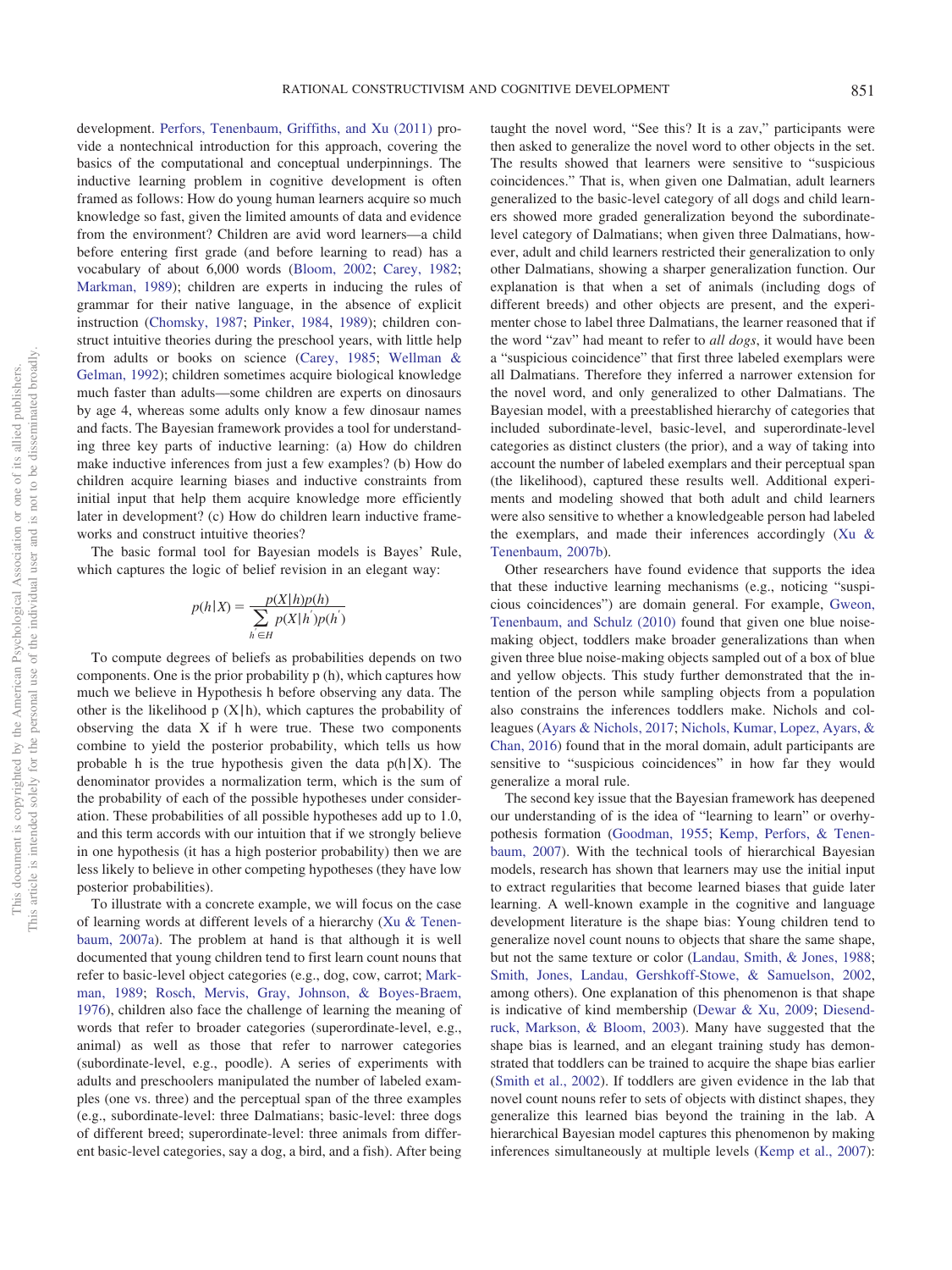At a lower level, learners and the model infer, based on a few examples, that the count noun "ball" is used to refer to spherical objects, "cup" is used to refer to all cup-shaped objects, and so forth. At a higher-level, learners and the model infer that among a set of potential perceptual dimensions such as shape, size, texture, and color, shape appears to be the one that applies to all lowerlevel categories. Even with little data at the lower level, a secondorder generalization, or overhypothesis, can be inferred across object categories. This overhypothesis then guides future word learning of object categories. Empirical studies also suggest that even infants are capable of forming second-order generalizations based on limited amounts of data (e.g., [Dewar & Xu, 2010\)](#page-17-25). Overhypothesis formation, as has been argued, provides an important tool for young learners to build larger conceptual structures and intuitive theories [\(Perfors et al., 2011\)](#page-20-22).

These are just a few examples that demonstrate the utility of probabilistic Bayesian models in developmental research. Many domains and many aspects of learning have been investigated using a combination of behavioral experiments and computational modeling. This fast-growing body of work shows that these two types of methods enhance each other: The development of formal models may provide rational analyses at the computational (and sometimes algorithmic) level [\(Anderson, 1990;](#page-16-21) [Griffiths et al.,](#page-18-23) [2010;](#page-18-23) [Griffiths, Lieder, & Goodman, 2015;](#page-18-26) [Griffiths, Vul, &](#page-18-27) [Sanborn, 2012;](#page-18-27) [Marr, 1982;](#page-20-25) [Tenenbaum et al., 2011\)](#page-22-2); the models make empirical predictions that are tested in behavioral experiments, and in turn, the experimental results will inform and refine the formal models. Adopting this general approach, many labs and research groups have investigated domains such as physical reasoning, word learning, causal induction, social cognition, moral judgment, property induction, number word acquisition, grammar learning, attention allocation, pedagogy and selective trust, theory of mind, among others (e.g., [Baker, Saxe, & Tenenbaum, 2009;](#page-16-22) [Bonawitz, Denison, Gopnik, & Griffiths, 2014;](#page-16-23) [Chater & Oaks](#page-17-23)[ford, 2008;](#page-17-23) [Denison, Bonawitz, Gopnik, & Griffiths, 2013;](#page-17-26) [Frank](#page-18-28) [& Goodman, 2012;](#page-18-28) [Gopnik et al., 2004;](#page-18-3) [Gopnik & Schulz, 2004;](#page-18-20) [Gopnik & Wellman, 2012;](#page-18-1) [Griffiths et al., 2010;](#page-18-23) [Gweon & Schulz,](#page-18-29) [2011;](#page-18-29) [Gweon et al., 2010;](#page-18-24) [Kemp & Tenenbaum, 2008;](#page-19-26) [Kidd,](#page-19-27) [Piantadosi, & Aslin, 2012;](#page-19-27) [Kushnir & Gopnik, 2005;](#page-19-28) [Liu, Ullman,](#page-20-26) [Tenenbaum, & Spelke, 2017;](#page-20-26) [Nichols et al., 2016;](#page-20-24) [Perfors et](#page-20-22) [al., 2011;](#page-20-22) [Piantadosi, Tenenbaum, & Goodman, 2012;](#page-21-25) [Shafto,](#page-21-26) [Goodman, & Frank, 2012;](#page-21-26) [Sobel, Tenenbaum, & Gopnik, 2004\)](#page-21-27).

**Where do hypotheses come from?** It is important to note that the Bayesian approach is not without critics (see [Jones & Love,](#page-19-29) [2011](#page-19-29) and [Marcus & Davis, 2013](#page-20-27) for a rebuttal). A key open question that has been raised over and over again, in discussing the utility of the Bayesian framework for understanding cognition and development, is where hypotheses come from. Many Bayesian models assume a fixed, large hypothesis space that learners will consider, and given data, the learners will simply choose among this set of hypotheses by computing the posterior probabilities. This construal may be particularly problematic for those of us interested in development: It seems extremely implausible that children work with a fixed hypothesis space, and in fact, much evidence suggests the contrary (e.g., [Siegler, 1996;](#page-21-28) [Klahr, 2000;](#page-19-30) [Carey, 2009\)](#page-17-3). [Perfors et al. \(2011\)](#page-20-22) offers one answer to this challenge. It may be the case that the child has the capacity to generate an infinite number of hypotheses, given a set of primitives and a set of procedures for building more complex hypotheses

from these primitives. However, at any given time, this latent hypothesis space needs to deliver an explicit hypothesis space for any domain of learning, depending on the child's level of development. Then the computational and empirical question is to figure out how a learner comes up with an explicit hypothesis space such that she considers the relevant hypotheses for a particular learning task. Recent research has begun to address this issue (e.g., [Bram](#page-16-24)[ley, Rothe, Tenenbaum, Xu, and Gureckis, 2018;](#page-16-24) [Schulz, 2012;](#page-21-0) [Ullman, Goodman, & Tenenbaum, 2012\)](#page-22-30), employing ideas such as stochastic search, or a combination of a top-down grammar that is able to generate many hypotheses and a bottom-up procedure that takes into account the existing evidence.

There is also a more radical sense of hypothesis generation, which is critical for genuine conceptual change. Here we are concerned with the case where new primitives/new concepts may be added to the hypothesis space. I suggest that constructive thinking mechanisms may provide the key (see The Child as an Active Learner section below).

**Probabilistic reasoning and other learning mechanisms in infants.** The last section focuses on the idea that the use of probabilistic models has broadened our investigation of developmental phenomena and deepened our understanding of learning mechanisms. This set of ideas also dovetailed with, and inspired, much work on probing infants' earliest mechanisms of learning. For example, [Saffran et al. \(1996\)](#page-21-10) demonstrated for the first time that 8-month-old infants, in an artificial language learning experiment, were able to track the transition probabilities of adjacent syllables in order to segment continuous speech into potential words. [Aslin et al. \(1998\)](#page-16-15) then reported a critical experiment showing that it was indeed transition probabilities, not mere frequencies of syllable combinations, that infants kept track of. Subsequent research followed up on this line of inquiry and found that infants also keep track of transition probabilities of tones and visual forms (e.g., [Kirkham, Slemmer, & Johnson, 2002\)](#page-19-31). Another line of research using similar methods also showed that not only do infants track the statistics in a speech stream, they are also able to extract variables and recognize abstract patterns such as ABA or AAB from sequences of syllables [\(Marcus, Vijayan, Bandi Rao, &](#page-20-28) [Vishton, 1999\)](#page-20-28).

Studies from the last decade zoomed in on whether infants are capable of rudimentary probabilistic reasoning. Teglas, Bonatti, and their colleagues have provided compelling evidence that 12 month-old infants have intuitions about how probable an object will fall out of a "lottery machine" given some information about the population (e.g., one yellow and three blue objects bouncing around). Infants looked reliably longer at a low-probability event (e.g., the yellow object exiting the machine) than a highprobability event (e.g., one of the blue objects exiting the machine; [Téglás et al., 2007,](#page-22-31) [2011\)](#page-22-32). Other studies investigated infants' probabilistic intuitions with different methods. For example, Denison, Xu, and their colleagues report that 6- and 8-month-old infants (but not 4-month-olds) look longer at a low-probability outcome than a high-probability outcome when samples are drawn randomly from a box of red and white Ping pong balls [\(Denison,](#page-17-27) [Reed, & Xu, 2013;](#page-17-27) [Denison, Trikutam, & Xu, 2014;](#page-17-28) [Xu & Garcia,](#page-23-23) [2008\)](#page-23-23). Furthermore, these computations are strong and robust enough to support prediction and action—10- to 14-month-old infants crawl to a cup that is more likely to contain a preferred object based on probabilities of a random draw [\(Denison & Xu,](#page-17-29)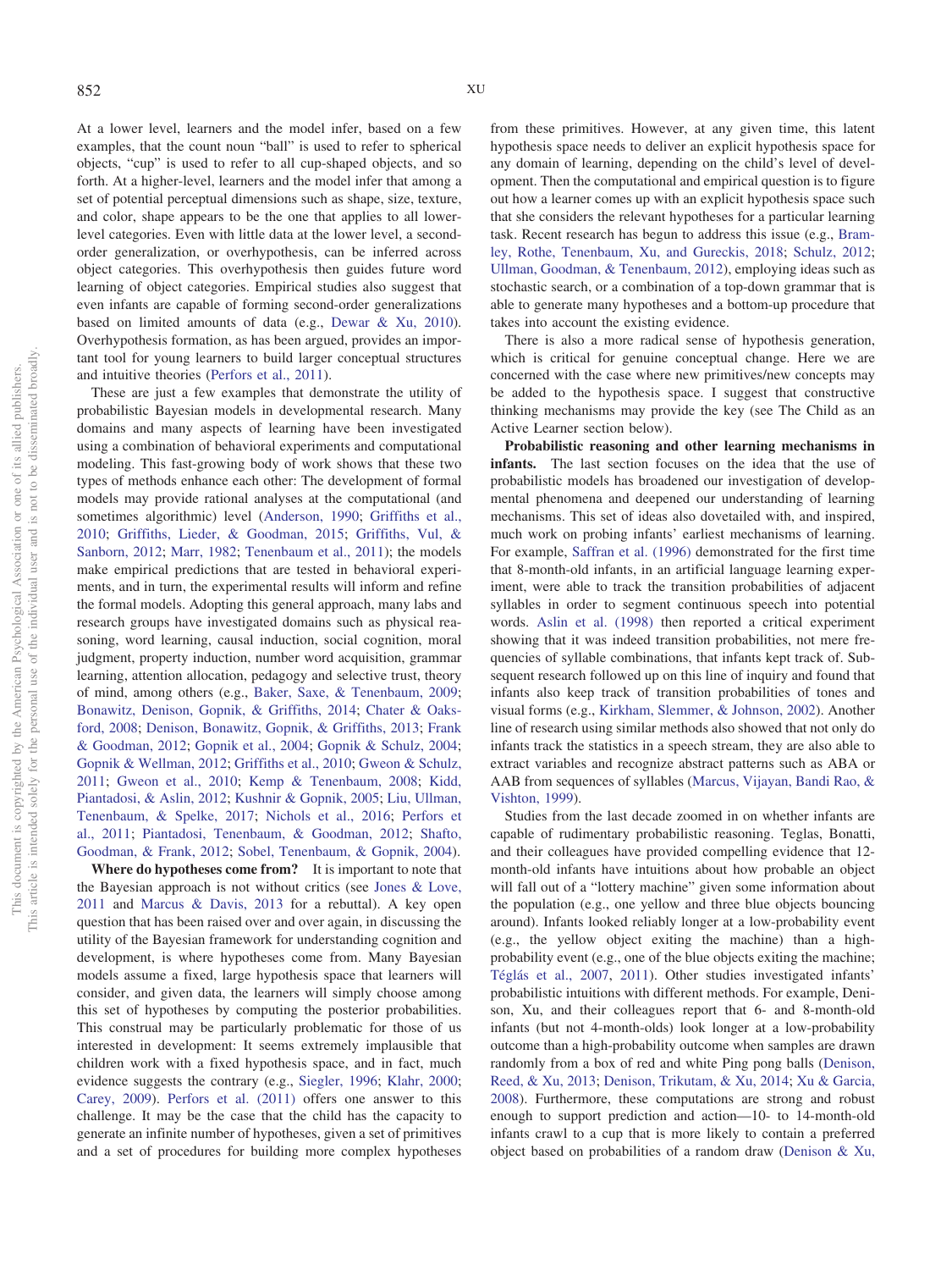[2010b,](#page-17-29) [2014;](#page-17-30) see [Denison & Xu, in press,](#page-17-31) for a review). A number of studies also demonstrated that these mechanisms are inferential in the sense that they take into account substantive constraints in both the physical and psychological worlds, and the infant learners are sensitive to violations of random sampling in how they make inferences (e.g., [Denison & Xu, 2010a;](#page-17-32) [Kushnir, Xu, & Wellman,](#page-19-32) [2010;](#page-19-32) [Téglás et al., 2007,](#page-22-31) [2011;](#page-22-32) [Xu & Denison, 2009;](#page-23-24) [Wellman,](#page-22-33) [Kushnir, Xu, & Brink, 2016\)](#page-22-33). Lastly, in an elegant recent study, [Cesana-Arlotti et al. \(2018\)](#page-17-33) found that in addition to these probabilistic reasoning abilities, 12- to 19-month-old infants' reasoning toolbox may also include precursors to deductive reasoning.

This body of research provides compelling evidence that infants are not only good at keeping track of frequencies and correlations (i.e., associative learning mechanisms), they also have a set of sophisticated statistical inferential mechanisms that support inductive learning from at least 6 months onward. These powerful rational, statistical, and inferential mechanisms allow human infants to acquire knowledge rapidly and accurately across many domains (see [Xu & Kushnir, 2013,](#page-23-4) [2012](#page-23-3) for reviews). Their existence plays a key part in explaining young children's rapid cognitive growth within the first few years of life in the absence of much formal instruction—a feat that astonishes most adults.

# **Constructive Thinking as Mechanisms for Genuine Conceptual Change and Hypothesis Generation**

Belief revision is a key part of learning—it happens every day in all domains of knowledge—and the Bayesian framework provides a normative standard for rational updates of beliefs. These beliefs may be at the level of individual facts or at the level of overhypotheses or intuitive theories. For the most part, the Bayesian inductive learning mechanisms have been applied in situations in which the learner already has a set of relevant hypotheses in mind, and in light of evidence, the learner updates the posterior probabilities of each of the hypotheses. The evidence the learners use may come from various sources, for example, data generated by the learner herself, observations, or via testimony. However, not all learning is belief revision (contra [Fodor, 1980\)](#page-18-30). Genuine conceptual change is both possible and actual [\(Carey, 1985,](#page-16-0) [1991,](#page-17-2) [2009;](#page-17-3) [Gopnik & Meltzoff, 1997;](#page-18-4) [Wellman & Gelman, 1992\)](#page-22-3).

Following [Gendler \(2000\);](#page-18-5) [Lombrozo \(2012\),](#page-20-29) and others, here I argue that *constructive thinking* mechanisms (also known as "learning by thinking"; [Lombrozo, 2018\)](#page-20-1) support radical conceptual change, because they are hypothesis generation mechanisms that may deliver something genuinely new. This suite of mechanisms includes analogy, explanation, mental imagery, mental simulation, and thought experiment. All these mechanisms have been studied in the history and philosophy of science, and also in cognitive and developmental psychology. Given the scope of this paper, I will give just a few examples of these cognitive processes to illustrate their importance.

#### **Thought Experiments**

Thought experiment is often considered the paradigmatic case of "learning by thinking" in philosophy of science (e.g., [Gendler,](#page-18-31) [1998,](#page-18-31) [2000\)](#page-18-5). Galileo's famous thought experiment of dropping different size objects from the Tower of Pisa gives historians and philosophers a clear case of how thought experiments may deliver something genuinely new, and how philosophers and cognitive scientists may understand how this kind of "discovery" is possible (see [Gendler, 2000,](#page-18-5) for a detailed analysis). In the cognitive development literature, an elegant case study on children's conception of weight, density, size, and material kind shows that children could also reason through a set of premises and arrive at the correct logical conclusion even though they may not ever obtain the relevant empirical observations [\(Smith et al., 1985\)](#page-21-6). This case study probes 3- to 9-year-olds' understanding of how these concepts about material kind are embedded in a theory-like structure, and how an undifferentiated concept of weight/density gets differentiated. During the preschool years, children's concept of weight is "felt weight"—if an object is put on your hand and you can feel its weight, then it is material and has mass. With this conception of weight, children will often answer that one grain of rice or a very small piece of Play-Doh or Styrofoam weighs "nothing at all." By age 8 or 9, however, children come to realize that all objects and material kinds, no matter how small, weigh something. Part of their reasoning is a thought experiment: A child knows that a pile of grains of rice has weight. If one makes the pile smaller, the weight will be less. If one makes the pile smaller still, the weight will be even less. Eventually when there is only one grain of rice left, the child thinks it weighs nothing. But, when one puts more and more grains of rice together, the pile will start to weigh something. How is it possible that if one grain of rice weighs nothing, but 20 or 100 grains of rice start to weigh something? By getting herself into a contradiction, the child realizes that even though one grain of rice does not feel like it has weight in her hand, it nevertheless has to weigh a tiny bit. At this point, the child's concept of weight has changed from "felt weight" to a more accurate concept that all material kinds have weight. This is a thought experiment because the child did not acquire this piece of knowledge by getting a more sensitive scale to see if one grain of rice really weighs something. Instead she works through the logic and draws the correct inference that the concept of weight is different from the concept of "felt weight," and as she follows rational principles of reasoning, she learns that even a tiny piece of any material kind must weigh something.

#### **Explanation**

Many developmental psychologists and cognitive scientists have argued for a privileged role of explanation in understanding development [\(Chi, Bassok, Lewis, Reimann, & Glaser, 1989;](#page-17-34) [Chi,](#page-17-35) [de Leeuw, Chiu, & LaVancher, 1994;](#page-17-35) [Keil, 2006;](#page-19-33) [Lombrozo,](#page-20-30) [2006,](#page-20-30) [2016;](#page-20-31) [Wellman, 2011,](#page-22-34) among others). Lombrozo and her colleagues have studied the effects of explanation extensively in recent years, and they have articulated a set of *explanatory virtues* that help us understand why explanation provides constraints on the reasoning process. For example, one study found that adults are more likely to find broad patterns in a set of data when asked to explain than when asked to describe [\(Williams & Lombrozo,](#page-22-35) [2012\)](#page-22-35). This tendency is so strong that in a later study, they found that explaining impaired learning when there were no broad patterns to be found in the data presented to participants [\(Williams,](#page-22-36) [Lombrozo, & Rehder, 2013\)](#page-22-36). They dubbed this explanatory virtue the subsumptive constraint. Similarly, when asked to explain, both adults and children prefer simpler causes as opposed to more complex ones (e.g., invoking one cause for two instances as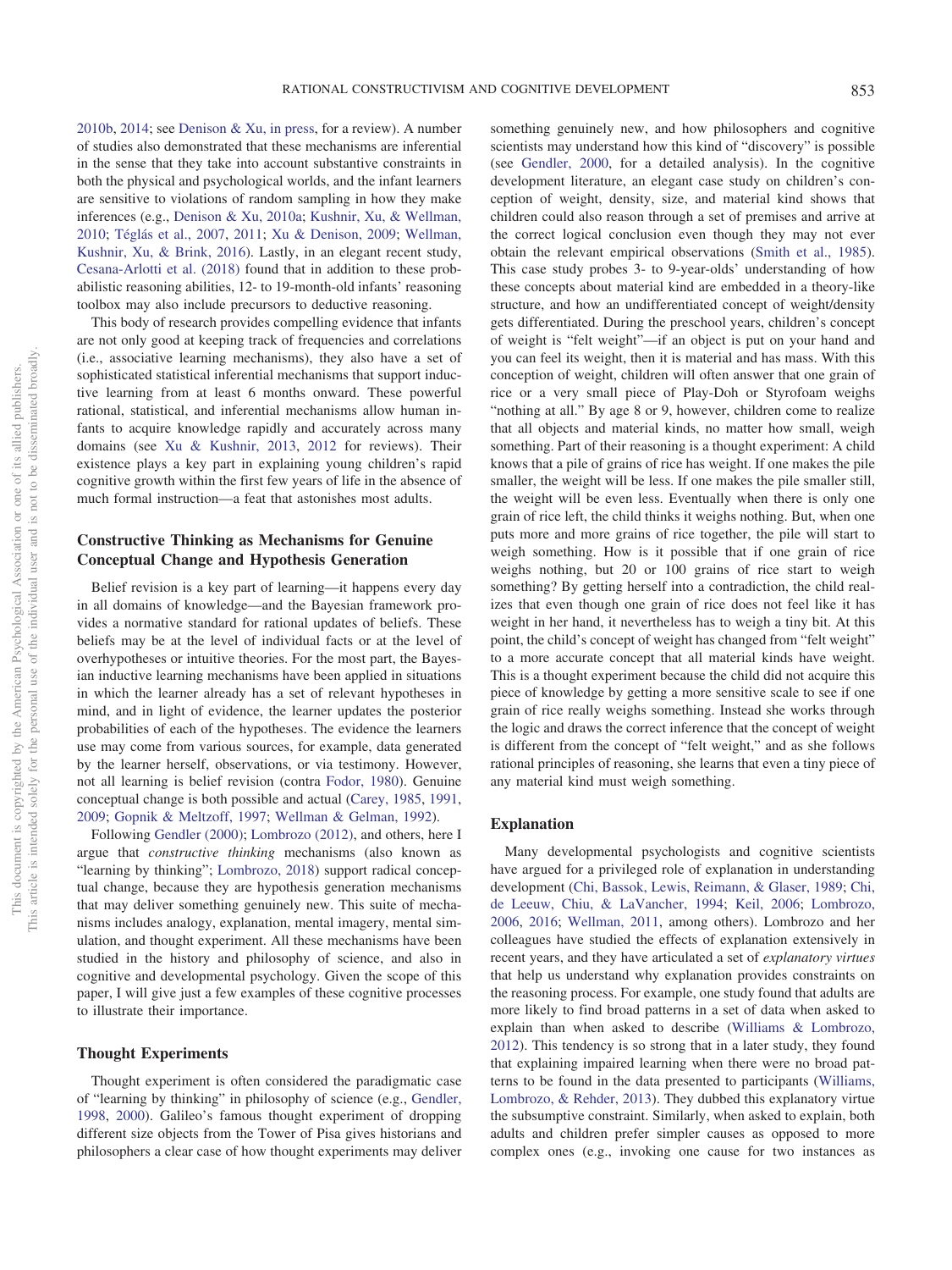opposed to positing a distinct cause for each instance) when asked to explain than in a control condition [\(Walker, Bonawitz, &](#page-22-37) [Lombrozo, 2017\)](#page-22-37). Thus, simplicity is another explanatory virtue. [Lombrozo \(2018\)](#page-20-1) has suggested that the epistemic force of explanation as a learning-by-thinking mechanism is that ". . . the process of engaging in explanation recruits explanatory virtues as evaluative criteria, and these in turn act as constraints on learning and inference by leading learners to seek and privilege hypotheses that support these virtues." It is impressive that even preschoolers behave in a way that accord with these explanatory virtues, with little formal instruction as far as we know. Explanation, seen in this light, provides a source of new hypotheses that do not solely rely on the data themselves.

### **Analogy**

Analogical reasoning is another extensively discussed mechanism for hypothesis generation and scientific change [\(Holyoak,](#page-19-34) [2012\)](#page-19-34). [Holyoak and Thagard \(1989\)](#page-19-35) suggests that "analogical inference— using a source analog to form a new conjecture, whether it be a step toward solving a math problem, a scientific hypothesis, a diagnosis for puzzling medical symptoms, or a basis for deciding a legal case—is the fundamental purpose of analogical reasoning" (p. 128). One important procedure for analogical reasoning is *structural mapping* [\(Gentner, 1983\)](#page-18-32) and finding "alignable differences" [\(Markman & Gentner, 1993\)](#page-20-32). The idea is that the learner examines the structure of the source domain, and for each element, tries to identify the corresponding element in the target domain. Critically, when there is not a corresponding element, postulating one as needed—that is, a new concept or novel hypothesis.

Recent studies have found that even 3- to 9-month-old infants have some rudimentary capacity for analogical reasoning. Infants use the process of comparison to extract nonobvious commonalities across sets of exemplars, for example, same versus different, and generalize accordingly on test trials [\(Anderson, Chang, Hes](#page-16-25)[pos, & Gentner, 2018\)](#page-16-25). This finding fits nicely with the idea that infants can extract variables—an impressive ability for abstraction—while ignoring more obvious and salient perceptual features (e.g., [Marcus et al., 1999\)](#page-20-28). [Gentner and Hoyos \(2017\)](#page-18-33) further suggests that analogical reasoning may be the underlying mechanism for overhypothesis formation, which, as suggested in a previous section, plays a critical role in developing learning biases and constructing larger conceptual structures.

Preschoolers use the process of comparison to generate new hypotheses. In an elegant study, [Christie and Gentner \(2010\)](#page-17-36) found that structural alignment helps 3- and 4-year-old children to move away from their default mode of generalizing based on object similarity to generalizing based on relational similarity.

These and many other studies support the claim that the ability for analogical reasoning—a mechanism for hypothesis generation— develops rapidly during the first few years of life, and they play a crucial role in building intuitive theories of various content domains.

In sum, constructive thinking ("learning by thinking"; [Gendler,](#page-18-5) [2000;](#page-18-5) [Lombrozo, 2018\)](#page-20-1) allows the learner to construct novel explanations, imagine alternative scenarios and possible worlds, and generate analogies across domains. This suite of mechanisms, generally speaking, enlarge a mind's conceptual repertoire by going beyond the data and generating novel ideas and solutions that may increase the coherence and elegance of a current theory or overturn it in favor of a new theory.

#### **The Child as an Active Learner**

The last tenet of the rational constructivist view grows out of an old idea in constructivist theories of development [\(Bruner, 1961;](#page-16-2) [Piaget, 1954\)](#page-20-2). This is an important part of a theory of cognitive development because the child faces a world full of information and potential evidence for belief updating and theory building, and she needs to have a "theory of evidence" that helps sift through the enormous amount of information in the environment, both in data processing and in data generation [\(Fedyk, Kushnir, & Xu, in](#page-17-37) [press\)](#page-17-37).

The "child as an active learner" has been an enduring theme in the study of developmental psychology. The basic intuition is that children are not just passive recipients of input from the environment; instead they play an active role in their own development. [Bruner \(1961\)](#page-16-2) strongly advocated for an active learning model for education, based on ideas from developmental psychology. [Piaget](#page-20-2) [\(1954\)](#page-20-2) documented in great detail how his own children manipulated objects and he used these observations for developing an account of how object permanence is acquired through a child's active interventions in the world. More recently, several research groups have resurrected this idea [\(Gopnik & Bonawitz, 2015;](#page-18-34) [Gopnik & Wellman, 2012;](#page-18-1) [Kidd & Hayden, 2015;](#page-19-36) [Kidd et al.,](#page-19-27) [2012;](#page-19-27) [Schulz, 2012;](#page-21-0) [Singer et al., 2006;](#page-21-1) [Xu & Kushnir, 2013,](#page-23-4) among others). In particular, [Schulz \(2012\)](#page-21-0) argued that the way children acquire knowledge about the world is similar to the various epistemic practices we observe in scientists, extending the analogy between learning in childhood and scientific theory building. This account suggests that like scientists, young children selectively explore evidence that is confounded and unexpected, isolate candidate causes in order to decide between hypotheses, and make rational decisions about when to rely on others' knowledge.

Recent research on the active child learner has focused on two issues that are critical for developing accounts of active learning. One set of studies has focused on infants and children's attention allocation, curiosity, interest, and information seeking [\(Begus,](#page-16-26) [Gliga, & Southgate, 2014,](#page-16-26) [2016;](#page-16-27) [Gerken, Balcomb, & Minton,](#page-18-35) [2011;](#page-18-35) [Goupil, Romand-Monnier, & Kouider, 2016;](#page-18-36) [Gruber,](#page-18-37) [Gelman, & Ranganath, 2014;](#page-18-37) [Kidd & Hayden, 2015;](#page-19-36) [Kidd et al.,](#page-19-27) [2012;](#page-19-27) [Stahl & Feigenson, 2015\)](#page-22-38); with preschoolers and older children, various studies have focused on whether young children can generate informative data on their own, be it in the form of causal intervention or question-asking [\(Bonawitz, van Schijndel,](#page-16-28) [Friel, & Schulz, 2012;](#page-16-28) [Legare, 2012;](#page-19-37) [Legare, Gelman, & Wellman,](#page-20-33) [2010;](#page-20-33) [McCormack, Bramley, Frosch, Patrick, & Lagnado, 2016;](#page-20-34) [Ruggeri, Lombrozo, Griffiths, & Xu, 2016;](#page-21-29) [Sim & Xu, 2017\)](#page-21-30). Much of the work has also centered on the issue of whether infants' and children's behaviors can be explained by measures of uncertainty (e.g., [Coughlin, Hembacher, Lyons, & Ghetti, 2015;](#page-17-38) [Vredenburgh & Kushnir, 2016\)](#page-22-39), and whether formal computational models may help us understand the computational underpinnings of these phenomena (e.g., [Coenen, Rehder, & Gureckis,](#page-17-39) [2015;](#page-17-39) [Kidd et al., 2012;](#page-19-27) [McCormack et al., 2016;](#page-20-34) [Meng, Bramley,](#page-20-35) [& Xu, 2018;](#page-20-35) [Ruggeri et al., 2016,](#page-21-29) [2017\)](#page-21-31). Some studies have also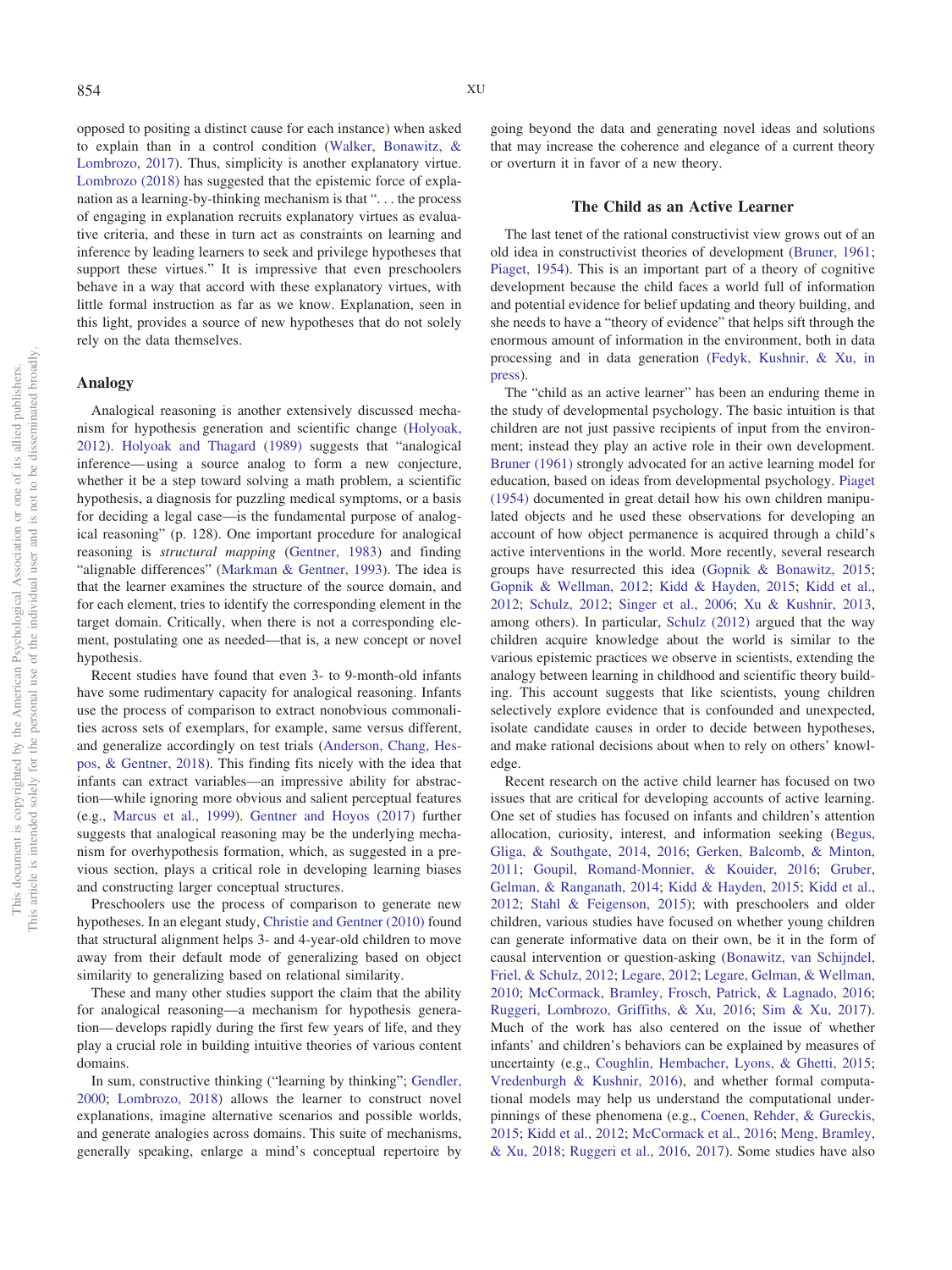investigated systematically whether active learning is superior to other forms of learning, in both adults and children (e.g., [Markant](#page-20-36) [& Gureckis, 2014;](#page-20-36) [Markant, Ruggeri, Gureckis, & Xu, 2016;](#page-20-37) [Ruggeri et al., 2016;](#page-21-29) [Sim & Xu, 2017\)](#page-21-30).

Starting in the second half of the first year, infants are not simply drawn to salient aspects of their environment; they begin to allocate their attention differentially depending on whether there are potential learning opportunities or not. For example, 8-monthold infants remain attentive when facing a sequence of objects that is neither too predictable nor too unpredictable, as if to say that they choose to attend to stimuli that are "just right." Furthermore, infants' looking away behavior (an index of selective attention) is well captured by a probabilistic Bayesian model, even at the level of individual infants [\(Kidd et al., 2012;](#page-19-27) [Piantadosi, Kidd, & Aslin,](#page-21-32) [2014\)](#page-21-32). In an artificial language learning study, [Gerken et al. \(2011\)](#page-18-35) found that 11-month-old infants stop attending to speech streams that appear to contain nonlearnable rules of natural language. [Stahl](#page-22-38) [and Feigenson \(2015\)](#page-22-38) showed that when infants witness an object violating a physical rule (e.g., that a solid object cannot pass through another solid object), they pay more attention to the violation object and manipulate the object to reproduce the surprising effect. Furthermore, these infants learn an arbitrary property faster when it is taught on the violation object than a nonviolation object.

With toddlers, [Sim and Xu \(2017\)](#page-21-30) found that 13-month-olds choose to crawl toward and play with a box that had yielded a "suspicious" sequence of seemingly random draws of ping pong balls. [Begus et al. \(2014\)](#page-16-26) found that 14-month-olds' pointing behavior may be indicative of information seeking—when taught a new property on the object that they had pointed to, they learned better than if the property had been taught on an object that they had not pointed to. [Goupil et al. \(2016\)](#page-18-36) found that at 20 months, infants can monitor their own uncertainty about the location of a hidden object, and seek help from others to improve their chance of retrieving the object.

With 2- and 3-year-old children, there is some evidence that they can generate informative data for themselves. In a causal learning task, [Sim and Xu \(2017\)](#page-21-30) found that children in a free play condition (in which they were given the opportunity to figure out on their own which blocks make the toy machines play music; cf. [Gopnik & Sobel, 2000\)](#page-18-38) did just as well on the test trials as children in a didactic condition (in which they were shown evidence by an experimenter which blocks activate the toy machines). Interestingly, this was not the case with 19-month-olds, who needed the help of the parents and experimenters in the same task. [Schulz,](#page-21-33) [Gopnik, and Glymour \(2007\)](#page-21-33) found that preschoolers sometimes generate effective data to tease apart alternative hypotheses in causal learning. With preschoolers, there is also some preliminary evidence that when learning a complex rule, free play may outperform didactic demonstrations [\(Sim, Mahal, & Xu, 2017\)](#page-21-34).

Recent research on active learning in adults has informed a great deal of developmental research on this topic. Gureckis, Markant, and their colleagues have used a yoked design to probe whether active learning really confers a learning advantage [\(Gureckis &](#page-18-6) [Markant, 2012;](#page-18-6) [Markant & Gureckis, 2014\)](#page-20-36), and found that adults, when given the opportunity to test their own hypotheses in an active learning condition, consistently outperform those in a yoked passive condition in which the participants received the same data. [Castro, Kalish, and Nowak \(2008\).](#page-17-40) Also discovered that adults

perform better in an active learning condition, and their strategy is closer to the optimal strategy. Similar findings have been obtained with 7- to 10-year-old children [\(Ruggeri et al., 2016;](#page-21-29) [Sim, Tanner,](#page-21-35) [Alpert, & Xu, 2015\)](#page-21-35).

An overall picture has begun to emerge that helps us characterize active learning in children. With infants, there is now a wealth of evidence showing that their attention allocation is based on some assessment of learning potential, and following infants' indication of curiosity or interest may enhance learning. With infants, however, it is unclear if they are able to generate their own data effectively. With preschoolers, empirical studies have shown, convincingly, that they are able to generate informative data on their own, although at the moment it is unclear whether the self-generation of evidence follows any rational principles [\(Mc-](#page-20-34)[Cormack et al., 2016;](#page-20-34) [Meng et al., 2018\)](#page-20-35).

The child-as-an-active-learner claim captures the idea that development is an interplay between the child and her environment. Even as infants, the young learner chooses what to attend to, what to play with, who to learn from, and where to seek help. As the learner grows, she also learns to generate her own data, directly (as in manipulating the physical world) or indirectly (as in seeking explanations through question asking). In other words, *cognitive agency* is an integral part of a theory of development (see [Fedyk &](#page-17-1) [Xu, 2018](#page-17-1) for discussion).

# **Some Corollaries and Implications of the Rational Constructivist Approach**

### **Why Is Rational Constructivism Not a Piagetian View**

Three reasons make the rational constructivist theory a non-Piagetian view. First, our characterization of the initial state departs radically from Piaget's as well as other empiricists' view. The newborn human infant is not in a "blooming buzzing confusion"—far from it. The newborn infant is highly competent in two senses: She begins life with a set of proto-conceptual primitives that remain functional throughout her life, and these primitives are computationally and inferentially complex; she also begins life with a set of powerful rational, statistical, and inferential learning mechanisms that propels development forward rapidly from infancy on. Second, contra to Piagetian stage theory, infants already have the capability for thinking in symbols (especially as language learning progresses in a fast pace from birth, or even in vitro) and forming abstractions (in the form of rudimentary analogical reasoning and variable abstraction). Infants' knowledge about the world is infinitely richer than what Piaget had posited for the helpless newborn, and development cannot be divided into stages that are qualitatively different from each other. Instead, learning and development are driven by language and symbol learning, rational relief revision, and constructive thinking for genuine conceptual change. These mechanisms operate in parallel throughout development. Third, the types of learning mechanisms that we have discussed here depart radically from the Piagetian idea of "logical construction"—that the child progresses through a set of stages with increasing logical capacities (e.g., from not being able to think about superset/subset relations to having such an ability, [Flavell, 1963\)](#page-18-39). Yet I also hope that it is clear from the preceding discussion that rational constructivism is a *constructivist* theory of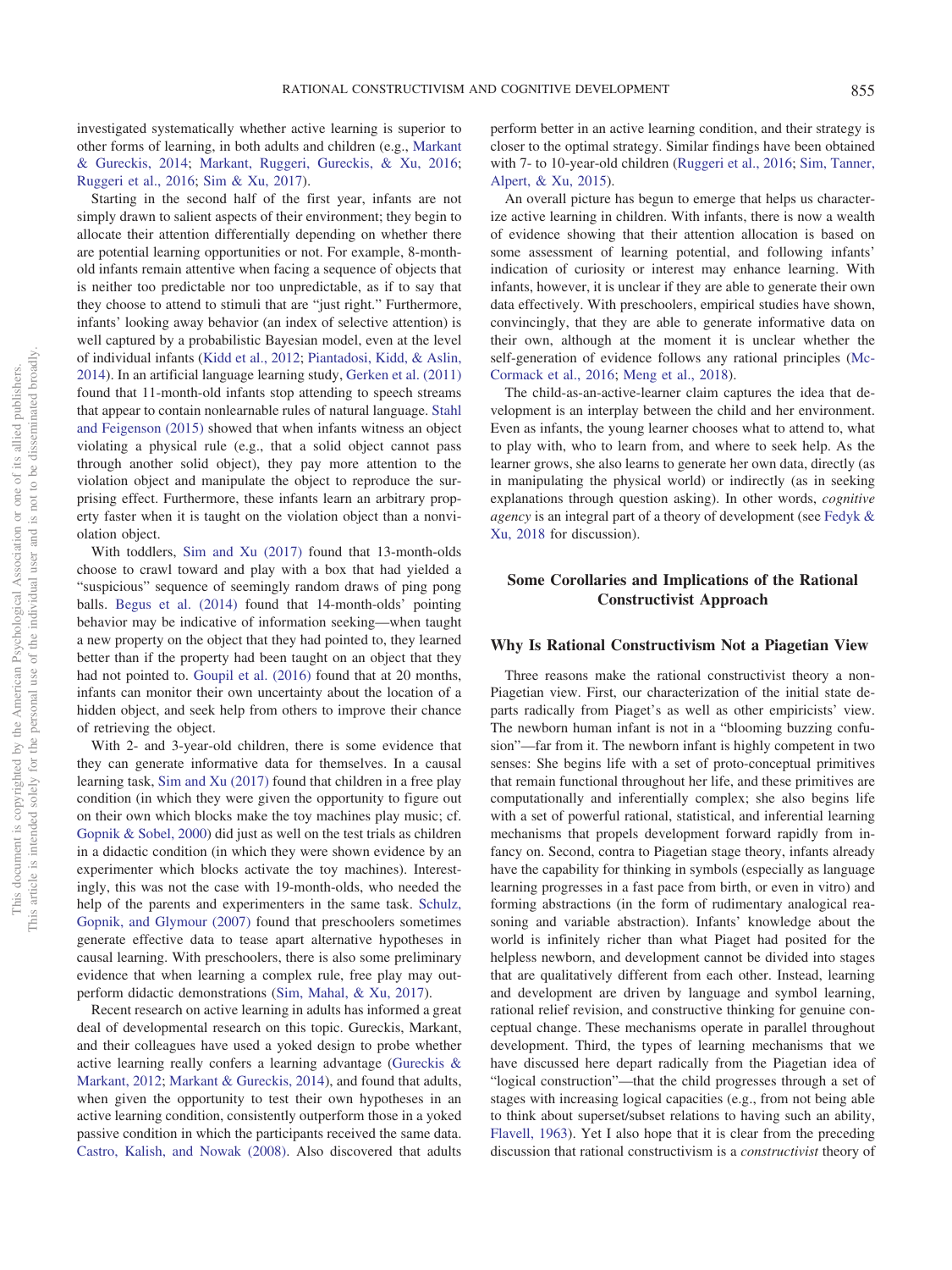development. The young human learner actively engages in the learning process from infancy onward, and she *constructs* new concepts, new learning biases, new beliefs, and new intuitive theories that may be radically different from what she is born with. Furthermore, although infants may start life with rather complex representations that are domain specific, the learning mechanisms I have discussed are all domain-general ones. These domaingeneral mechanisms drive development by changing the format of the initial representations that lead to the construction of domainspecific intuitive theories, by providing a rational way for belief revision, and by constructing new ideas and new hypotheses to engender genuine conceptual change.

# **The Utility of Formal Computational Models in Understanding Learning and Development**

The rational constructivist view is largely inspired by the surge of research on using probabilistic models (mostly of the Bayesian variety) in studying human cognition and learning. In the last decade or so, the Bayesian approach has generated much interesting, important, and groundbreaking computational work (e.g., in terms of developing mathematical tools to formalize important insights and phenomena in cognitive science, and developing new algorithms for understanding process-level mechanisms) and empirical findings (e.g., in terms of understanding the importance of compositionality and systematicity of thought, semantics, probabilistic reasoning mechanisms, the tradeoff between heuristics and normative Bayesian reasoning; see [Chater & Oaksford, 2008;](#page-17-23) [Griffiths et al., 2010;](#page-18-23) [Tenenbaum et al., 2011](#page-22-2) for reviews). This has been an incredibly fruitful and productive research enterprise. A group of developmental psychologists have built long lasting collaborative partnerships with computational cognitive scientists, and these collaborations have led to new ways of thinking about learning and development (e.g., see [Xu & Griffiths, 2011;](#page-23-2) [Xu &](#page-23-4) [Kushnir, 2013,](#page-23-4) [2012](#page-23-3) for reviews). Taking formal modeling seriously has shed new light on fundamental issues such as nature versus nurture, innate versus learned, and mechanisms of learning and developmental change.

Here I have emphasized the utility of Bayesian probabilistic models in understanding cognitive development. But of course a variety of computational models have been developed over the last three decades that aim to shed light on developmental processes (see [Marcovitch & Zelazo, 2012\)](#page-20-38). As [Schlesinger and McMurray](#page-21-36) [\(2012\)](#page-21-36) put succinctly, the contributions of computational models are many-fold. Models often make researchers be more explicit about their theoretical commitments; models help us spell out causal mechanisms; models— both successful and failed—may provide constraints on learning; models may help bridge levels of analysis given the precision of a mathematical language; models may give us opportunities to study issues that are difficult to investigate empirically, such as critical period, sensory deprivation, atypical development, and so forth; and lastly, modeling must go hand in hand with behavioral experimentation because they naturally inform each other.

# **Implications for Philosophy of Science and Epistemology**

Over the years, a few researchers have begun to consider the philosophical implications of thinking about belief revision within the Bayesian framework, and how the rational constructivist approach may inform the study of philosophy of science and epistemology. For example, [Henderson, Goodman, Tenenbaum, and](#page-18-40) [Woodward \(2010\)](#page-18-40) have argued that hierarchical Bayesian models provide a plausible model for understanding the structure of scientific theories—these theories consist of multiple levels, higher level theories may guide learning at the lower levels, and theory change may be captured with these computational tools.

More recently, [Fedyk and Xu \(2018\)](#page-17-1) attempt to develop an account of rationality based on the concepts of Bayesian rationality, creative rationality, and cognitive agency. Bayesian rationality is a well-developed framework for belief revision, normatively and descriptively. However, to accommodate constructive thinking mechanisms, creative rationality is needed—young learners are often in need of generating novel ideas that go beyond the currently available data, and the balance between this sort of creativity and everyday belief revision constitutes a form of homeostasis in development. Lastly, cognitive agency firmly puts the child at the center of her learning endeavor—learning is an active, agentive, and social process. [Fedyk and Xu \(2018\)](#page-17-1) further suggests that this type of analysis brings the study of epistemology closer to contemporary cognitive science, and it follows from Quine's call for a "naturalized epistemology" [\(Quine, 1969\)](#page-21-37).

### **Future Directions**

In conclusion, rational constructivism aims to go beyond the nativism versus empiricism debate, and beyond traditional Piagetian constructivist theory of development. Here we explicate the central tenets of this new theoretical framework, in the hopes of generating new theoretical discussions and new empirical investigations.

Many questions remain open given the proceeding discussion on rational constructivism. Here I focus on four key issues for future research. First, if initial representations and later intuitive theories require distinct representational formats, what are they exactly and how can we capture the differences in computational terms? This issue is intimately related to the question of how (and whether) language transforms initial representations into the format of a language of thought, such that learners can then formulate intuitive theories in propositional attitudes [\(Carey & Spelke, 1996;](#page-17-5) [Gopnik,](#page-18-16) [1996;](#page-18-16) [Karmiloff-Smith, 1990\)](#page-19-22). Furthermore, is learning a natural language instrumental for a learner's thoughts to be compositional, systematic, and productive in the Fodorian sense [\(Fodor, 1975\)](#page-18-2)?

Second, on the computational side, modeling efforts have shed new light and inspired new empirical work across many domains of cognition and development. But so far most of the models have focused on the computational level of analysis [\(Marr, 1982\)](#page-20-25). How can we go beyond computational level analysis and get down to the nitty-gritty of developing algorithms that capture real human behavior [\(Griffiths, Lieder, & Goodman, 2015\)](#page-18-26)? A systematic investigation of this issue may also shed light on the nagging question of how to reconcile the Bayesian learner with one who falls prey to heuristics and biases. If we are correct in claiming that infants are intuitive statisticians, do children learn to employ heuristics and biases over the course of development in order to rationally budget cognitive resources, as some have argued in recent years (e.g., [Gualtieri & Denison, 2018;](#page-18-41) [Lieder & Griffiths,](#page-20-39) [2017\)](#page-20-39)?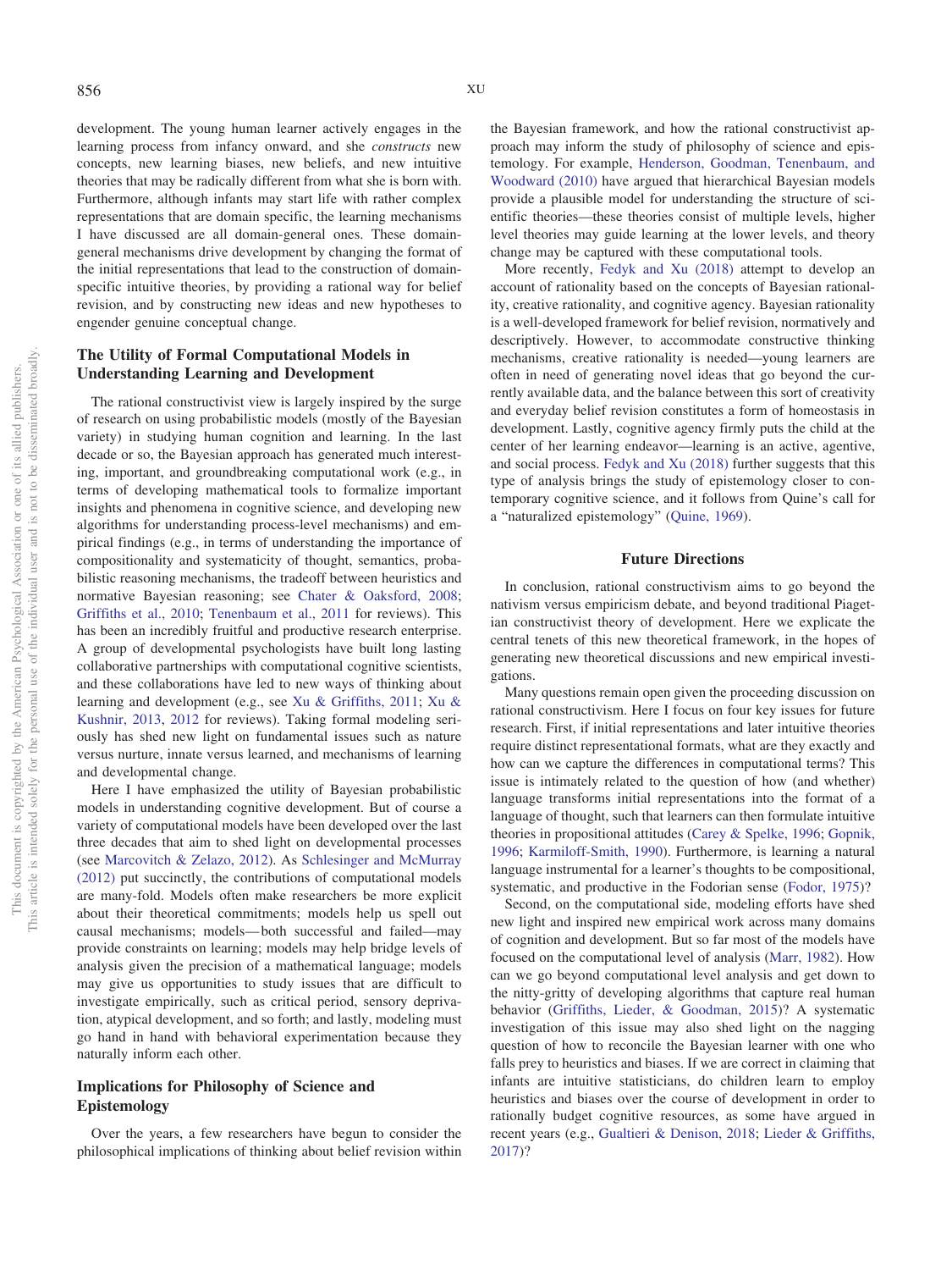Third, what is the tradeoff between employing Bayesian inductive mechanisms and constructive thinking (or "learning by thinking") mechanisms? The former provides a computationally rigorous framework for belief revision, and much learning is about belief revision, for both adults and children. Yet we also know that learning and development is not just about belief revision. Intuitive theories, which constitutes larger conceptual structures, sometimes undergo radical conceptual change themselves, and sometimes new domain theories are formed (e.g., intuitive chemistry, [Au,](#page-16-14) [1994;](#page-16-14) intuitive astronomy, [Vosniadou & Brewer, 1994\)](#page-22-20). If a child is always in a belief revision mode, she can only fine-tune her existing beliefs since she has a fixed hypothesis space to work with. How does she generate new ideas and novel hypotheses? One answer is that "learning by thinking" mechanisms [\(Gendler, 2000;](#page-18-5) [Lombrozo, 2018\)](#page-20-1) work together with belief revision mechanisms to balance when to pursue radical new ideas and when to tweak existing beliefs. This, at the moment, is a wide open question, and a real challenge for further theoretical, empirical, and computational inquiry.

Lastly, what are the limits of the child as an active learner, and would understanding these limits revise our characterization of children's learning? Despite the wide consensus that infants and young children play an active role in their own development, we still lack a coherent account of what it means. It appears that the inquisitive child is curious and exploratory, but she may not be effective in actually generating her own data. Because a large part of advancing science—with the ultimate goal of building more and more accurate causal models of the world—is about generating informative data by following the scientific method, should we revisit the idea that the child is a little scientist (e.g., [D. Kuhn,](#page-19-38) [1989\)](#page-19-38)?

These and many other questions are ripe for further theoretical and empirical investigations, and I have no doubt that the field of cognitive development will make great strides in answering these questions in the years to come.

### **References**

- <span id="page-16-25"></span>Anderson, E. M., Chang, Y.-J., Hespos, S., & Gentner, D. (2018). Comparison within pairs promotes analogical abstraction in three-montholds. *Cognition, 176,* 74 – 86. [http://dx.doi.org/10.1016/j.cognition.2018](http://dx.doi.org/10.1016/j.cognition.2018.03.008) [.03.008](http://dx.doi.org/10.1016/j.cognition.2018.03.008)
- <span id="page-16-21"></span>Anderson, J. R. (1990). *The adaptive character of thought*. Hillsdale, NJ: Erlbaum.
- <span id="page-16-15"></span>Aslin, R. N., Saffran, J. R., & Newport, E. L. (1998). Computation of conditional probability statistics by 8-month-old infants. *Psychological Science, 9,* 321–324. <http://dx.doi.org/10.1111/1467-9280.00063>
- <span id="page-16-17"></span>Astington, J. W., & Jenkins, J. M. (1999). A longitudinal study of the relation between language and theory-of-mind development. *Developmental Psychology, 35,* 1311–1320. [http://dx.doi.org/10.1037/0012-](http://dx.doi.org/10.1037/0012-1649.35.5.1311) [1649.35.5.1311](http://dx.doi.org/10.1037/0012-1649.35.5.1311)
- <span id="page-16-14"></span>Au, T. K. (1994). Developing an intuitive understanding of substance kinds. *Cognitive Psychology, 27,* 71–111. [http://dx.doi.org/10.1006/](http://dx.doi.org/10.1006/cogp.1994.1012) [cogp.1994.1012](http://dx.doi.org/10.1006/cogp.1994.1012)
- <span id="page-16-13"></span>Austin, K., Theakston, A., Lieven, E., & Tomasello, M. (2014). Young children's understanding of denial. *Developmental Psychology, 50,* 2061–2070. <http://dx.doi.org/10.1037/a0037179>
- <span id="page-16-20"></span>Ayars, A., & Nichols, S. (2017). Moral empiricism and the bias for act-based rules. *Cognition, 167,* 11–24. [http://dx.doi.org/10.1016/j](http://dx.doi.org/10.1016/j.cognition.2017.01.007) [.cognition.2017.01.007](http://dx.doi.org/10.1016/j.cognition.2017.01.007)
- <span id="page-16-7"></span>Baillargeon, R. (1987). Object permanence in 3½-and 4½-month-old infants. *Developmental psychology, 23,* 655.
- <span id="page-16-5"></span>Baillargeon, R. (2004). Infants' physical world. *Current Directions in Psychological Science, 13,* 89 –94. [http://dx.doi.org/10.1111/j.0963-](http://dx.doi.org/10.1111/j.0963-7214.2004.00281.x) [7214.2004.00281.x](http://dx.doi.org/10.1111/j.0963-7214.2004.00281.x)
- <span id="page-16-6"></span>Baillargeon, R. (2008). Innate ideas revisited: For a principle of persistence in infants' physical reasoning. *Perspectives on Psychological Science, 3,* 2–13. <http://dx.doi.org/10.1111/j.1745-6916.2008.00056.x>
- <span id="page-16-10"></span>Baillargeon, R., Scott, R. M., & Bian, L. (2016). Psychological reasoning in infancy. *Annual Review of Psychology, 67,* 159 –186. [http://dx.doi](http://dx.doi.org/10.1146/annurev-psych-010213-115033) [.org/10.1146/annurev-psych-010213-115033](http://dx.doi.org/10.1146/annurev-psych-010213-115033)
- <span id="page-16-4"></span>Baillargeon, R., Spelke, E. S., & Wasserman, S. (1985). Object permanence in five-month-old infants. *Cognition, 20,* 191–208. [http://dx.doi](http://dx.doi.org/10.1016/0010-0277%2885%2990008-3) [.org/10.1016/0010-0277\(85\)90008-3](http://dx.doi.org/10.1016/0010-0277%2885%2990008-3)
- <span id="page-16-22"></span>Baker, C. L., Saxe, R., & Tenenbaum, J. B. (2009). Action understanding as inverse planning. *Cognition, 113,* 329 –349. [http://dx.doi.org/10.1016/](http://dx.doi.org/10.1016/j.cognition.2009.07.005) [j.cognition.2009.07.005](http://dx.doi.org/10.1016/j.cognition.2009.07.005)
- <span id="page-16-16"></span>Baldwin, D. A., & Markman, E. M. (1989). Establishing word-object relations: A first step. *Child Development, 60,* 381–398.
- <span id="page-16-27"></span>Begus, K., Gliga, T., & Southgate, V. (2016). Infants' preferences for native speakers are associated with an expectation of information. *Proceedings of the National Academy of Sciences, 113,* 12397–12402.
- <span id="page-16-26"></span>Begus, K., Gliga, T., & Southgate, V. (2014). Infants learn what they want to learn: Responding to infant pointing leads to superior learning. *PLoS ONE, 9,* e108817. <http://dx.doi.org/10.1371/journal.pone.0108817>
- <span id="page-16-12"></span>Block, N. (1986). Advertisement for a semantics for psychology. In P. A. French (Ed.), Midwest studies in philosophy (pp. 615–678). Minneapolis, MN: University of Minnesota Press.
- <span id="page-16-18"></span>Bloom, P. (2002). *How children learn the meanings of words*. Cambridge, MA: MIT press.
- <span id="page-16-8"></span>Bonatti, L., Frot, E., Zangl, R., & Mehler, J. (2002). The human first hypothesis: Identification of conspecifics and individuation of objects in the young infant. *Cognitive Psychology, 44,* 388 – 426. [http://dx.doi.org/](http://dx.doi.org/10.1006/cogp.2002.0779) [10.1006/cogp.2002.0779](http://dx.doi.org/10.1006/cogp.2002.0779)
- <span id="page-16-23"></span>Bonawitz, E., Denison, S., Gopnik, A., & Griffiths, T. L. (2014). Win-stay, lose-sample: A simple sequential algorithm for approximating Bayesian inference. *Cognitive Psychology, 74,* 35– 65. [http://dx.doi.org/10.1016/j](http://dx.doi.org/10.1016/j.cogpsych.2014.06.003) [.cogpsych.2014.06.003](http://dx.doi.org/10.1016/j.cogpsych.2014.06.003)
- <span id="page-16-11"></span>Bonawitz, E. B., Ferranti, D., Saxe, R., Gopnik, A., Meltzoff, A. N., Woodward, J., & Schulz, L. E. (2010). Just do it? Investigating the gap between prediction and action in toddlers' causal inferences. *Cognition, 115,* 104 –117. <http://dx.doi.org/10.1016/j.cognition.2009.12.001>
- <span id="page-16-28"></span>Bonawitz, E. B., van Schijndel, T. J., Friel, D., & Schulz, L. (2012). Children balance theories and evidence in exploration, explanation, and learning. *Cognitive psychology, 64,* 215–234.
- <span id="page-16-24"></span>Bramley, N., Rothe, A., Tenenbaum, J., Xu, F. & Gureckis, T. (2018) *Grounding compositional hypothesis generation in specific instances*. *Proceedings of the 40th Annual Conference of the Cognitive Science Society* (pp. 1390 –1395).
- <span id="page-16-9"></span>Brannon, E. M. (2002). The development of ordinal numerical knowledge in infancy. *Cognition, 83,* 223–240. [http://dx.doi.org/10.1016/S0010-](http://dx.doi.org/10.1016/S0010-0277%2802%2900005-7) [0277\(02\)00005-7](http://dx.doi.org/10.1016/S0010-0277%2802%2900005-7)
- <span id="page-16-2"></span>Bruner, J. (1961). The act of discovery. *Harvard Educational Review, 31,* 21–32.
- <span id="page-16-3"></span>Bruner, J. S., Jolly, A., & Sylva, K. (1976). *Play: Its role in development and evolution*. New York, NY: Basic Books.
- <span id="page-16-19"></span>Carey, S. (1982). Semantic development: State of the art. In L. Gleitman & E. Wanner (Eds.), *Language acquisition: State of the art* (pp. 347–389). Cambridge, UK: Cambridge University Press.
- <span id="page-16-0"></span>Carey, S. (1985). *Conceptual change in childhood*. Cambridge, MA: MIT Press.
- <span id="page-16-1"></span>Carey, S. (1988). Conceptual differences between children and adults. *Mind & Language, 3,* 167–181. [http://dx.doi.org/10.1111/j.1468-0017](http://dx.doi.org/10.1111/j.1468-0017.1988.tb00141.x) [.1988.tb00141.x](http://dx.doi.org/10.1111/j.1468-0017.1988.tb00141.x)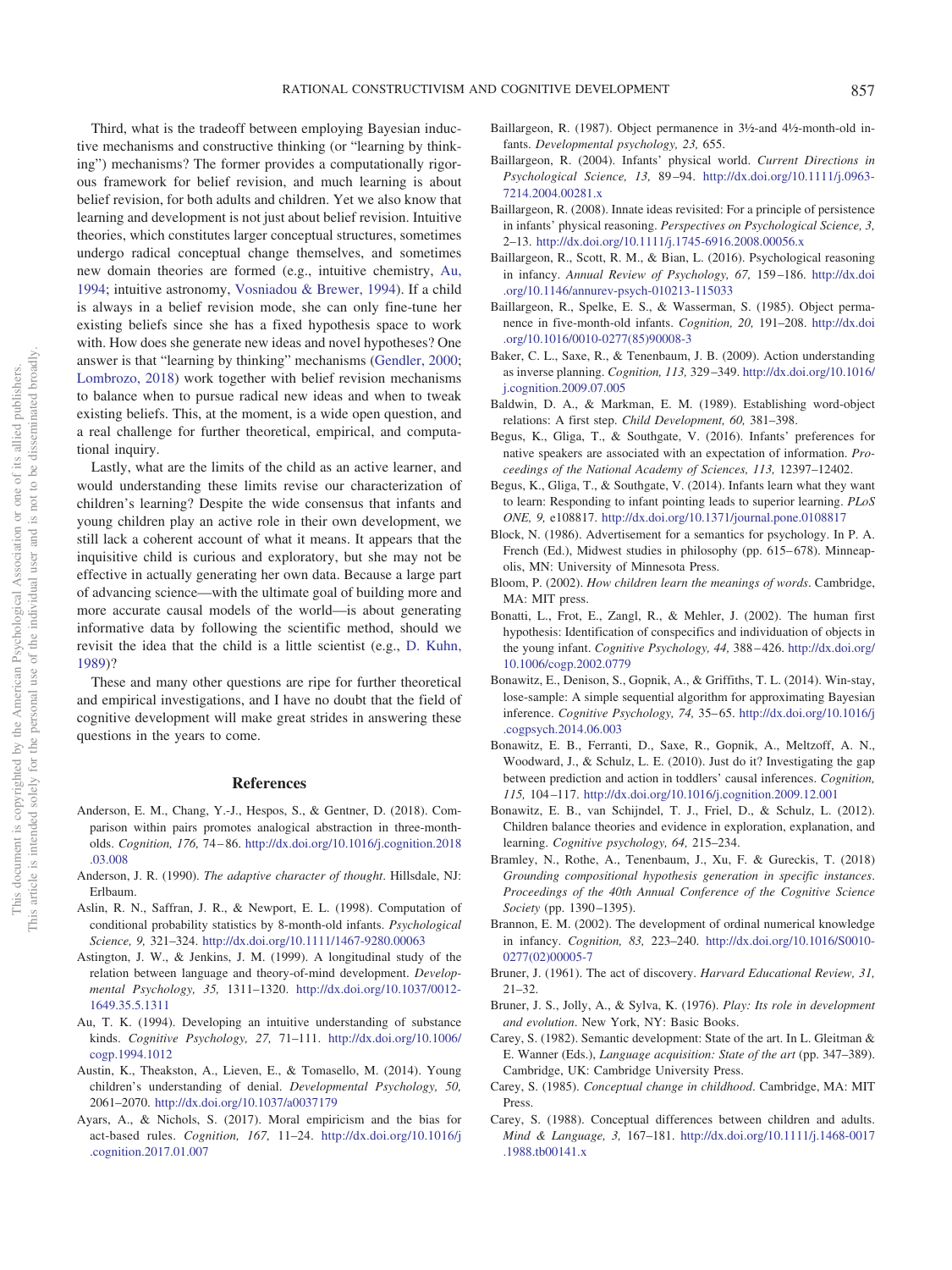- <span id="page-17-2"></span>Carey, S. (1991). Knowledge acquisition or conceptual change? In S. Carey & R. Gelman (Eds.), *The epigenesist of mind: Essays on biology and cognition* (pp. 113–169). Hillsdale, NJ: Erlbaum.
- <span id="page-17-3"></span>Carey, S. (2009). *The origins of concepts*. New York, NY: Oxford University Press. [http://dx.doi.org/10.1093/acprof:oso/9780195367638.001](http://dx.doi.org/10.1093/acprof:oso/9780195367638.001.0001) [.0001](http://dx.doi.org/10.1093/acprof:oso/9780195367638.001.0001)
- <span id="page-17-19"></span>Carey, S. (2014). On learning new primitives in the language of thought: Reply to Rey. *Mind & Language, 29,* 133–166. [http://dx.doi.org/10](http://dx.doi.org/10.1111/mila.12045) [.1111/mila.12045](http://dx.doi.org/10.1111/mila.12045)
- <span id="page-17-5"></span>Carey, S., & Spelke, E. S. (1996). Science and core knowledge. *Philosophy of Science, 63,* 515–533. <http://dx.doi.org/10.1086/289971>
- <span id="page-17-13"></span>Carey, S., & Xu, F. (2001). Infants' knowledge of objects: Beyond object files and object tracking. *Cognition, 80,* 179 –213. [http://dx.doi.org/10](http://dx.doi.org/10.1016/S0010-0277%2800%2900154-2) [.1016/S0010-0277\(00\)00154-2](http://dx.doi.org/10.1016/S0010-0277%2800%2900154-2)
- <span id="page-17-21"></span>Carruthers, P. (2011). *The opacity of mind: An integrative theory of self-knowledge*. Oxford, UK: OUP. [http://dx.doi.org/10.1093/acprof:](http://dx.doi.org/10.1093/acprof:oso/9780199596195.001.0001) [oso/9780199596195.001.0001](http://dx.doi.org/10.1093/acprof:oso/9780199596195.001.0001)
- <span id="page-17-22"></span>Carruthers, P. (2016). Two systems for mindreading? *Review of Philosophy and Psychology, 7,* 141–162. [http://dx.doi.org/10.1007/s13164-015-](http://dx.doi.org/10.1007/s13164-015-0259-y) [0259-y](http://dx.doi.org/10.1007/s13164-015-0259-y)
- <span id="page-17-40"></span>Castro, R., Kalish, C., & Nowak, R. (2008) Human active learning. *Advances in Neural Information Processing Systems (NIPS),* 1– 8.
- <span id="page-17-33"></span>Cesana-Arlotti, N., Martín, A., Téglás, E., Vorobyova, L., Cetnarski, R., & Bonatti, L. L. (2018). Precursors of logical reasoning in preverbal human infants. *Science, 359,* 1263–1266. [http://dx.doi.org/10.1126/science](http://dx.doi.org/10.1126/science.aao3539) [.aao3539](http://dx.doi.org/10.1126/science.aao3539)
- <span id="page-17-17"></span>Chandler, M., Fritz, A. S., & Hala, S. (1989). Small-scale deceit: Deception as a marker of two-, three-, and four-year-olds' early theories of mind. *Child development,* 1263–1277.
- <span id="page-17-23"></span>Chater, N., & Oaksford, M. (2008). *The probabilistic mind: Prospects for Bayesian cognitive science*. New York, NY: Oxford University Press. <http://dx.doi.org/10.1093/acprof:oso/9780199216093.001.0001>
- <span id="page-17-12"></span>Chen, Y.-C., & Scholl, B. J. (2016). The perception of history: Seeing causal history in static shapes induces illusory motion perception. *Psychological Science, 27,* 923–930. [http://dx.doi.org/10.1177/0956](http://dx.doi.org/10.1177/0956797616628525) [797616628525](http://dx.doi.org/10.1177/0956797616628525)
- <span id="page-17-9"></span>Cheng, K. (1986). A purely geometric module in the rat's spatial representation. *Cognition, 23,* 149 –178. [http://dx.doi.org/10.1016/0010-0277](http://dx.doi.org/10.1016/0010-0277%2886%2990041-7) [\(86\)90041-7](http://dx.doi.org/10.1016/0010-0277%2886%2990041-7)
- <span id="page-17-8"></span>Cheng, K., & Newcombe, N. S. (2005). Is there a geometric module for spatial orientation? Squaring theory and evidence. *Psychonomic Bulletin & Review, 12,* 1–23. <http://dx.doi.org/10.3758/BF03196346>
- <span id="page-17-34"></span>Chi, M., Bassok, M., Lewis, M., Reimann, P., & Glaser, R. (1989). Self-explanations: How students study and use examples in learning to solve problems. *Cognitive Science, 13,* 145–182. [http://dx.doi.org/10](http://dx.doi.org/10.1207/s15516709cog1302_1) [.1207/s15516709cog1302\\_1](http://dx.doi.org/10.1207/s15516709cog1302_1)
- <span id="page-17-35"></span>Chi, M., de Leeuw, N., Chiu, M. H., & LaVancher, V. (1994). Eliciting self-explanations improves understanding. *Cognitive Science, 18,* 439 – 477.
- <span id="page-17-0"></span>Chomsky, N. (1987). *Language and problems of knowledge*. Cambridge, MA: MIT Press.
- <span id="page-17-36"></span>Christie, S., & Gentner, D. (2010). Where hypotheses come from: Learning new relations by structural alignment. *Journal of Cognition and Development, 11,* 356 –373. <http://dx.doi.org/10.1080/15248371003700015>
- <span id="page-17-39"></span>Coenen, A., Rehder, B., & Gureckis, T. M. (2015). Strategies to intervene on causal systems are adaptively selected. *Cognitive Psychology, 79,* 102–133. <http://dx.doi.org/10.1016/j.cogpsych.2015.02.004>
- <span id="page-17-10"></span>Cohen, L. B., & Oakes, L. M. (1993). How infants perceive a simple causal event. *Developmental Psychology, 29, 421-433.* [http://dx.doi.org/10](http://dx.doi.org/10.1037/0012-1649.29.3.421) [.1037/0012-1649.29.3.421](http://dx.doi.org/10.1037/0012-1649.29.3.421)
- <span id="page-17-38"></span>Coughlin, C., Hembacher, E., Lyons, K. E., & Ghetti, S. (2015). Introspection on uncertainty and judicious help-seeking during the preschool years. *Developmental Science, 18,* 957–971. [http://dx.doi.org/10.1111/](http://dx.doi.org/10.1111/desc.12271) [desc.12271](http://dx.doi.org/10.1111/desc.12271)
- <span id="page-17-11"></span>Danks, D. (2014). *Unifying the mind*. Cambridge, MA: MIT Press. [http://](http://dx.doi.org/10.7551/mitpress/9540.001.0001) [dx.doi.org/10.7551/mitpress/9540.001.0001](http://dx.doi.org/10.7551/mitpress/9540.001.0001)
- <span id="page-17-6"></span>Dehaene, S. (1997). *The number sense*. New York, NY: Oxford University Press.
- <span id="page-17-26"></span>Denison, S., Bonawitz, E., Gopnik, A., & Griffiths, T. L. (2013). Rational variability in children's causal inferences: The Sampling Hypothesis. *Cognition, 126,* 285–300. [http://dx.doi.org/10.1016/j.cognition.2012.10](http://dx.doi.org/10.1016/j.cognition.2012.10.010) [.010](http://dx.doi.org/10.1016/j.cognition.2012.10.010)
- <span id="page-17-27"></span>Denison, S., Reed, C., & Xu, F. (2013). The emergence of probabilistic reasoning in very young infants: Evidence from 4.5- and 6-month-olds. *Developmental Psychology, 49,* 243–249. [http://dx.doi.org/10.1037/](http://dx.doi.org/10.1037/a0028278) [a0028278](http://dx.doi.org/10.1037/a0028278)
- <span id="page-17-28"></span>Denison, S., Trikutam, P., & Xu, F. (2014). Probability versus representativeness in infancy: Can infants use naïve physics to adjust population base rates in probabilistic inference? *Developmental Psychology, 50,* 2009 –2019. <http://dx.doi.org/10.1037/a0037158>
- <span id="page-17-32"></span>Denison, S., & Xu, F. (2010a). Integrating physical constraints in statistical inference by 11-month-old infants. *Cognitive Science, 34,* 885–908. <http://dx.doi.org/10.1111/j.1551-6709.2010.01111.x>
- <span id="page-17-29"></span>Denison, S., & Xu, F. (2010b). Twelve- to 14-month-old infants can predict single-event probability with large set sizes. *Developmental Science, 13,* 798 – 803. [http://dx.doi.org/10.1111/j.1467-7687.2009](http://dx.doi.org/10.1111/j.1467-7687.2009.00943.x) [.00943.x](http://dx.doi.org/10.1111/j.1467-7687.2009.00943.x)
- <span id="page-17-30"></span>Denison, S., & Xu, F. (2014). The origins of probabilistic inference in human infants. *Cognition, 130,* 335–347. [http://dx.doi.org/10.1016/j](http://dx.doi.org/10.1016/j.cognition.2013.12.001) [.cognition.2013.12.001](http://dx.doi.org/10.1016/j.cognition.2013.12.001)
- <span id="page-17-31"></span>Denison, S., & Xu, F. (in press). Infant statisticians: The origins of reasoning under uncertainty. *Perspectives on Psychological Science*.
- <span id="page-17-20"></span>de Villiers, J. (2007). The interface of language and theory of mind. *Lingua, 117,* 1858 –1878. <http://dx.doi.org/10.1016/j.lingua.2006.11.006>
- <span id="page-17-18"></span>Dewar, K., & Xu, F. (2009). Do early nouns refer to kinds or distinct shapes? Evidence from 10-month-old infants. *Psychological Science, 20,* 252–257. <http://dx.doi.org/10.1111/j.1467-9280.2009.02278.x>
- <span id="page-17-25"></span>Dewar, K. M., & Xu, F. (2010). Induction, overhypothesis, and the origin of abstract knowledge. Evidence from 9-month-old infants. *Psychological Science, 21,* 1871–1877. [http://dx.doi.org/10.1177/0956797610](http://dx.doi.org/10.1177/0956797610388810) [388810](http://dx.doi.org/10.1177/0956797610388810)
- <span id="page-17-24"></span>Diesendruck, G., Markson, L., & Bloom, P. (2003). Children's reliance on creator's intent in extending names for artifacts. *Psychological Science, 14,* 164 –168. <http://dx.doi.org/10.1111/1467-9280.t01-1-01436>
- <span id="page-17-4"></span>Elman, J. L., Bates, E. A., Johnson, M. H., Karmiloff-Smith, A., Parisi, D., & Plunkett, K. (1996). *Rethinking innateness: A connectionist perspective*. Cambridge, MA: MIT Press.
- <span id="page-17-37"></span>Fedyk, M., Kushnir, T., & Xu, F. (in press). Intuitive epistemology: Children's theory of evidence. In D. Wilkenfeld & R. Samuels (Eds.), *Advances in experimental philosophy of science*. New York, NY: Bloomsbury Academic Publishing.
- <span id="page-17-1"></span>Fedyk, M., & Xu, F. (2018). The epistemology of rational constructivism. *Review of Philosophy and Psychology, 9,* 343–362. [http://dx.doi.org/10](http://dx.doi.org/10.1007/s13164-017-0372-1) [.1007/s13164-017-0372-1](http://dx.doi.org/10.1007/s13164-017-0372-1)
- <span id="page-17-7"></span>Feigenson, L., Dehaene, S., & Spelke, E. (2004). Core systems of number. *Trends in Cognitive Sciences, 8,* 307–314. [http://dx.doi.org/10.1016/j](http://dx.doi.org/10.1016/j.tics.2004.05.002) [.tics.2004.05.002](http://dx.doi.org/10.1016/j.tics.2004.05.002)
- <span id="page-17-16"></span>Feiman, R., Mody, S., Sanborn, S., & Carey, S. (2017). What do you mean, no? Toddlers' comprehension of logical 'no' and 'not. *Language Learning and Development, 13,* 430 – 450. [http://dx.doi.org/10.1080/15475441](http://dx.doi.org/10.1080/15475441.2017.1317253) [.2017.1317253](http://dx.doi.org/10.1080/15475441.2017.1317253)
- <span id="page-17-14"></span>Feldman, J. (2012). Symbolic representation of probabilistic worlds. *Cognition, 123,* 61– 83. <http://dx.doi.org/10.1016/j.cognition.2011.12.008>
- <span id="page-17-15"></span>Feldman, J., & Singh, M. (2006). Bayesian estimation of the shape skeleton. *Proceedings of the National Academy of Sciences of the United States of America, 103,* 18014 –18019. [http://dx.doi.org/10.1073/pnas](http://dx.doi.org/10.1073/pnas.0608811103) [.0608811103](http://dx.doi.org/10.1073/pnas.0608811103)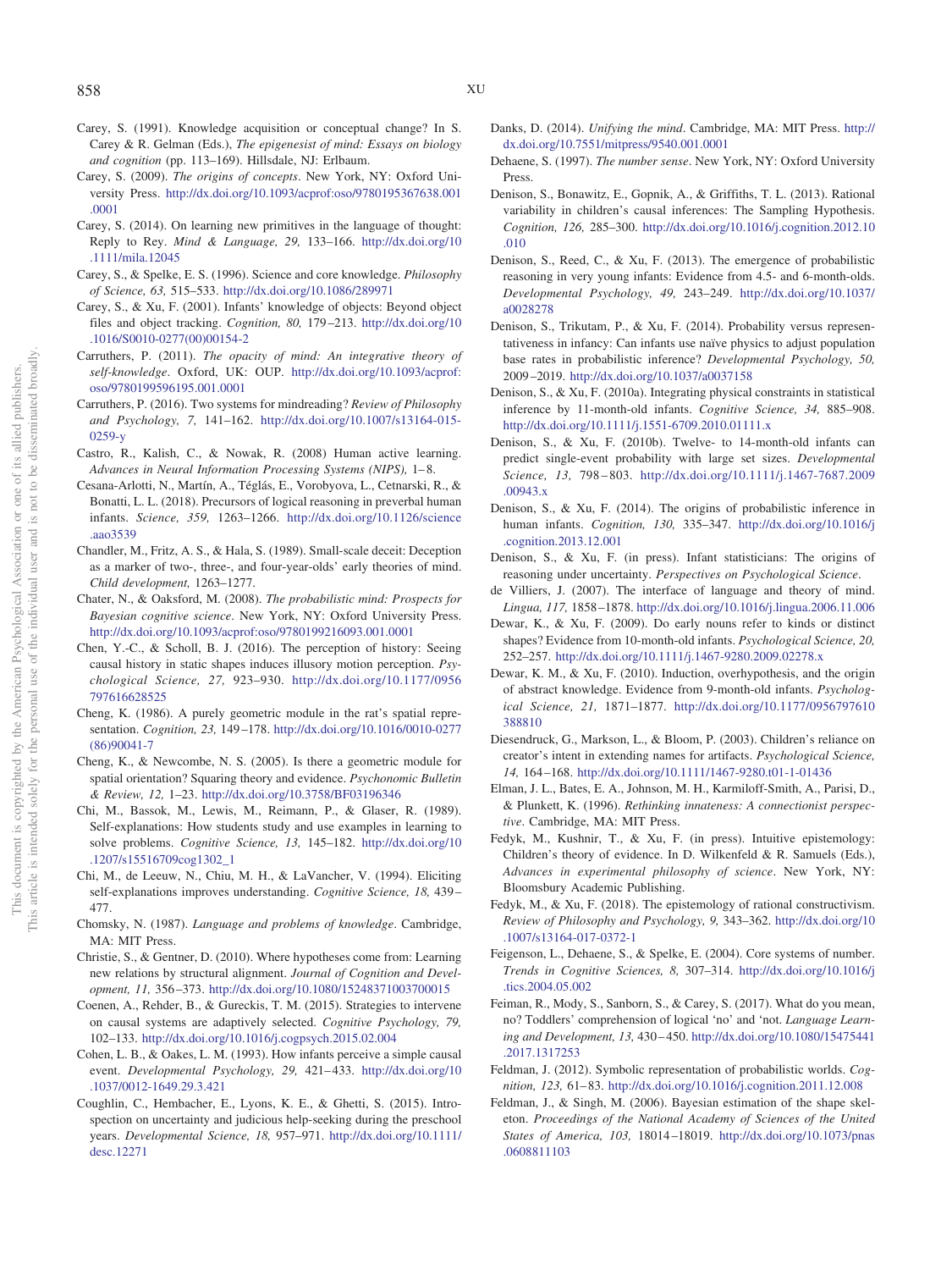- <span id="page-18-39"></span>Flavell, J. (1963). *The developmental psychology of Jean Piaget*. Princeton, NJ: D Van Nostrand. <http://dx.doi.org/10.1037/11449-000>
- <span id="page-18-2"></span>Fodor, J. (1975). *Language of thought*. Cambridge, MA: MIT Press.
- <span id="page-18-30"></span>Fodor, J. (1980). On the impossibility of acquiring 'more powerful' structures: Fixation of belief and concept acquisition. In M. Piatelli-Palmerini (Ed.), *Language and learning* (pp. 142–162). Cambridge, MA: Harvard University Press.
- <span id="page-18-15"></span>Fodor, J. (1983). *Modularity of mind*. Cambridge, MA: MIT Press. [http://](http://dx.doi.org/10.7551/mitpress/4737.001.0001) [dx.doi.org/10.7551/mitpress/4737.001.0001](http://dx.doi.org/10.7551/mitpress/4737.001.0001)
- <span id="page-18-0"></span>Fodor, J. A., & Pylyshyn, Z. W. (1988). Connectionism and cognitive architecture: A critical analysis. *Cognition, 28,* 3–71. [http://dx.doi.org/](http://dx.doi.org/10.1016/0010-0277%2888%2990031-5) [10.1016/0010-0277\(88\)90031-5](http://dx.doi.org/10.1016/0010-0277%2888%2990031-5)
- <span id="page-18-28"></span>Frank, M. C., & Goodman, N. D. (2012). Predicting pragmatic reasoning in language games. *Science, 336,* 998 –999. [http://dx.doi.org/10.1126/](http://dx.doi.org/10.1126/science.1218633) [science.1218633](http://dx.doi.org/10.1126/science.1218633)
- <span id="page-18-9"></span>Futó, J., Téglás, E., Csibra, G., & Gergely, G. (2010). Communicative function demonstration induces kind-based artifact representation in preverbal infants. *Cognition, 117,* 1– 8. [http://dx.doi.org/10.1016/j](http://dx.doi.org/10.1016/j.cognition.2010.06.003) [.cognition.2010.06.003](http://dx.doi.org/10.1016/j.cognition.2010.06.003)
- <span id="page-18-10"></span>Gallistel, C. R. (1990). *The organization of learning*. Cambridge, MA: MIT Press.
- <span id="page-18-7"></span>Gelman, R. & Baillargeon, R. (1983). A review of some Piagetian concepts. In J. H. Flavell & E. M. Markman (Eds.), *Cognitive development: Handbook of child development* (Vol. 3, pp. 167–230). New York, NY: Wiley.
- <span id="page-18-18"></span>Gelman, S. A. (2003). *The essential child*. New York, NY: Oxford University Press. [http://dx.doi.org/10.1093/acprof:oso/9780195154061.001](http://dx.doi.org/10.1093/acprof:oso/9780195154061.001.0001) [.0001](http://dx.doi.org/10.1093/acprof:oso/9780195154061.001.0001)
- <span id="page-18-31"></span>Gendler, T. (1998). Galileo and the indispensability of scientific thought experiment. *The British Journal for the Philosophy of Science, 49,* 397– 424. <http://dx.doi.org/10.1093/bjps/49.3.397>
- <span id="page-18-5"></span>Gendler, T. (2000). *Thought experiments: On the powers and limits of imaginary cases*. New York, NY: Garland Publishing.
- <span id="page-18-32"></span>Gentner, D. (1983). Structural mapping: A theoretical framework for analogy. *Cognitive Science, 7,* 155–170. [http://dx.doi.org/10.1207/](http://dx.doi.org/10.1207/s15516709cog0702_3) [s15516709cog0702\\_3](http://dx.doi.org/10.1207/s15516709cog0702_3)
- <span id="page-18-33"></span>Gentner, D., & Hoyos, C. (2017). Analogy and Abstraction. *Topics in Cognitive Science, 9,* 672– 693. <http://dx.doi.org/10.1111/tops.12278>
- <span id="page-18-12"></span>Gergely, G., & Csibra, G. (2003). Teleological reasoning in infancy: The nai;ve theory of rational action. *Trends in Cognitive Sciences, 7,* 287– 292. [http://dx.doi.org/10.1016/S1364-6613\(03\)00128-1](http://dx.doi.org/10.1016/S1364-6613%2803%2900128-1)
- <span id="page-18-17"></span>Gergely, G., & Csibra, G. (2006). Sylvia's recipe: The role of imitation and pedagogy in the transmission of cultural knowledge. *Roots of human sociality: Culture, cognition, and human interaction,* 229 –255.
- <span id="page-18-13"></span>Gergely, G., & Jacob, P. (2012). Reasoning about instrumental and communicative agency in human infancy. *Advances in Child Development and Behavior, 43,* 59 –94. [http://dx.doi.org/10.1016/B978-0-12-397919-](http://dx.doi.org/10.1016/B978-0-12-397919-3.00003-4) [3.00003-4](http://dx.doi.org/10.1016/B978-0-12-397919-3.00003-4)
- <span id="page-18-14"></span>Gergely, G., & Watson, J. S. (1999). Early socio-emotional development: Contingency perception and the social-biofeedback model. *Early social cognition: Understanding others in the first months of life, 60,* 101–136.
- <span id="page-18-35"></span>Gerken, L., Balcomb, F. K., & Minton, J. L. (2011). Infants avoid 'labouring in vain' by attending more to learnable than unlearnable linguistic patterns. *Developmental science, 14,* 972–979.
- <span id="page-18-25"></span>Goodman, N. (1955). *Fact, fiction, and forecast*. Cambridge, MA: Harvard University Press.
- <span id="page-18-16"></span>Gopnik, A. (1996). The scientist as child. *Philosophy of Science, 63,* 485–514. <http://dx.doi.org/10.1086/289970>
- <span id="page-18-34"></span>Gopnik, A., & Bonawitz, E. (2015). Bayesian models of developmental theory change. *Wiley Interdisciplinary Reviews: Cognitive Science, 6,* 75– 86. <http://dx.doi.org/10.1002/wcs.1330>
- <span id="page-18-3"></span>Gopnik, A., Glymour, C., Sobel, D. M., Schulz, L. E., Kushnir, T., & Danks, D. (2004). A theory of causal learning in children: Causal maps

and Bayes nets. *Psychological Review, 111,* 3–32. [http://dx.doi.org/10](http://dx.doi.org/10.1037/0033-295X.111.1.3) [.1037/0033-295X.111.1.3](http://dx.doi.org/10.1037/0033-295X.111.1.3)

- <span id="page-18-4"></span>Gopnik, A., & Meltzoff, A. (1997). *Words, thoughts, and theories*. Cambridge, MA: MIT Press.
- <span id="page-18-20"></span>Gopnik, A., & Schulz, L. (2004). Mechanisms of theory formation in young children. *Trends in Cognitive Sciences, 8,* 371–377. [http://dx.doi](http://dx.doi.org/10.1016/j.tics.2004.06.005) [.org/10.1016/j.tics.2004.06.005](http://dx.doi.org/10.1016/j.tics.2004.06.005)
- <span id="page-18-38"></span>Gopnik, A., & Sobel, D. M. (2000). Detecting blickets: How young children use information about novel causal powers in categorization and induction. *Child Development, 71,* 1205–1222. [http://dx.doi.org/10](http://dx.doi.org/10.1111/1467-8624.00224) [.1111/1467-8624.00224](http://dx.doi.org/10.1111/1467-8624.00224)
- <span id="page-18-22"></span>Gopnik, A., Sobel, D. M., Schulz, L. E., & Glymour, C. (2001). Causal learning mechanisms in very young children: Two-, three-, and fouryear-olds infer causal relations from patterns of variation and covariation. *Developmental psychology, 37,* 620.
- <span id="page-18-1"></span>Gopnik, A., & Wellman, H. M. (2012). Reconstructing constructivism: Causal models, Bayesian learning mechanisms, and the theory theory. *Psychological Bulletin, 138,* 1085–1108. [http://dx.doi.org/10.1037/](http://dx.doi.org/10.1037/a0028044) [a0028044](http://dx.doi.org/10.1037/a0028044)
- <span id="page-18-19"></span>Gordon, P. (2004). Numerical cognition without words: Evidence from Amazonia. *Science, 306,* 496 – 499. [http://dx.doi.org/10.1126/science](http://dx.doi.org/10.1126/science.1094492) [.1094492](http://dx.doi.org/10.1126/science.1094492)
- <span id="page-18-36"></span>Goupil, L., Romand-Monnier, M., & Kouider, S. (2016). Infants ask for help when they know they don't know. *Proceedings of the National Academy of Sciences of the United States of America, 113,* 3492–3496. <http://dx.doi.org/10.1073/pnas.1515129113>
- <span id="page-18-23"></span>Griffiths, T. L., Chater, N., Kemp, C., Perfors, A., & Tenenbaum, J. B. (2010). Probabilistic models of cognition: Exploring representations and inductive biases. *Trends in Cognitive Sciences, 14,* 357–364. [http://dx](http://dx.doi.org/10.1016/j.tics.2010.05.004) [.doi.org/10.1016/j.tics.2010.05.004](http://dx.doi.org/10.1016/j.tics.2010.05.004)
- <span id="page-18-26"></span>Griffiths, T. L., Lieder, F., & Goodman, N. D. (2015). Rational use of cognitive resources: Levels of analysis between the computational and the algorithmic. *Topics in Cognitive Science, 7,* 217–229. [http://dx.doi](http://dx.doi.org/10.1111/tops.12142) [.org/10.1111/tops.12142](http://dx.doi.org/10.1111/tops.12142)
- <span id="page-18-27"></span>Griffiths, T. L., Vul, E., & Sanborn, A. N. (2012). Bridging levels of analysis for probabilistic models of cognition. *Current Directions in Psychological Science, 21,* 263–268. [http://dx.doi.org/10.1177/](http://dx.doi.org/10.1177/0963721412447619) [0963721412447619](http://dx.doi.org/10.1177/0963721412447619)
- <span id="page-18-37"></span>Gruber, M. J., Gelman, B. D., & Ranganath, C. (2014). States of curiosity modulate hippocampus-dependent learning via the dopaminergic circuit. *Neuron, 84,* 486 – 496. <http://dx.doi.org/10.1016/j.neuron.2014.08.060>
- <span id="page-18-41"></span>Gualtieri, S., & Denison, S. (2018). The development of the representativeness heuristic in young children. *Journal of experimental child psychology, 174,* 60 –76.
- <span id="page-18-8"></span>Gupta, A. (1980). *The logic of common nouns. An investigation in quantified modal logic*. *The Journal of Symbolic Logic, 48*. 500 –501.
- <span id="page-18-6"></span>Gureckis, T. M., & Markant, D. B. (2012). Self-directed learning: A cognitive and computational perspective. *Perspectives on Psychological Science, 7,* 464 – 481. <http://dx.doi.org/10.1177/1745691612454304>
- <span id="page-18-29"></span>Gweon, H., & Schulz, L. (2011). 16-month-olds rationally infer causes of failed actions. *Science, 332,* 1524. [http://dx.doi.org/10.1126/science](http://dx.doi.org/10.1126/science.1204493) [.1204493](http://dx.doi.org/10.1126/science.1204493)
- <span id="page-18-24"></span>Gweon, H., Tenenbaum, J. B., & Schulz, L. E. (2010). Infants consider both the sample and the sampling process in inductive generalization. *Proceedings of the National Academy of Sciences of the United States of America, 107,* 9066 –9071. <http://dx.doi.org/10.1073/pnas.1003095107>
- <span id="page-18-21"></span>Harris, P. L., & Koenig, M. A. (2006). Trust in testimony: How children learn about science and religion. *Child development, 77,* 505–524.
- <span id="page-18-40"></span>Henderson, L., Goodman, N., Tenenbaum, J. B., & Woodward, J. F. (2010). The structure and dynamics of scientific theories: A hierarchical Bayesian perspective. *Philosophy of Science, 77,* 172–200. [http://dx.doi](http://dx.doi.org/10.1086/651319) [.org/10.1086/651319](http://dx.doi.org/10.1086/651319)
- <span id="page-18-11"></span>Henik, A., Gliksman, Y., Kallai, A., & Leibovich, T. (2017). Size perception and the foundation of numerical processing. *Current Directions in*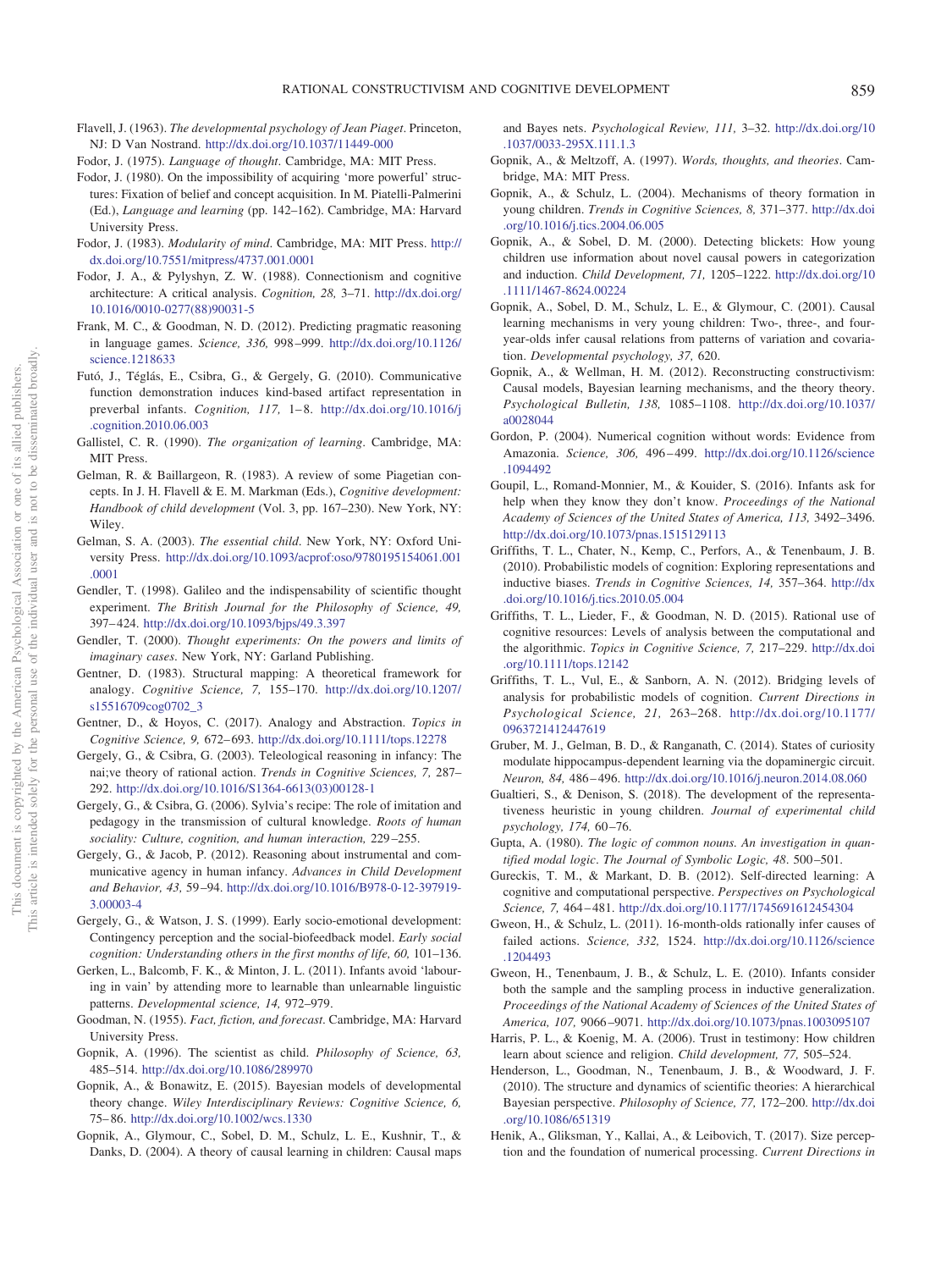*Psychological Science, 26,* 45–51. [http://dx.doi.org/10.1177/096](http://dx.doi.org/10.1177/0963721416671323) [3721416671323](http://dx.doi.org/10.1177/0963721416671323)

- <span id="page-19-10"></span>Hermer, L., & Spelke, E. S. (1994). A geometric process for spatial reorientation in young children. *Nature, 370,* 57–59. [http://dx.doi.org/](http://dx.doi.org/10.1038/370057a0) [10.1038/370057a0](http://dx.doi.org/10.1038/370057a0)
- <span id="page-19-11"></span>Hermer-Vazquez, L., Moffet, A., & Munkholm, P. (2001). Language, space, and the development of cognitive flexibility in humans: The case of two spatial memory tasks. *Cognition, 79,* 263–299. [http://dx.doi.org/](http://dx.doi.org/10.1016/S0010-0277%2800%2900120-7) [10.1016/S0010-0277\(00\)00120-7](http://dx.doi.org/10.1016/S0010-0277%2800%2900120-7)
- <span id="page-19-12"></span>Hermer-Vazquez, L., Spelke, E. S., & Katsnelson, A. S. (1999). Sources of flexibility in human cognition: Dual-task studies of space and language. *Cognitive Psychology, 39,* 3–36. [http://dx.doi.org/10.1006/cogp.1998](http://dx.doi.org/10.1006/cogp.1998.0713) [.0713](http://dx.doi.org/10.1006/cogp.1998.0713)
- <span id="page-19-6"></span>Hirsch, J. E., Huberman, B. A., & Scalapino, D. J. (1982). Theory of intermittency. *Physical Review A, 25,* 519 –532. [http://dx.doi.org/10](http://dx.doi.org/10.1103/PhysRevA.25.519) [.1103/PhysRevA.25.519](http://dx.doi.org/10.1103/PhysRevA.25.519)
- <span id="page-19-34"></span>Holyoak, K. J. (2012). Analogy and relational reasoning. In K. J. Holyoak & R. G. Morrison (Eds.), *The Oxford handbook of thinking and reasoning* (pp. 234 –259). New York, NY: Oxford University Press. [http://dx](http://dx.doi.org/10.1093/oxfordhb/9780199734689.001.0001) [.doi.org/10.1093/oxfordhb/9780199734689.001.0001](http://dx.doi.org/10.1093/oxfordhb/9780199734689.001.0001)
- <span id="page-19-35"></span>Holyoak, K. J., & Thagard, P. (1989). Analogical mapping by constraint satisfaction. *Cognitive Science, 13,* 295–355. [http://dx.doi.org/10.1207/](http://dx.doi.org/10.1207/s15516709cog1303_1) [s15516709cog1303\\_1](http://dx.doi.org/10.1207/s15516709cog1303_1)
- <span id="page-19-3"></span>Hood, B., Carey, S., & Prasada, S. (2000). Predicting the outcomes of physical events: Two-year-olds fail to reveal knowledge of solidity and support. *Child Development, 71,* 1540 –1554. [http://dx.doi.org/10.1111/](http://dx.doi.org/10.1111/1467-8624.00247) [1467-8624.00247](http://dx.doi.org/10.1111/1467-8624.00247)
- <span id="page-19-4"></span>Hood, B., Cole-Davies, V., & Dias, M. (2003). Looking and search measures of object knowledge in preschool children. *Developmental Psychology, 39,* 61–70. <http://dx.doi.org/10.1037/0012-1649.39.1.61>
- <span id="page-19-1"></span>Hume, D. (1999). *An enquiry concerning human understanding*. New York, NY: Oxford University Press. (Original work published 1748)
- <span id="page-19-17"></span>Inagaki, K., & Hatano, G. (2004). Vitalistic causality in young children's naive biology. *Trends in Cognitive Sciences, 8,* 356 –362. [http://dx.doi](http://dx.doi.org/10.1016/j.tics.2004.06.004) [.org/10.1016/j.tics.2004.06.004](http://dx.doi.org/10.1016/j.tics.2004.06.004)
- <span id="page-19-7"></span>Izard, V., Sann, C., Spelke, E. S., & Streri, A. (2009). Newborn infants perceive abstract numbers. *Proceedings of the National Academy of Sciences of the United States of America, 106,* 10382–10385.
- <span id="page-19-0"></span>James, W. (1981). *The principles of psychology*. Cambridge, MA: Harvard University Press. (Original work published 1890)
- <span id="page-19-21"></span>Jara-Ettinger, J., Piantadosi, S., Spelke, E. S., Levy, R., & Gibson, E. (2017). Mastery of the logic of natural numbers is not the result of mastery of counting: Evidence from late counters. *Developmental Science, 20,* e12459. <http://dx.doi.org/10.1111/desc.12459>
- <span id="page-19-16"></span>Johnson, S. C., & Carey, S. (1998). Knowledge enrichment and conceptual change in folkbiology: Evidence from Williams syndrome. *Cognitive Psychology, 37,* 156 –200. <http://dx.doi.org/10.1006/cogp.1998.0695>
- <span id="page-19-8"></span>Johnson, S., Slaughter, V., & Carey, S. (1998). Whose gaze will infants follow? The elicitation of gaze-following in 12-month-olds. *Developmental Science, 1,* 233–238. <http://dx.doi.org/10.1111/1467-7687.00036>
- <span id="page-19-29"></span>Jones, M., & Love, B. C. (2011). Bayesian Fundamentalism or Enlightenment? On the explanatory status and theoretical contributions of Bayesian models of cognition. *Behavioral and Brain Sciences, 34,* 188 –231. <http://dx.doi.org/10.1017/S0140525X10003134>
- <span id="page-19-20"></span>Kahneman, D., Treisman, A., & Gibbs, B. J. (1992). The reviewing of object files: Object-specific integration of information. *Cognitive Psychology, 24,* 175–219. [http://dx.doi.org/10.1016/0010-0285\(92\)90007-O](http://dx.doi.org/10.1016/0010-0285%2892%2990007-O)
- <span id="page-19-22"></span>Karmiloff-Smith, A. (1990). *Beyond modularity: A developmental perspective on cognitive science*. Cambridge, MA: MIT Press.
- <span id="page-19-5"></span>Keen, R. (2003). Representations of objects and events: Why do infants look so smart and toddlers look so dumb? *Current Directions in Psychological Science, 12,* 79 – 83. [http://dx.doi.org/10.1111/1467-8721](http://dx.doi.org/10.1111/1467-8721.01234) [.01234](http://dx.doi.org/10.1111/1467-8721.01234)
- <span id="page-19-33"></span>Keil, F. C. (2006). Explanation and understanding. *Annual Review of Psychology, 57,* 227–254. [http://dx.doi.org/10.1146/annurev.psych.57](http://dx.doi.org/10.1146/annurev.psych.57.102904.190100) [.102904.190100](http://dx.doi.org/10.1146/annurev.psych.57.102904.190100)
- <span id="page-19-2"></span>Kellman, P. J., & Spelke, E. S. (1983). Perception of partly occluded objects in infancy. *Cognitive Psychology, 15,* 483–524. [http://dx.doi.org/](http://dx.doi.org/10.1016/0010-0285%2883%2990017-8) [10.1016/0010-0285\(83\)90017-8](http://dx.doi.org/10.1016/0010-0285%2883%2990017-8)
- <span id="page-19-24"></span>Kemp, C., Perfors, A., & Tenenbaum, J. B. (2007). Learning overhypotheses with hierarchical Bayesian models. *Developmental Science, 10,* 307–321. <http://dx.doi.org/10.1111/j.1467-7687.2007.00585.x>
- <span id="page-19-26"></span>Kemp, C., & Tenenbaum, J. B. (2008). The discovery of structural form. *Proceedings of the National Academy of Sciences, 105,* 10687–10692.
- <span id="page-19-36"></span>Kidd, C., & Hayden, B. Y. (2015). The psychology and neuroscience of curiosity. *Neuron, 88,* 449 – 460. [http://dx.doi.org/10.1016/j.neuron.2015](http://dx.doi.org/10.1016/j.neuron.2015.09.010) [.09.010](http://dx.doi.org/10.1016/j.neuron.2015.09.010)
- <span id="page-19-27"></span>Kidd, C., Piantadosi, S. T., & Aslin, R. N. (2012). The Goldilocks effect: Human infants allocate attention to visual sequences that are neither too simple nor too complex. *PLoS ONE, 7,* e36399. [http://dx.doi.org/10](http://dx.doi.org/10.1371/journal.pone.0036399) [.1371/journal.pone.0036399](http://dx.doi.org/10.1371/journal.pone.0036399)
- <span id="page-19-31"></span>Kirkham, N. Z., Slemmer, J. A., & Johnson, S. P. (2002). Visual statistical learning in infancy: Evidence for a domain general learning mechanism. *Cognition, 83,* B35–B42. [http://dx.doi.org/10.1016/S0010-0277](http://dx.doi.org/10.1016/S0010-0277%2802%2900004-5) [\(02\)00004-5](http://dx.doi.org/10.1016/S0010-0277%2802%2900004-5)
- <span id="page-19-30"></span>Klahr, D. (2000) *Exploring science: the cognition and development of discovery processes*. Cambridge, MA: MIT Press.
- <span id="page-19-14"></span>Knill, D. C., & Pouget, A. (2004). The Bayesian brain: The role of uncertainty in neural coding and computation. *Trends in Neurosciences, 27,* 712–719. <http://dx.doi.org/10.1016/j.tins.2004.10.007>
- <span id="page-19-15"></span>Knill, D. C., & Richards, W. (1996). *Perception as Bayesian inference*. New York, NY: Cambridge University Press. [http://dx.doi.org/10.1017/](http://dx.doi.org/10.1017/CBO9780511984037) [CBO9780511984037](http://dx.doi.org/10.1017/CBO9780511984037)
- <span id="page-19-18"></span>Koenig, M. A., & Harris, P. L. (2007). The basis of epistemic trust: Reliable testimony or reliable sources? *Episteme, 4,* 264 –284. [http://dx](http://dx.doi.org/10.3366/E1742360007000081) [.doi.org/10.3366/E1742360007000081](http://dx.doi.org/10.3366/E1742360007000081)
- <span id="page-19-13"></span>Kominsky, J. F., Strickland, B., Wertz, A. E., Elsner, C., Wynn, K., & Keil, F. C. (2017). Categories and constraints in causal perception. *Psychological Science, 28,* 1649 –1662. [http://dx.doi.org/10.1177/095](http://dx.doi.org/10.1177/0956797617719930) [6797617719930](http://dx.doi.org/10.1177/0956797617719930)
- <span id="page-19-9"></span>Kovács, A. M., Téglás, E., & Endress, A. D. (2010). The social sense: Susceptibility to others' beliefs in human infants and adults. *Science, 330,* 1830 –1834. <http://dx.doi.org/10.1126/science.1190792>
- <span id="page-19-38"></span>Kuhn, D. (1989). Children and adults as intuitive scientists. *Psychological Review, 96,* 674 – 689. <http://dx.doi.org/10.1037/0033-295X.96.4.674>
- <span id="page-19-28"></span>Kushnir, T., & Gopnik, A. (2005). Young children infer causal strength from probabilities and interventions. *Psychological Science, 16,* 678 – 683.
- <span id="page-19-32"></span>Kushnir, T., Xu, F., & Wellman, H. M. (2010). Young children use statistical sampling to infer the preferences of other people. *Psychological Science, 21,* 1134 –1140. [http://dx.doi.org/10.1177/09567](http://dx.doi.org/10.1177/0956797610376652) [97610376652](http://dx.doi.org/10.1177/0956797610376652)
- <span id="page-19-23"></span>Lake, B. M., Salakhutdinov, R., & Tenenbaum, J. B. (2015). Human-level concept learning through probabilistic program induction. *Science, 350,* 1332–1338. <http://dx.doi.org/10.1126/science.aab3050>
- <span id="page-19-25"></span>Landau, B., Smith, L., & Jones, S. (1988). The importance of shape in early lexical learning. *Cognitive Development, 3,* 299 –321. [http://dx.doi.org/](http://dx.doi.org/10.1016/0885-2014%2888%2990014-7) [10.1016/0885-2014\(88\)90014-7](http://dx.doi.org/10.1016/0885-2014%2888%2990014-7)
- <span id="page-19-19"></span>Le Corre, M., & Carey, S. (2007). One, two, three, four, nothing more: An investigation of the conceptual sources of the verbal counting principles. *Cognition, 105,* 395– 438. [http://dx.doi.org/10.1016/j.cognition.2006.10](http://dx.doi.org/10.1016/j.cognition.2006.10.005) [.005](http://dx.doi.org/10.1016/j.cognition.2006.10.005)
- <span id="page-19-37"></span>Legare, C. H. (2012). Exploring explanation: Explaining inconsistent evidence informs exploratory, hypothesis-testing behavior in young children. *Child Development, 83,* 173–185. [http://dx.doi.org/10.1111/j](http://dx.doi.org/10.1111/j.1467-8624.2011.01691.x) [.1467-8624.2011.01691.x](http://dx.doi.org/10.1111/j.1467-8624.2011.01691.x)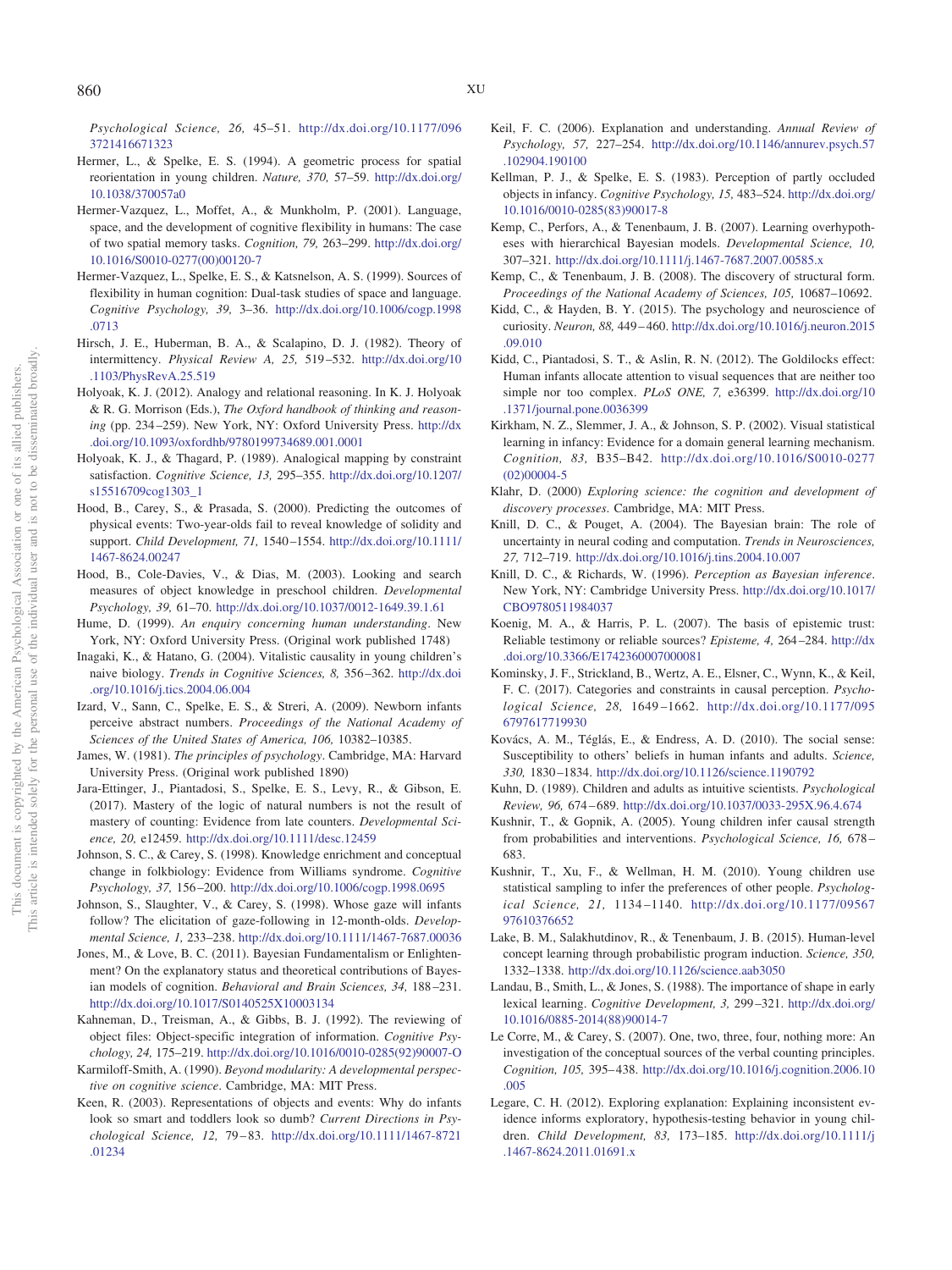- <span id="page-20-33"></span>Legare, C. H., Gelman, S. A., & Wellman, H. M. (2010). Inconsistency with prior knowledge triggers children's causal explanatory reasoning. *Child Development, 81,* 929 –944. [http://dx.doi.org/10.1111/j.1467-8624](http://dx.doi.org/10.1111/j.1467-8624.2010.01443.x) [.2010.01443.x](http://dx.doi.org/10.1111/j.1467-8624.2010.01443.x)
- <span id="page-20-0"></span>Leslie, A. M. (1994). ToMM, ToBY, and agency: Core architecture and domain specificity. In L. Hirshfeld & S. Gelman (Eds.), *Mapping the mind: Domain specificity in cognition and culture* (pp. 119 –148). Cambridge, UK: Cambridge University Press. [http://dx.doi.org/10.1017/](http://dx.doi.org/10.1017/CBO9780511752902.006) [CBO9780511752902.006](http://dx.doi.org/10.1017/CBO9780511752902.006)
- <span id="page-20-11"></span>Leslie, A. M., & Keeble, S. (1987). Do six-month-old infants perceive causality? *Cognition, 25,* 265–288. [http://dx.doi.org/10.1016/S0010-](http://dx.doi.org/10.1016/S0010-0277%2887%2980006-9) [0277\(87\)80006-9](http://dx.doi.org/10.1016/S0010-0277%2887%2980006-9)
- <span id="page-20-16"></span>Leslie, A., Xu, F., Tremoulet, P., & Scholl, B. (1998). Indexing and the object concept: "what" and "where" in infancy. *Trends in Cognitive Sciences, 2,* 10 –18. [http://dx.doi.org/10.1016/S1364-6613\(97\)01113-3](http://dx.doi.org/10.1016/S1364-6613%2897%2901113-3)
- <span id="page-20-39"></span>Lieder, F., & Griffiths, T. L. (2017). Strategy selection as rational metareasoning. *Psychological Review, 124,* 762–794. [http://dx.doi.org/10](http://dx.doi.org/10.1037/rev0000075) [.1037/rev0000075](http://dx.doi.org/10.1037/rev0000075)
- <span id="page-20-5"></span>Lipton, J. S., & Spelke, E. S. (2003). Origins of number sense. Largenumber discrimination in human infants. *Psychological Science, 14,* 396 – 401. <http://dx.doi.org/10.1111/1467-9280.01453>
- <span id="page-20-26"></span>Liu, S., Ullman, T., Tenenbaum, J. B., & Spelke, E. S. (2017). Ten-monthold infants infer the value of goals from the costs of actions. *Science, 358,* 1038 –1041.
- <span id="page-20-3"></span>Locke, J. (1975). *An essay concerning human understanding*. Oxford, UK: Oxford University Press. (Original work published 1690)
- <span id="page-20-30"></span>Lombrozo, T. (2006). The structure and function of explanations. *Trends in Cognitive Sciences, 10,* 464 – 470. [http://dx.doi.org/10.1016/j.tics.2006](http://dx.doi.org/10.1016/j.tics.2006.08.004) [.08.004](http://dx.doi.org/10.1016/j.tics.2006.08.004)
- <span id="page-20-29"></span>Lombrozo, T. (2012). Explanation and abductive inference. In K. Holyoak & R. Morrison (Eds.), *Oxford handbook of thinking and reasoning* (pp. 260 –276). New York, NY: Oxford University Press.
- <span id="page-20-31"></span>Lombrozo, T. (2016). Explanatory preferences shape learning and inference. *Trends in Cognitive Sciences, 20,* 748 –759. [http://dx.doi.org/10](http://dx.doi.org/10.1016/j.tics.2016.08.001) [.1016/j.tics.2016.08.001](http://dx.doi.org/10.1016/j.tics.2016.08.001)
- <span id="page-20-1"></span>Lombrozo, T. (2018). Learning by thinking in science and in everyday life. In P. Godfrey-Smith & A. Levy (Eds.), *The scientific imagination*. New York, NY: Oxford University Press.
- <span id="page-20-38"></span>Marcovitch, S., & Zelazo, P. D. (2012). The potential contribution of computational modeling to the study of cognitive development: When, and for what topics? *Cognitive Development, 27,* 323.
- <span id="page-20-27"></span>Marcus, G. F., & Davis, E. (2013). How robust are probabilistic models of higher-level cognition? *Psychological Science, 24,* 2351–2360. [http://dx](http://dx.doi.org/10.1177/0956797613495418) [.doi.org/10.1177/0956797613495418](http://dx.doi.org/10.1177/0956797613495418)
- <span id="page-20-28"></span>Marcus, G. F., Vijayan, S., Bandi Rao, S., & Vishton, P. M. (1999). Rule learning by seven-month-old infants. *Science, 283,* 77– 80. [http://dx.doi](http://dx.doi.org/10.1126/science.283.5398.77) [.org/10.1126/science.283.5398.77](http://dx.doi.org/10.1126/science.283.5398.77)
- <span id="page-20-36"></span>Markant, D. B., & Gureckis, T. M. (2014). Is it better to select or to receive? Learning via active and passive hypothesis testing. *Journal of Experimental Psychology: General, 143,* 94 –122. [http://dx.doi.org/10](http://dx.doi.org/10.1037/a0032108) [.1037/a0032108](http://dx.doi.org/10.1037/a0032108)
- <span id="page-20-37"></span>Markant, D., Ruggeri, A., Gureckis, T., & Xu, F. (2016). Enhanced memory as a common mechanism underlying active learning. *Mind, Brain and Education, 10,* 142–152. [http://dx.doi.org/10.1111/mbe](http://dx.doi.org/10.1111/mbe.12117) [.12117](http://dx.doi.org/10.1111/mbe.12117)
- <span id="page-20-32"></span>Markman, A. B., & Gentner, D. (1993). Structural alignment during similarity comparisons. *Cognitive psychology*, 25, 431-467.
- <span id="page-20-23"></span>Markman, E. M. (1989). Categorization and naming in children. *The MIT Press series in learning, development, and conceptual change*. Cambridge, MA: MIT Press.
- <span id="page-20-25"></span><span id="page-20-20"></span>Marr, D. (1982). *Vision*. Cambridge, MA: MIT Press.
- McClelland, J. L., Botvinick, M. M., Noelle, D. C., Plaut, D. C., Rogers, T. T., Seidenberg, M. S., & Smith, L. B. (2010). Letting structure emerge: Connectionist and dynamical systems approaches to cognition.

*Trends in Cognitive Sciences, 14,* 348 –356. [http://dx.doi.org/10.1016/j](http://dx.doi.org/10.1016/j.tics.2010.06.002) [.tics.2010.06.002](http://dx.doi.org/10.1016/j.tics.2010.06.002)

- <span id="page-20-34"></span>McCormack, T., Bramley, N., Frosch, C., Patrick, F., & Lagnado, D. (2016). Children's use of interventions to learn causal structure. *Journal of Experimental Child Psychology, 141,* 1–22. [http://dx.doi.org/10.1016/](http://dx.doi.org/10.1016/j.jecp.2015.06.017) [j.jecp.2015.06.017](http://dx.doi.org/10.1016/j.jecp.2015.06.017)
- <span id="page-20-7"></span>McCrink, K., & Spelke, E. S. (2010). Core multiplication in childhood. *Cognition, 116,* 204 –216. [http://dx.doi.org/10.1016/j.cognition.2010.05](http://dx.doi.org/10.1016/j.cognition.2010.05.003) [.003](http://dx.doi.org/10.1016/j.cognition.2010.05.003)
- <span id="page-20-8"></span>McCrink, K., & Spelke, E. S. (2016). Non-symbolic division in childhood. *Journal of Experimental Child Psychology, 142,* 66 – 82. [http://dx.doi](http://dx.doi.org/10.1016/j.jecp.2015.09.015) [.org/10.1016/j.jecp.2015.09.015](http://dx.doi.org/10.1016/j.jecp.2015.09.015)
- <span id="page-20-6"></span>McCrink, K., & Wynn, K. (2004). Large-number addition and subtraction by 9-month-old infants. *Psychological Science, 15,* 776 –781. [http://dx](http://dx.doi.org/10.1111/j.0956-7976.2004.00755.x) [.doi.org/10.1111/j.0956-7976.2004.00755.x](http://dx.doi.org/10.1111/j.0956-7976.2004.00755.x)
- <span id="page-20-35"></span>Meng, Y., Bramley, N., & Xu, F. (2018). Children's causal interventions combine discrimination and confirmation. *Proceedings of the 40th Annual Conference of the Cognitive Science Society* (pp. 762–767). Austin, TX: Cognitive Science Society.
- <span id="page-20-10"></span>Michotte, A. (1946/1963). *La perception de la causalite*. Louvain, France: Institut Superior de Philosophie, 1946. English translation by T. Miles & E. Miles, *The perception of causality*. New York, NY: Basic Books, 1963.
- <span id="page-20-15"></span>Mitroff, S. R., Scholl, B. J., & Wynn, K. (2004). Divide and conquer: How object files adapt when a persisting object splits into two. *Psychological Science, 15,* 420 – 425. [http://dx.doi.org/10.1111/j.0956-7976.2004](http://dx.doi.org/10.1111/j.0956-7976.2004.00695.x) [.00695.x](http://dx.doi.org/10.1111/j.0956-7976.2004.00695.x)
- <span id="page-20-14"></span>Muentener, P., Bonawitz, E., Horowitz, A., & Schulz, L. (2012). Mind the gap: Investigating toddlers' sensitivity to contact relations in predictive events. *PLoS ONE, 7,* e34061. [http://dx.doi.org/10.1371/journal.pone](http://dx.doi.org/10.1371/journal.pone.0034061) [.0034061](http://dx.doi.org/10.1371/journal.pone.0034061)
- <span id="page-20-12"></span>Muentener, P., & Carey, S. (2010). Infants' causal representations of state change events. *Cognitive Psychology, 61,* 63– 86. [http://dx.doi.org/10](http://dx.doi.org/10.1016/j.cogpsych.2010.02.001) [.1016/j.cogpsych.2010.02.001](http://dx.doi.org/10.1016/j.cogpsych.2010.02.001)
- <span id="page-20-4"></span>Munakata, Y., McClelland, J. L., Johnson, M. H., & Siegler, R. S. (1997). Rethinking infant knowledge: Toward an adaptive process account of successes and failures in object permanence tasks. *Psychological Review, 104,* 686 –713. <http://dx.doi.org/10.1037/0033-295X.104.4.686>
- <span id="page-20-19"></span>Nazzi, T., & Gopnik, A. (2001). Linguistic and cognitive abilities in infancy: When does language become a tool for categorization? *Cognition, 80,* B11–B20.
- <span id="page-20-13"></span>Newman, G. E., Choi, H., Wynn, K., & Scholl, B. J. (2008). The origins of causal perception: Evidence from postdictive processing in infancy. *Cognitive Psychology, 57,* 262–291. [http://dx.doi.org/10.1016/j](http://dx.doi.org/10.1016/j.cogpsych.2008.02.003) [.cogpsych.2008.02.003](http://dx.doi.org/10.1016/j.cogpsych.2008.02.003)
- <span id="page-20-24"></span>Nichols, S., Kumar, S., Lopez, S., Ayars, A., & Chan, H. (2016) Rational Learners and Moral Rules. *Mind & Language, 31,* 530 –554.
- <span id="page-20-9"></span>Onishi, K. H., & Baillargeon, R. (2005). Do 15-month-old infants understand false beliefs? *Science, 308,* 255–258. [http://dx.doi.org/10.1126/](http://dx.doi.org/10.1126/science.1107621) [science.1107621](http://dx.doi.org/10.1126/science.1107621)
- <span id="page-20-22"></span>Perfors, A., Tenenbaum, J. B., Griffiths, T. L., & Xu, F. (2011). A tutorial introduction to Bayesian models of cognitive development. *Cognition, 120,* 302–321. <http://dx.doi.org/10.1016/j.cognition.2010.11.015>
- <span id="page-20-18"></span>Perszyk, D. R., & Waxman, S. R. (2018). Linking language and cognition in infancy. *Annual Review of Psychology, 69,* 231–250. [http://dx.doi.org/](http://dx.doi.org/10.1146/annurev-psych-122216-011701) [10.1146/annurev-psych-122216-011701](http://dx.doi.org/10.1146/annurev-psych-122216-011701)
- <span id="page-20-2"></span>Piaget, J. (1954). *The construction of reality in the child*. New York, NY: Routledge. <http://dx.doi.org/10.1037/11168-000>
- <span id="page-20-17"></span>Piantadosi, S., & Aslin, R. (2016). Compositional reasoning in early childhood. *PLoS ONE, 11,* e0147734. [http://dx.doi.org/10.1371/journal](http://dx.doi.org/10.1371/journal.pone.0147734) [.pone.0147734](http://dx.doi.org/10.1371/journal.pone.0147734)
- <span id="page-20-21"></span>Piantadosi, S., & Jacobs, R. (2016). Four problems solved by the probabilistic language of thought. *Current Directions in Psychological Science, 25,* 54 –59. <http://dx.doi.org/10.1177/0963721415609581>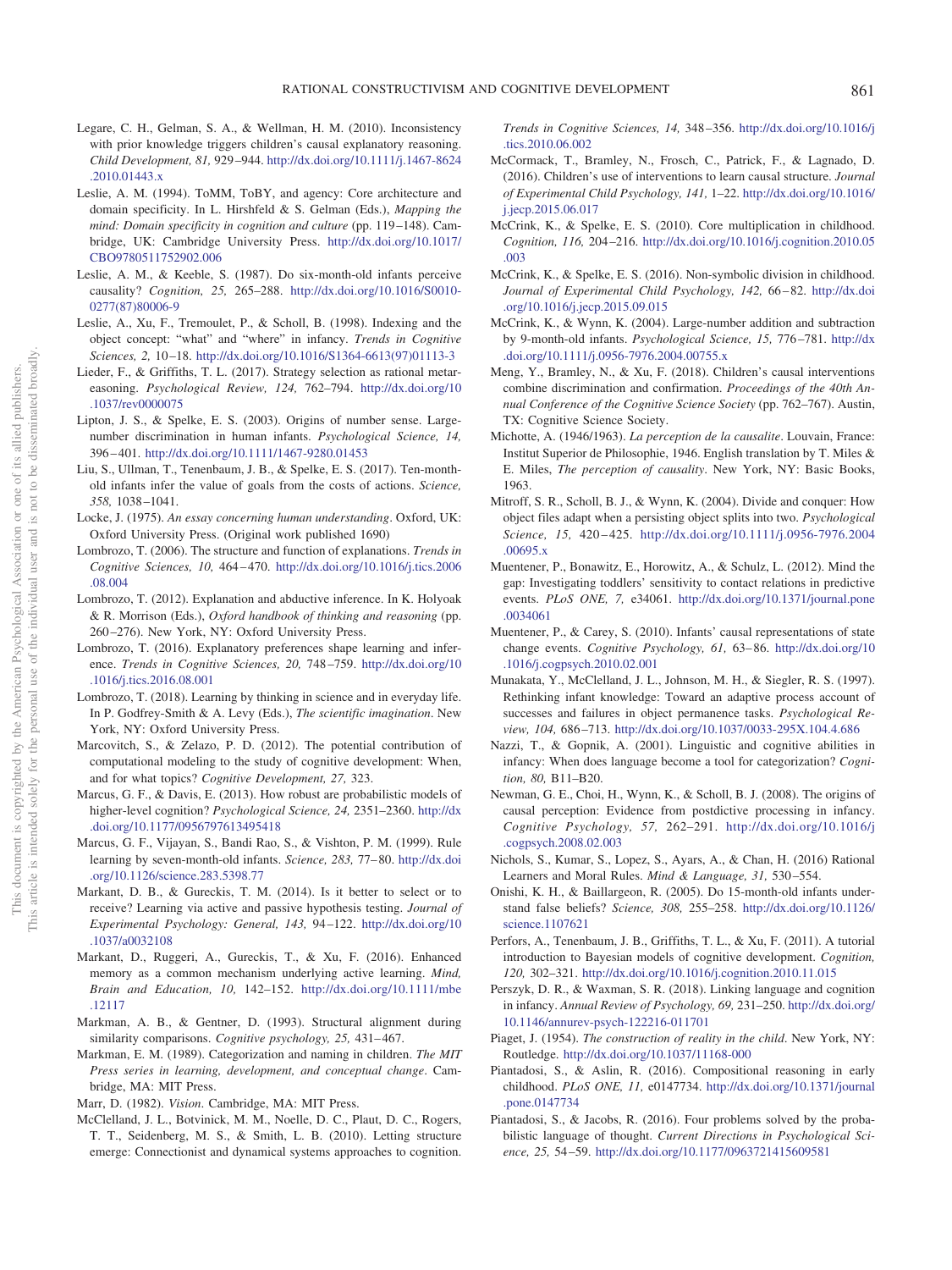- <span id="page-21-32"></span>Piantadosi, S. T., Kidd, C., & Aslin, R. (2014). Rich analysis and rational models: Inferring individual behavior from infant looking data. *Developmental Science, 17,* 321–337. <http://dx.doi.org/10.1111/desc.12083>
- <span id="page-21-5"></span>Piantadosi, S. T., Palmeri, H., & Aslin, R. (2018). Limits on composition of conceptual operations in 9-month-olds. *Infancy, 23,* 1–15. [http://dx](http://dx.doi.org/10.1111/infa.12225) [.doi.org/10.1111/infa.12225](http://dx.doi.org/10.1111/infa.12225)
- <span id="page-21-25"></span>Piantadosi, S. T., Tenenbaum, J. B., & Goodman, N. D. (2012). Bootstrapping in a language of thought: A formal model of numerical concept learning. *Cognition, 123,* 199 –217. [http://dx.doi.org/10.1016/j.cognition](http://dx.doi.org/10.1016/j.cognition.2011.11.005) [.2011.11.005](http://dx.doi.org/10.1016/j.cognition.2011.11.005)
- <span id="page-21-21"></span>Pinker, S. (1984). *Language learnability and language development*. Cambridge, MA: Harvard University Press.
- <span id="page-21-22"></span>Pinker, S. (1989). *Learnability and cognition*. Cambridge, MA: MIT Press.
- <span id="page-21-20"></span>Pinker, S., & Prince, A. (1988). On language and connectionism: Analysis of a parallel distributed processing model of language acquisition. *Cognition, 28,* 73–193. [http://dx.doi.org/10.1016/0010-0277\(88\)90032-7](http://dx.doi.org/10.1016/0010-0277%2888%2990032-7)
- <span id="page-21-17"></span>Pyers, J. E., & Senghas, A. (2009). Language promotes false-belief understanding: Evidence from learners of a new sign language. *Psychological Science, 20,* 805– 812. [http://dx.doi.org/10.1111/j.1467-9280.2009](http://dx.doi.org/10.1111/j.1467-9280.2009.02377.x) [.02377.x](http://dx.doi.org/10.1111/j.1467-9280.2009.02377.x)
- <span id="page-21-37"></span>Quine, W. V. O. (1969). Epistemology naturalized. In W. V. O. Quine (Ed.), *Ontological relativity and other essays* (pp. 69 –90). New York, NY: Columbia University Press.
- <span id="page-21-19"></span>Ratliff, K. R., & Newcombe, N. S. (2008). Is language necessary for human spatial reorientation? Reconsidering evidence from dual task paradigms. *Cognitive Psychology, 56,* 142–163. [http://dx.doi.org/10](http://dx.doi.org/10.1016/j.cogpsych.2007.06.002) [.1016/j.cogpsych.2007.06.002](http://dx.doi.org/10.1016/j.cogpsych.2007.06.002)
- <span id="page-21-9"></span>Rhodes, M., & Wellman, H. M. (2017). Moral learning as intuitive theory revision. *Cognition, 167,* 191–200.
- <span id="page-21-23"></span>Rosch, E., Mervis, C. B., Gray, W. D., Johnson, D. M., & Boyes-Braem, P. (1976). Basic objects in natural categories. *Cognitive Psychology, 8,* 382– 439. [http://dx.doi.org/10.1016/0010-0285\(76\)90013-X](http://dx.doi.org/10.1016/0010-0285%2876%2990013-X)
- <span id="page-21-3"></span>Rubio-Fernández, P., & Geurts, B. (2016). Don't mention the marble! The role of attentional processes in false-belief tasks. *Review of Philosophy and Psychology, 7,* 835– 850. [http://dx.doi.org/10.1007/s13164-015-](http://dx.doi.org/10.1007/s13164-015-0290-z) [0290-z](http://dx.doi.org/10.1007/s13164-015-0290-z)
- <span id="page-21-18"></span>Ruffman, T., Slade, L., & Crowe, E. (2002). The relation between children's and mothers' mental state language and theory-of-mind understanding. *Child Development, 73,* 734 –751. [http://dx.doi.org/10.1111/](http://dx.doi.org/10.1111/1467-8624.00435) [1467-8624.00435](http://dx.doi.org/10.1111/1467-8624.00435)
- <span id="page-21-29"></span>Ruggeri, A., Lombrozo, T., Griffiths, T. L., & Xu, F. (2016). Sources of developmental change in the efficiency of information search. *Developmental Psychology, 52,* 2159 –2173. [http://dx.doi.org/10.1037/](http://dx.doi.org/10.1037/dev0000240) [dev0000240](http://dx.doi.org/10.1037/dev0000240)
- <span id="page-21-31"></span>Ruggeri, A., Sim, Z. L., & Xu, F. (2017). "Why is Toma late to school again?" Preschoolers identify the most informative questions. *Developmental Psychology, 53,* 1620 –1632. [http://dx.doi.org/10.1037/](http://dx.doi.org/10.1037/dev0000340) [dev0000340](http://dx.doi.org/10.1037/dev0000340)
- <span id="page-21-10"></span>Saffran, J. R., Aslin, R. N., & Newport, E. L. (1996). Statistical learning by 8-month-old infants. *Science, 274,* 1926 –1928. [http://dx.doi.org/10](http://dx.doi.org/10.1126/science.274.5294.1926) [.1126/science.274.5294.1926](http://dx.doi.org/10.1126/science.274.5294.1926)
- <span id="page-21-14"></span>Sarnecka, B. W., & Carey, S. (2008). How counting represents number: What children must learn and when they learn it. *Cognition, 108,* 662– 674. <http://dx.doi.org/10.1016/j.cognition.2008.05.007>
- <span id="page-21-12"></span>Sarnecka, B. W., Kamenskaya, V. G., Yamana, Y., Ogura, T., & Yudovina, Y. B. (2007). From grammatical number to exact numbers: Early meanings of 'one', 'two', and 'three' in English, Russian, and Japanese. *Cognitive Psychology, 55,* 136 –168. [http://dx.doi.org/10.1016/j](http://dx.doi.org/10.1016/j.cogpsych.2006.09.001) [.cogpsych.2006.09.001](http://dx.doi.org/10.1016/j.cogpsych.2006.09.001)
- <span id="page-21-15"></span>Saxe, G. B. (2015). *Culture and cognitive development: Studies in mathematical understanding*. London, UK: Psychology Press. [http://dx.doi](http://dx.doi.org/10.4324/9781315788968) [.org/10.4324/9781315788968](http://dx.doi.org/10.4324/9781315788968)
- <span id="page-21-16"></span>Schick, B., de Villiers, P., de Villiers, J., & Hoffmeister, R. (2007). Language and theory of mind: A study of deaf children. *Child Devel-*

*opment, 78,* 376 –396. [http://dx.doi.org/10.1111/j.1467-8624.2007](http://dx.doi.org/10.1111/j.1467-8624.2007.01004.x) [.01004.x](http://dx.doi.org/10.1111/j.1467-8624.2007.01004.x)

- <span id="page-21-36"></span>Schlesinger, M., & McMurray, B. (2012). The past, present, and future of computational models of cognitive development. *Cognitive Development, 27,* 326 –348. <http://dx.doi.org/10.1016/j.cogdev.2012.07.002>
- <span id="page-21-13"></span>Scholl, B. J., & Pylyshyn, Z. W. (1999). Tracking multiple items through occlusion: Clues to visual objecthood. *Cognitive psychology, 38,* 259 – 290.
- <span id="page-21-4"></span>Scholl, B. J., Pylyshyn, Z. W., & Feldman, J. (2001). What is a visual object? Evidence from target merging in multiple object tracking. *Cognition, 80*(1–2), 159 –177. [http://dx.doi.org/10.1016/S0010-0277\(00\)](http://dx.doi.org/10.1016/S0010-0277%2800%2900157-8) [00157-8](http://dx.doi.org/10.1016/S0010-0277%2800%2900157-8)
- <span id="page-21-33"></span>Schulz, L. E., Gopnik, A., & Glymour, C. (2007). Preschool children learn about causal structure from conditional interventions. *Developmental science, 10,* 322–332.
- <span id="page-21-0"></span>Schulz, L. (2012). The origins of inquiry: Inductive inference and exploration in early childhood. *Trends in Cognitive Sciences, 16,* 382–389. <http://dx.doi.org/10.1016/j.tics.2012.06.004>
- <span id="page-21-2"></span>Setoh, P., Scott, R. M., & Baillargeon, R. (2016). Two-and-a-half-yearolds succeed at a traditional false-belief task with reduced processing demands. *Proceedings of the National Academy of Sciences of the United States of America, 113,* 13360 –13365. [http://dx.doi.org/10.1073/](http://dx.doi.org/10.1073/pnas.1609203113) [pnas.1609203113](http://dx.doi.org/10.1073/pnas.1609203113)
- <span id="page-21-26"></span>Shafto, P., Goodman, N. D., & Frank, M. C. (2012). Learning from others the consequences of psychological reasoning for human learning. *Perspectives on Psychological Science, 7,* 341–351. [http://dx.doi.org/10](http://dx.doi.org/10.1177/1745691612448481) [.1177/1745691612448481](http://dx.doi.org/10.1177/1745691612448481)
- <span id="page-21-28"></span>Siegler, R. S. (1996). *Emerging minds: The process of change in children's thinking*. New York, NY: Oxford University Press.
- <span id="page-21-34"></span>Sim, Z., Mahal, K., & Xu, F. (2017). Learning about causal systems through play. *Proceedings of the 39th Annual Conference of the Cognitive Science Society* (pp. 1078 –1083). Austin, TX: Cognitive Science Society.
- <span id="page-21-35"></span>Sim, Z., Tanner, M., Alpert, N., & Xu, F. (2015). Children learn better when they select their own data. *Proceedings of the 38th Annual Conference of the Cognitive Science Society* (pp. 2194 –2199). Austin, TX: Cognitive Science Society.
- <span id="page-21-30"></span>Sim, Z. L., & Xu, F. (2017). Learning higher-order generalizations through free play: Evidence from 2- and 3-year-old children. *Developmental Psychology, 53,* 642– 651. <http://dx.doi.org/10.1037/dev0000278>
- <span id="page-21-1"></span>Singer, D., Golinkoff, R. M., & Hirsh-Pasek, K. (2006). *Play*= learning: *How play motivates and enhances children's cognitive and socialemotional growth*. New York, NY: Oxford University Press. [http://dx](http://dx.doi.org/10.1093/acprof:oso/9780195304381.001.0001) [.doi.org/10.1093/acprof:oso/9780195304381.001.0001](http://dx.doi.org/10.1093/acprof:oso/9780195304381.001.0001)
- <span id="page-21-7"></span>Slaughter, V., Jaakkola, R., & Carey, S. (1999). Constructing a coherent theory: Children's biological understanding of life and death. In M. Siegal & C. L. Peterson (Eds.), *Children's understanding of biology and health* (pp. 71–98). New York, NY: Cambridge University Press. [http://](http://dx.doi.org/10.1017/CBO9780511659881.005) [dx.doi.org/10.1017/CBO9780511659881.005](http://dx.doi.org/10.1017/CBO9780511659881.005)
- <span id="page-21-8"></span>Slaughter, V., & Lyons, M. (2003). Learning about life and death in early childhood. *Cognitive Psychology, 46,* 1–30. [http://dx.doi.org/10.1016/](http://dx.doi.org/10.1016/S0010-0285%2802%2900504-2) [S0010-0285\(02\)00504-2](http://dx.doi.org/10.1016/S0010-0285%2802%2900504-2)
- <span id="page-21-11"></span>Sloutsky, V. M. (2009). Theories about 'theories': Where is the explanation? Comment on Waxman and Gelman. *Trends in Cognitive Sciences, 13,* 331–332. <http://dx.doi.org/10.1016/j.tics.2009.05.003>
- <span id="page-21-6"></span>Smith, C., Carey, S., & Wiser, M. (1985). On differentiation: A case study of the development of the concepts of size, weight, and density. *Cognition, 21,* 177–237. [http://dx.doi.org/10.1016/0010-0277\(85\)90025-3](http://dx.doi.org/10.1016/0010-0277%2885%2990025-3)
- <span id="page-21-24"></span>Smith, L. B., Jones, S. S., Landau, B., Gershkoff-Stowe, L., & Samuelson, L. (2002). Object name learning provides on-the-job training for attention. *Psychological Science, 13,* 13–19. [http://dx.doi.org/10.1111/1467-](http://dx.doi.org/10.1111/1467-9280.00403) [9280.00403](http://dx.doi.org/10.1111/1467-9280.00403)
- <span id="page-21-27"></span>Sobel, D., Tenenbaum, J. B., & Gopnik, A. (2004). Children's causal inferences from indirect evidence: Backwards blocking and Bayesian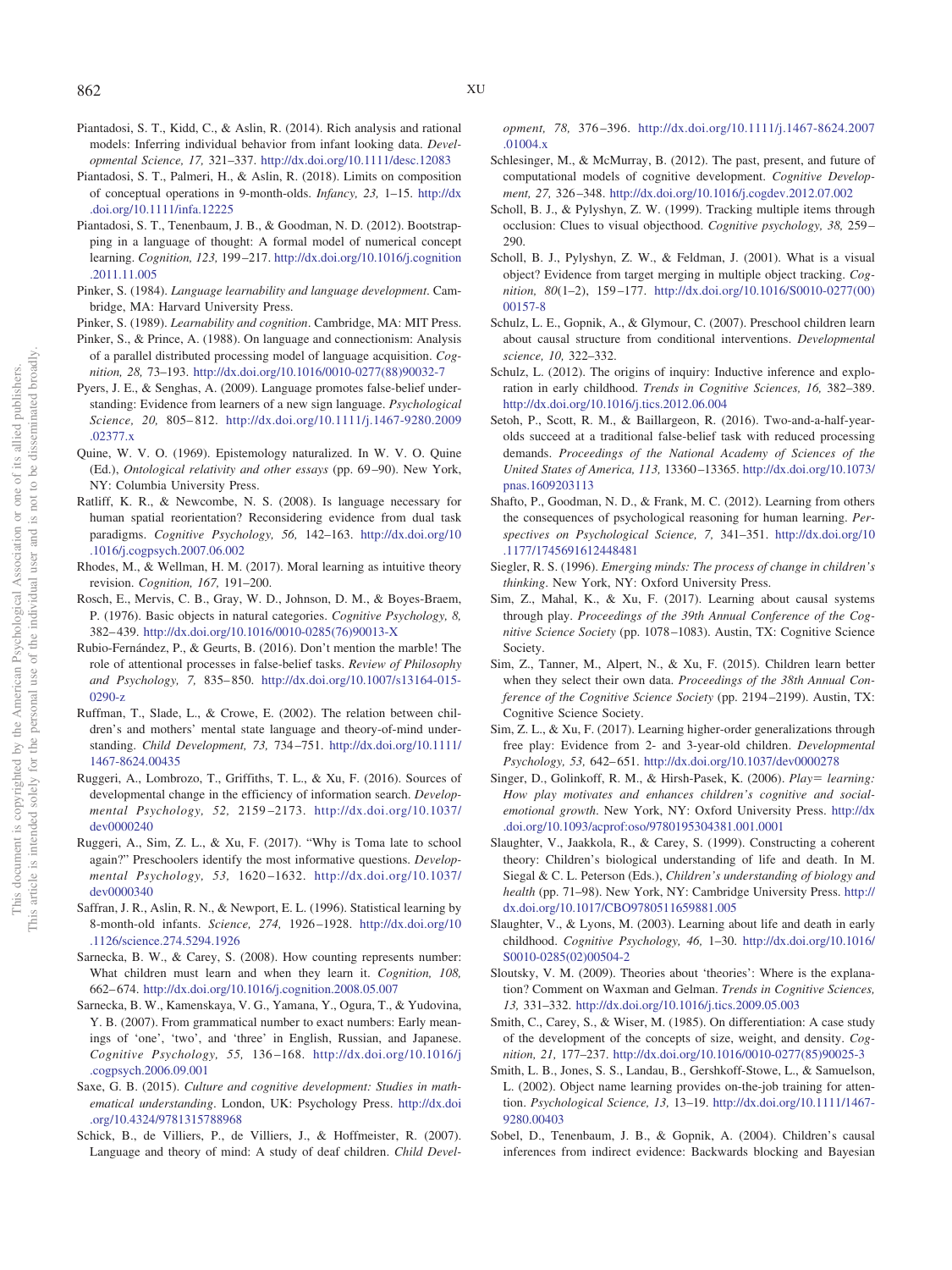reasoning in preschoolers. *Cognitive Science, 28,* 303–333. [http://dx.doi](http://dx.doi.org/10.1207/s15516709cog2803_1) [.org/10.1207/s15516709cog2803\\_1](http://dx.doi.org/10.1207/s15516709cog2803_1)

- <span id="page-22-29"></span>Spaepen, E., Coppola, M., Spelke, E. S., Carey, S. E., & Goldin-Meadow, S. (2011). Number without a language model. *Proceedings of the National Academy of Sciences of the United States of America, 108,* 3163–3168. <http://dx.doi.org/10.1073/pnas.1015975108>
- <span id="page-22-5"></span>Spelke, E. S. (1990). Principles of object perception. *Cognitive science, 14,*  $29 - 56.$
- <span id="page-22-22"></span>Spelke, E. S. (1991). Physical knowledge in infancy: Reflections on Piaget's theory. In S. Carey, and R. Gelman (Eds.), *The epigenesis of mind: Essays on biology and cognition,* 133–169.
- <span id="page-22-4"></span>Spelke, E. (1994). Initial knowledge: Six suggestions. *Cognition, 50,* 431– 445. [http://dx.doi.org/10.1016/0010-0277\(94\)90039-6](http://dx.doi.org/10.1016/0010-0277%2894%2990039-6)
- <span id="page-22-13"></span>Spelke, E. S. (2017). Core knowledge, language, and number. *Language Learning and Development, 13,* 147–170. [http://dx.doi.org/10.1080/](http://dx.doi.org/10.1080/15475441.2016.1263572) [15475441.2016.1263572](http://dx.doi.org/10.1080/15475441.2016.1263572)
- <span id="page-22-0"></span>Spelke, E. S., Breinlinger, K., Macomber, J., & Jacobson, K. (1992). Origins of knowledge. *Psychological Review, 99,* 605– 632. [http://dx.doi](http://dx.doi.org/10.1037/0033-295X.99.4.605) [.org/10.1037/0033-295X.99.4.605](http://dx.doi.org/10.1037/0033-295X.99.4.605)
- <span id="page-22-1"></span>Spelke, E. S., & Kinzler, K. D. (2009). Innateness, learning and rationality. *Child Development Perspectives, 3,* 96 –98. [http://dx.doi.org/10.1111/j](http://dx.doi.org/10.1111/j.1750-8606.2009.00085.x) [.1750-8606.2009.00085.x](http://dx.doi.org/10.1111/j.1750-8606.2009.00085.x)
- <span id="page-22-17"></span>Spelke, E., Lee, S. A., & Izard, V. (2010). Beyond core knowledge: Natural geometry. *Cognitive science, 34,* 863– 884.
- <span id="page-22-28"></span>Spelke, E. S., & Tsivkin, S. (2001). Language and number: A bilingual training study. *Cognition, 78,* 45– 88. [http://dx.doi.org/10.1016/S0010-](http://dx.doi.org/10.1016/S0010-0277%2800%2900108-6) [0277\(00\)00108-6](http://dx.doi.org/10.1016/S0010-0277%2800%2900108-6)
- <span id="page-22-38"></span>Stahl, A. E., & Feigenson, L. (2015). Cognitive development. Observing the unexpected enhances infants' learning and exploration. *Science, 348,* 91–94. <http://dx.doi.org/10.1126/science.aaa3799>
- <span id="page-22-18"></span>Streri, A., & Spelke, E. S. (1988). Haptic perception of objects in infancy. *Cognitive Psychology, 20,* 1–23. [http://dx.doi.org/10.1016/0010-0285](http://dx.doi.org/10.1016/0010-0285%2888%2990022-9) [\(88\)90022-9](http://dx.doi.org/10.1016/0010-0285%2888%2990022-9)
- <span id="page-22-7"></span>Surian, L., & Caldi, S. (2010). Infants' individuation of agents and inert objects. *Developmental Science, 13,* 143–150. [http://dx.doi.org/10.1111/](http://dx.doi.org/10.1111/j.1467-7687.2009.00873.x) [j.1467-7687.2009.00873.x](http://dx.doi.org/10.1111/j.1467-7687.2009.00873.x)
- <span id="page-22-31"></span>Téglás, E., Girotto, V., Gonzalez, M., & Bonatti, L. L. (2007). Intuitions of probabilities shape expectations about the future at 12 months and beyond. *Proceedings of the National Academy of Sciences of the United States of America, 104,* 19156 –19159. [http://dx.doi.org/10.1073/pnas](http://dx.doi.org/10.1073/pnas.0700271104) [.0700271104](http://dx.doi.org/10.1073/pnas.0700271104)
- <span id="page-22-32"></span>Téglás, E., Vul, E., Girotto, V., Gonzalez, M., Tenenbaum, J. B., & Bonatti, L. L. (2011). Pure reasoning in 12-month-old infants as probabilistic inference. *Science, 332,* 1054 –1059. [http://dx.doi.org/10.1126/](http://dx.doi.org/10.1126/science.1196404) [science.1196404](http://dx.doi.org/10.1126/science.1196404)
- <span id="page-22-2"></span>Tenenbaum, J. B., Kemp, C., Griffiths, T. L., & Goodman, N. D. (2011). How to grow a mind: Statistics, structure, and abstraction. *Science, 331,* 1279 –1285. <http://dx.doi.org/10.1126/science.1192788>
- <span id="page-22-30"></span>Ullman, T., Goodman, N., & Tenenbaum, J. B. (2012). Theory learning as stochastic search in the language of thought. *Cognitive Development, 27,* 455– 480. <http://dx.doi.org/10.1016/j.cogdev.2012.07.005>
- <span id="page-22-11"></span>Van de Walle, G., Carey, S., & Prevor, M. (2000). Bases for object individuation in infancy: Evidence from manual search. *Journal of Cognition and Development, 1,* 249 –280. [http://dx.doi.org/10.1207/](http://dx.doi.org/10.1207/S15327647JCD0103_1) [S15327647JCD0103\\_1](http://dx.doi.org/10.1207/S15327647JCD0103_1)
- <span id="page-22-20"></span>Vosniadou, S., & Brewer, W. F. (1994). Mental models of the day/night cycle. *Cognitive Science, 18,* 123–183. [http://dx.doi.org/10.1207/](http://dx.doi.org/10.1207/s15516709cog1801_4) [s15516709cog1801\\_4](http://dx.doi.org/10.1207/s15516709cog1801_4)
- <span id="page-22-23"></span>Vouloumanos, A., Hauser, M. D., Werker, J. F., & Martin, A. (2010). The tuning of human neonates' preference for speech. *Child Development, 81,* 517–527. <http://dx.doi.org/10.1111/j.1467-8624.2009.01412.x>
- <span id="page-22-39"></span>Vredenburgh, C., & Kushnir, T. (2016). Young children's help-seeking as active information gathering. *Cognitive Science, 40,* 697–722. [http://dx](http://dx.doi.org/10.1111/cogs.12245) [.doi.org/10.1111/cogs.12245](http://dx.doi.org/10.1111/cogs.12245)
- <span id="page-22-37"></span>Walker, C. M., Bonawitz, E., & Lombrozo, T. (2017). Effects of explaining on children's preference for simpler hypotheses. *Psychonomic Bulletin & Review, 24,* 1538 –1547. [http://dx.doi.org/10.3758/s13423-016-](http://dx.doi.org/10.3758/s13423-016-1144-0) [1144-0](http://dx.doi.org/10.3758/s13423-016-1144-0)
- <span id="page-22-27"></span>Waxman, S. R., & Gelman, S. A. (2009). Early word-learning entails reference, not merely associations. *Trends in Cognitive Sciences, 13,* 258 –263. <http://dx.doi.org/10.1016/j.tics.2009.03.006>
- <span id="page-22-19"></span>Weiss, Y., Simoncelli, E. P., & Adelson, E. H. (2002). Motion illusions as optimal percepts. *Nature Neuroscience, 5,* 598 – 604. [http://dx.doi.org/](http://dx.doi.org/10.1038/nn0602-858) [10.1038/nn0602-858](http://dx.doi.org/10.1038/nn0602-858)
- <span id="page-22-26"></span>Welder, A. N., & Graham, S. A. (2006). Infants' categorization of novel objects with more or less obvious features. *Cognitive Psychology, 52,* 57–91. <http://dx.doi.org/10.1016/j.cogpsych.2005.05.003>
- <span id="page-22-21"></span>Wellman, H. M. (1990). *The child's theory of mind*. Cambridge, MA: MIT Press.
- <span id="page-22-34"></span>Wellman, H. M. (2011). Reinvigorating explanations for the study of early cognitive development. *Child Development Perspectives, 5,* 33–38. <http://dx.doi.org/10.1111/j.1750-8606.2010.00154.x>
- <span id="page-22-14"></span>Wellman, H. M. (2014). *Making minds: How theory of mind develops*. New York, NY: Oxford University Press. [http://dx.doi.org/10.1093/acprof:](http://dx.doi.org/10.1093/acprof:oso/9780199334919.001.0001) [oso/9780199334919.001.0001](http://dx.doi.org/10.1093/acprof:oso/9780199334919.001.0001)
- <span id="page-22-15"></span>Wellman, H. M., Cross, D., & Watson, J. (2001). Meta-analysis of theoryof-mind development: The truth about false belief. *Child Development, 72,* 655– 684. <http://dx.doi.org/10.1111/1467-8624.00304>
- <span id="page-22-3"></span>Wellman, H. M., & Gelman, S. A. (1992). Cognitive development: Foundational theories of core domains. *Annual Review of Psychology, 43,* 337–375. <http://dx.doi.org/10.1146/annurev.ps.43.020192.002005>
- <span id="page-22-33"></span>Wellman, H. M., Kushnir, T., Xu, F., & Brink, K. A. (2016). Infants use statistical sampling to understand the psychological world. *Infancy, 21,* 668 – 676.
- <span id="page-22-24"></span>Werker, J. F., & Hensch, T. K. (2015). Critical periods in speech perception: New directions. *Annual Review of Psychology, 66,* 173–196. [http://](http://dx.doi.org/10.1146/annurev-psych-010814-015104) [dx.doi.org/10.1146/annurev-psych-010814-015104](http://dx.doi.org/10.1146/annurev-psych-010814-015104)
- <span id="page-22-25"></span>Werker, J. F., & Tees, R. C. (1984). Cross-language speech perception: Evidence for perceptual reorganization during the first year of life. *Infant Behavior and Development, 7,* 49 – 63. [http://dx.doi.org/10.1016/S0163-](http://dx.doi.org/10.1016/S0163-6383%2884%2980022-3) [6383\(84\)80022-3](http://dx.doi.org/10.1016/S0163-6383%2884%2980022-3)
- <span id="page-22-6"></span>Wiggins, D. (1980). *Sameness and substance*. Cambridge, MA: Harvard University Press.
- <span id="page-22-8"></span>Wilcox, T. (1999). Object individuation: Infants' use of shape, size, pattern, and color. *Cognition, 72,* 125–166. [http://dx.doi.org/10.1016/](http://dx.doi.org/10.1016/S0010-0277%2899%2900035-9) [S0010-0277\(99\)00035-9](http://dx.doi.org/10.1016/S0010-0277%2899%2900035-9)
- <span id="page-22-9"></span>Wilcox, T., & Baillargeon, R. (1998a). Object individuation in infancy: The use of featural information in reasoning about occlusion events. *Cognitive Psychology, 37,* 97–155. [http://dx.doi.org/10.1006/cogp.1998](http://dx.doi.org/10.1006/cogp.1998.0690) [.0690](http://dx.doi.org/10.1006/cogp.1998.0690)
- <span id="page-22-10"></span>Wilcox, T., & Baillargeon, R. (1998b). Object individuation in young infants: Further evidence with an event-monitoring paradigm. *Developmental Science, 1,* 127–142. <http://dx.doi.org/10.1111/1467-7687.00019>
- <span id="page-22-35"></span>Williams, J. J., & Lombrozo, T. (2012). The role of explanation in discovery and generalization: Evidence from category learning. *Cognitive Science, 34,* 776 – 806. [http://dx.doi.org/10.1111/j.1551-6709.2010](http://dx.doi.org/10.1111/j.1551-6709.2010.01113.x) [.01113.x](http://dx.doi.org/10.1111/j.1551-6709.2010.01113.x)
- <span id="page-22-36"></span>Williams, J. J., Lombrozo, T., & Rehder, B. (2013). The hazards of explanation: Overgeneralization in the face of exceptions. *Journal of Experimental Psychology: General, 142,* 1006 –1014. [http://dx.doi.org/](http://dx.doi.org/10.1037/a0030996) [10.1037/a0030996](http://dx.doi.org/10.1037/a0030996)
- <span id="page-22-16"></span>Wimmer, H., & Perner, J. (1983). Beliefs about beliefs: Representation and constraining function of wrong beliefs in young children's understanding of deception. *Cognition, 13,* 103–128. [http://dx.doi.org/10.1016/](http://dx.doi.org/10.1016/0010-0277%2883%2990004-5) [0010-0277\(83\)90004-5](http://dx.doi.org/10.1016/0010-0277%2883%2990004-5)
- <span id="page-22-12"></span>Wood, J. N., & Spelke, E. S. (2005). Infants' enumeration of actions: Numerical discrimination and its signature limits. *Developmental Science, 8,* 173–181. <http://dx.doi.org/10.1111/j.1467-7687.2005.00404.x>